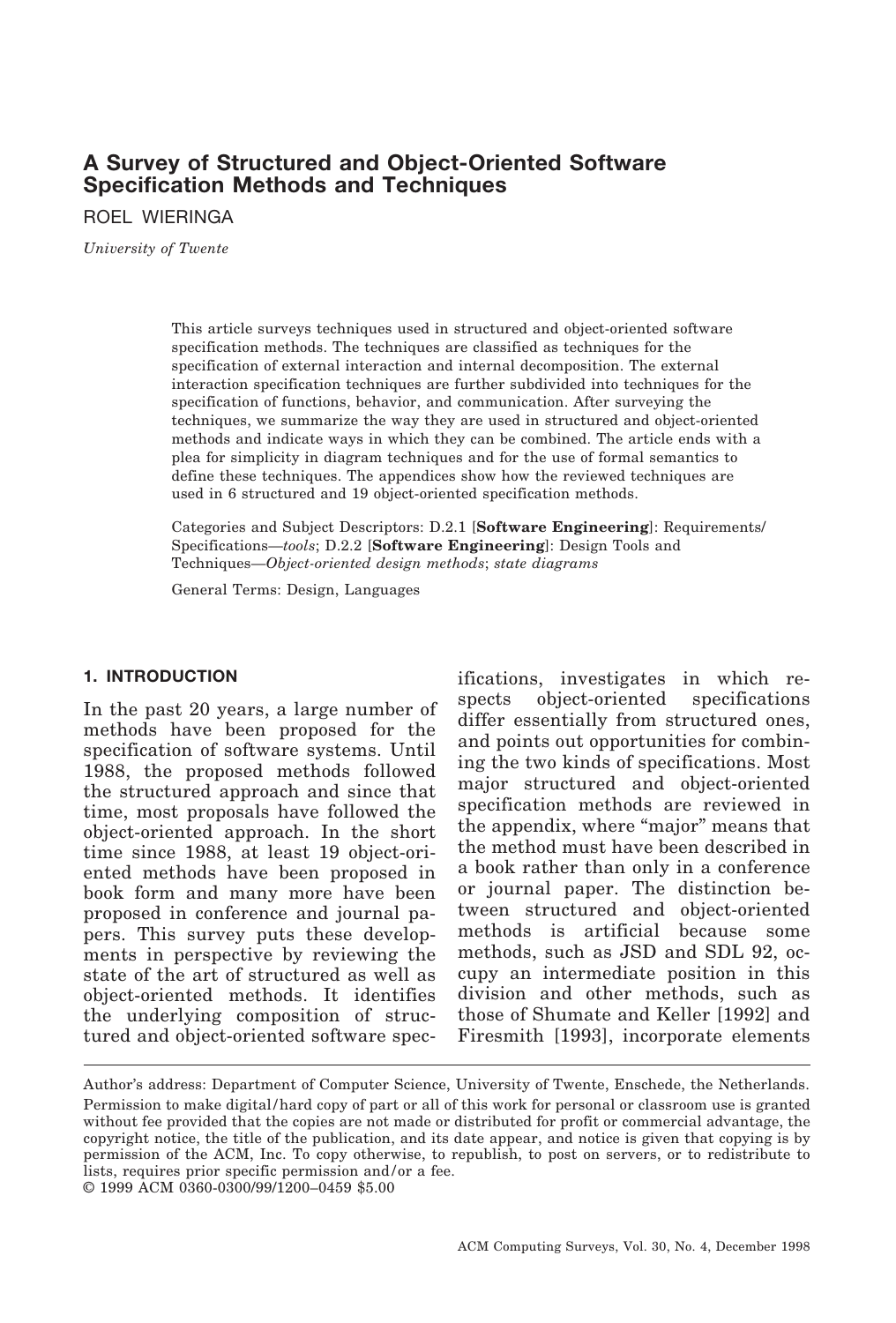of both. Nevertheless, the division has a broad validity and it simplifies the discussion. Qualifications are made where necessary.

To keep the discussion manageable, we restrict ourselves to the specification of software at an external and conceptual level. These levels are defined in Section 2. With this restriction, what does a specification method include? We consider a software specification method to have the following components.

- —*Techniques* for representing properties of software. Examples of such techniques are natural languages, formal languages, and diagram techniques.
- —*Interpretation rules* for these techniques. For example, natural languages are interpreted as described by some dictionary and grammar, formal languages have a formal semantics, and diagram techniques have some intended meaning described in method handbooks.
- —*Interconnection rules* for the techniques. These interconnection rules tell us how different techniques can be combined into a coherent specification of software and what this combined specification means. For example, in different methods, entityrelationship models are connected in various ways to dataflow models and to state transition models. Each of these ways is characterized by different interconnection rules that are, or should be, defined by the method handbook.

—*Heuristics* for the usage of the techniques. These heuristics should be consistent with the meaning of the techniques and the interconnection rules. Often they follow from these meanings. For example, if class specialization is interpreted as subsetting of class extensions, a simple heuristic to find specializations is to ask whether an instance of the subclass is always also an instance of the superclass. If specialization is interpreted in another way, for example, as reuse of class specifications, this heuristic may not apply but other heuristics will be valid.

We restrict our attention to semiformal techniques, by which we mean diagram techniques and techniques that use some form of structured natural language.

The structure of this article is as follows. In the rest of this introduction, we briefly discuss other surveys of structured and object-oriented specification methods. Section 2 introduces a framework in terms of which we present and analyze the methods. This framework is based upon the philosophy of systems engineering and is general enough to accommodate structured as well as object-oriented methods without distorting the characteristic philosophy of these methods. It allows us to present the techniques in Section 3 in a systematic manner and to disentangle in Section 4 the agreements and differences between structured and object-oriented methods. The actual survey of these methods is relegated to the appendices, so that readers can refer to those methods with which they are less familiar. Appendix A surveys 6 structured specification methods and Appendix B surveys 19 object-oriented methods in historical order of first publication in book form. The subsections of these appendices can be read in any order.

In Section 3 we review the techniques employed by the methods surveyed in the appendices. This is not a catalogue of all possible techniques that can be used in software specification. For example, Petri nets are not discussed and, as pointed out, formal specification techniques are left out of consideration. However, the coverage of the techniques used in the methods listed in the appendices is fairly complete. We do not discuss every variant of every technique but restrict ourselves to a representative of every technique "family." For example, we do not discuss all class modeling techniques but discuss the UML variant only. Other overviews of tech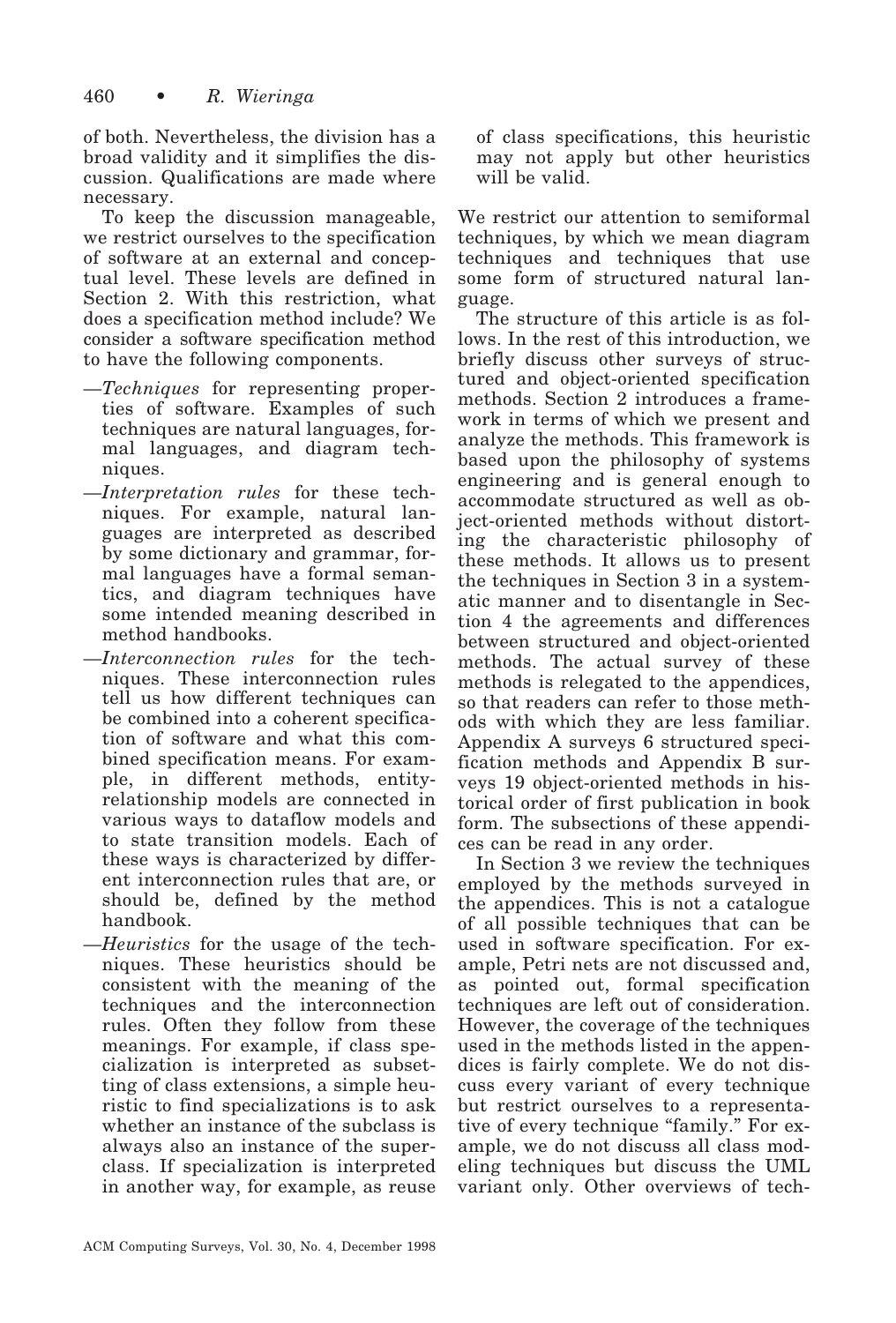niques are given by Davis [1993] and Martin and McClure [1985].

Section 4 compares the way structured and object-oriented methods make use of these techniques, focusing on the interconnection rules and the characteristic heuristics used to find a specification. We identify some essential differences and agreements and point out unification opportunities. Section 5 winds up the survey with a summary of findings and directions for further research.

Throughout the article, we use a control system for a juice plant as a running example, adapted from an example given by Shlaer and Mellor [1992]. The control system controls the way juice is transported from storage tanks to cooking tanks, heated, and then transported to an operation where it is canned.

Since 1992, a number of surveys and comparisons of object-oriented methods have appeared. Fichman and Kemerer [1992] compare three structured with three object-oriented analysis methods along 11 modeling dimensions. These dimensions were identified by analyzing the six reviewed methods but they are not explained in detail. It is, for example, not clear why this would be a complete list of dimensions or whether all dimensions are at the same level of abstraction. Fichman and Kemerer do not present the techniques used in the methods in detail, as we do. They also discuss structured and object-oriented design methods, which we leave out of consideration. Sutcliffe [1991] lists four features of object-oriented models (abstraction, classification, inheritance, and encapsulation) and tabulates five object-oriented methods against these features. He also lists three features of structured models (functions, data, events) and tabulates eight structured methods against these features as well as against the object-oriented features. The discussion is very sketchy and there are no clear conclusions.

All other reviews ignore structured methods. Most of them give a list of features of object-oriented models

and/or the object-oriented software development process, and tabulate some methods against these features. Taken separately, the lists look plausible enough, but different papers use different lists of features and none of them makes clear why the features they propose should be part of the list, or whether their list encompasses all essential features of object-oriented methods. Champeaux and Faure [1992] discuss a number of key object-oriented concepts such as inheritance, attributes, events, and the like, and then tabulate for each of 12 methods whether these concepts occur in the method. Monarchi and Puhr [1992] distinguish a number of features of the process and notation of object-oriented methods and then tabulate for each of 23 methods whether these features occur in the method. Most of the reviewed methods are described in papers; some are described in books. Monarchi and Puhr use a list of 14 notation features, including the ability to represent objects, relationships, attributes, behavior, communication, and so on. Fowler [1994] looks at seven object-oriented analysis and design methods and discusses a number of diagram techniques used in them. He then gives a number of guidelines for choosing an object-oriented method. Hodgson [1994] gives a brief history of structured and object-oriented methods without going into much detail. Hutt [1994b] and Hutt [1994a] contain a compilation of method descriptions, all according to the same format, submitted by those who invented the methods. Embley et al. [1995] draw up a list of 30 features of an object-oriented analysis notation and evaluate six methods on this list, again by tabulating features against methods. The features include the ability to represent objects with identity, state, and behavior, the ability to represent classes, relationships, aggregation, generalization, actions, triggers, and so on. Iivari [1995] compares six methods for object-oriented analysis on their ability to model the structure, function, and behavior of software systems. He con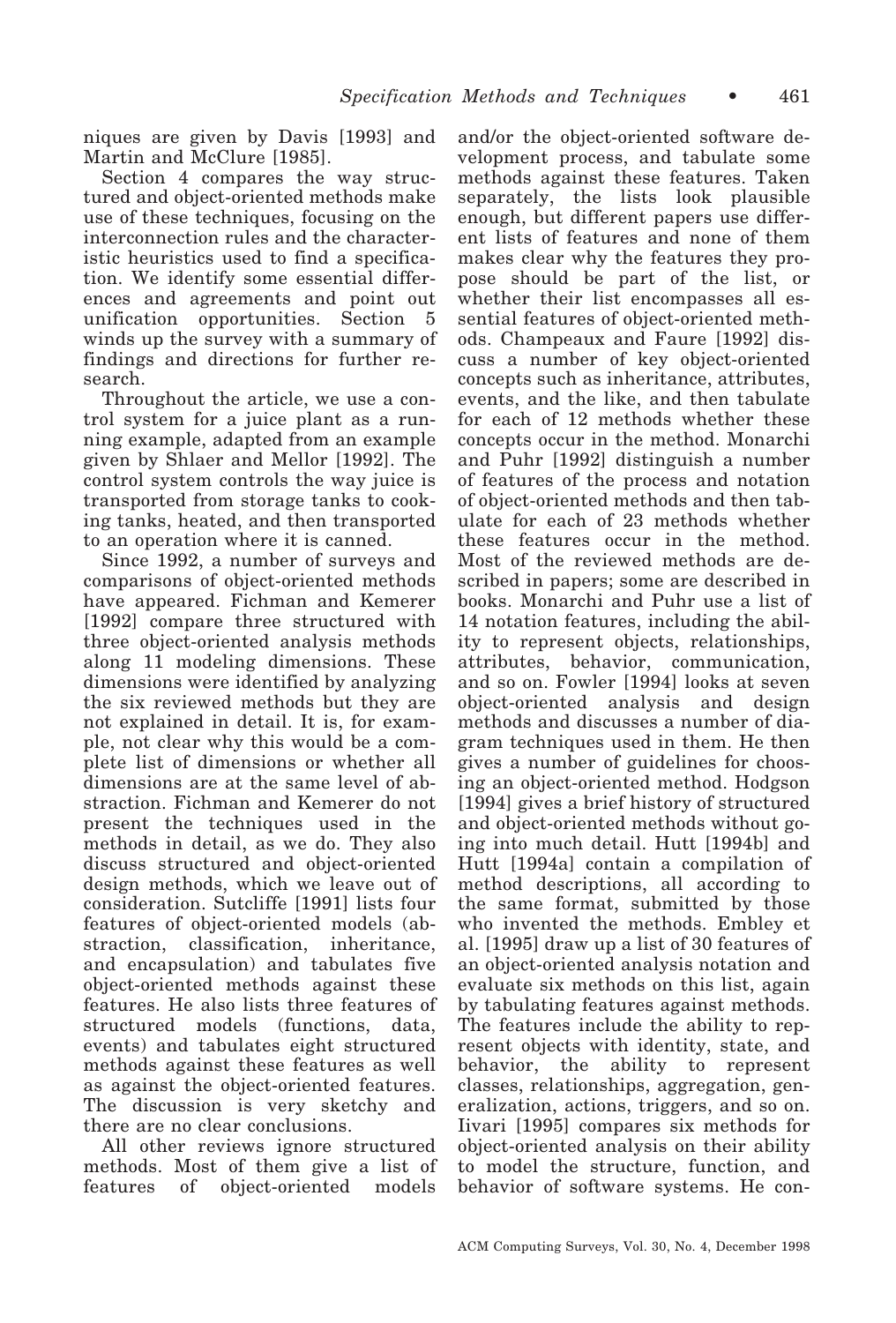cludes that object-oriented methods are underdeveloped in the specification of external functions of the system as a whole (as opposed to the functions of individual objects). He also concludes that object-oriented methods are weak in guidelines to partition the system into subsystems. These conclusions agree with the conclusions we draw in this article.

This survey differs from all of these in that we give a detailed catalogue of techniques used in structured and object-oriented methods, and of the use of these techniques made by these methods. A second difference is that in our analysis (Section 4), we concentrate on the overall structure of software specifications and look for commonalities and differences in the reviewed methods with respect to this overall architecture. Our comparison framework is carefully argued from a small number of principles taken from systems engineering. We do not enter a discussion about which features should and should not be supported by a "true" object-oriented method. We take a nonpartisan approach by attempting to appreciate every method, structured or object-oriented, on its own terms and by trying to recognize opportunities for advancing the state of the art beyond the structured-object-oriented dichotomy by picking the best ideas from both approaches.

# **2. A FRAMEWORK FOR COMPARISON**

The framework set out in this section is described and motivated in detail elsewhere [Wieringa 1996]. The basic concept in the framework of comparison is that of a system. A *system* is an assemblage of parts forming a complex or unitary whole that serves a useful purpose [Blanchard and Fabrycky 1990, pp. 1–2]. In this wide sense, organizations, pieces of furniture, thermostats, cars, and software products are examples of systems. It is crucial that the parts of a system interact in such a way that they cause the system as a whole to have a useful function for one or more entities

in the environment of the system. An arbitrary collection of items with some interactions among the items is not necessarily a system. In order for a collection of interacting items to count as a system, the interactions among the items must produce a coherent and useful overall behavior.

In systems and software engineering one often reserves the term "system" for the entire constellation of equipment, software, and human procedures to be developed and refers to the software components of the system as "software products." Here we use the term in a very liberal way to indicate any collection of interacting items that serves a useful purpose, including hardware, software products, and software product components. However, we do restrict ourselves to systems that interact with their environment.

A system delivers a service to its environment by interacting with it. There are certain relevant ways in which we can describe these interactions. Interactions can always be partitioned into pieces that are useful for the environment, called *functions.* Examples from the juice plant controller are controlling the transport of juices from storage to cooking tanks, controlling the heating of the cooking tanks, and the like. Second, system interactions are by nature always *communications* with one or more entities in the environment of the system. For example, a juice plant controller communicates with storage tanks, cooking tanks, temperature sensors, and so on. Third, the way in which functions are ordered in time is called the *behavior* of the system. For example, a cooking tank must be heated only after it has been filled with juice, and heating involves switching the heater on and off in order to maintain the temperature for a period of time. Communication and behavior should be treated as orthogonal properties of functions. Communications are the way functions are ordered in space where behavior is the way in which functions are ordered in time. Taking the grand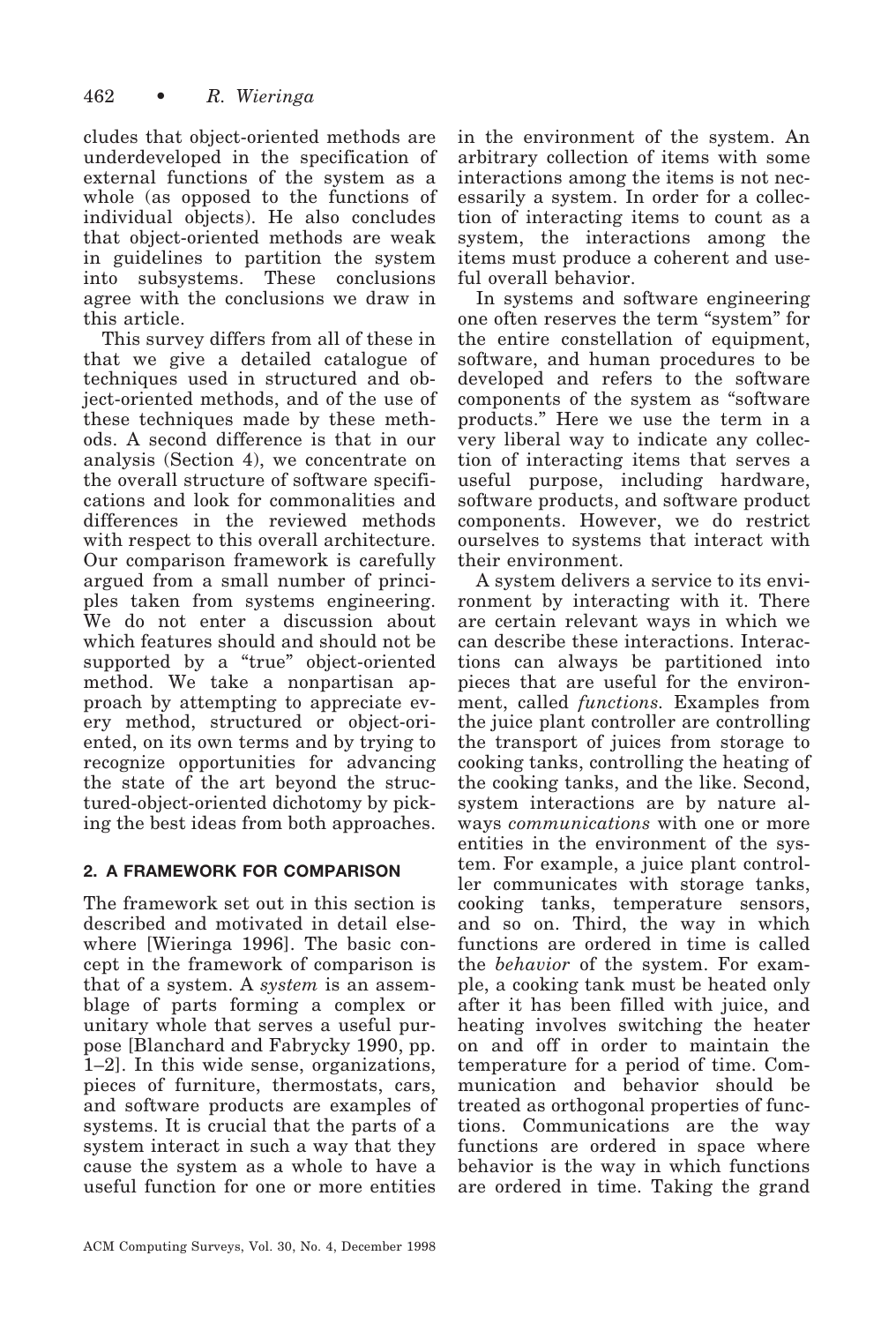view, the distinction between communication and behavior is similar to the distinction between space and time. Closer to home, but still taking a ball park view, the distinction is a basic property of algebraic process description languages, where operators to specify combinations of communicating processes are distinguished from operators to specify the dynamics of processes [Milner 1980, p. 61].

Functions, communications, and behavior are system properties. There are other kinds of system properties, such as security and user-friendliness, but these are not specified by the techniques reviewed in this survey and we leave these out of consideration.

We can describe properties at different levels of abstraction. For example, at the most abstract level, the interactions between a juice plant and its environment can be described as "provide canned juice to customers." This highest level description of the interactions is called the *mission* of the juice plant. At a more detailed level, we may describe functions such as "take order," "deliver juice," and "order ingredients," and at the most detailed level we may describe atomic transactions between the juice plant and its environment. This leads to the idea of a *refinement hierarchy* of behavior descriptions, in which the behavior of a system is described at increasing levels of detail. The lowest level of detail is that of the atomic pieces of behavior with which a system interacts with its environment. These are called atomic because intermediary states that occur during the behavior are not externally observable, or at least not considered to be externally observable. These atomic pieces of behavior are called *transactions.*

The parts of a system may themselves be systems that act together to produce the behavior of the system. This leads to the idea of an *aggregation hierarchy* of systems, in which systems at one level of aggregation have subsystems at the next lower level of aggregation and are themselves part of a compound system

at the next higher aggregation level. There are two important ways to describe the decomposition of a system: we can specify its components and, for each component, we can specify the way it interacts with its environment to realize overall system behavior. The environment of a component consists of other components as well as the environment of the system. The specification of the interaction of the components can itself be divided into the specification of communication, functions, and behavior of each component. This pattern repeats itself at every level of aggregation. It follows that when we talk about properties, interactions, functions, and the like, we should always indicate the level in the aggregation hierarchy about which we are talking. In this survey, we assume that we have fixed a system of interest and talk about system functions, system communications, and the like, in contrast to component functions, component communications, and so on. To emphasize that system functions, and the like, are interactions with the environment, we also talk of external system functions, and the like.

Note that components can interact with the system environment. It is through these interactions that the system interactions are realized. Note also that the concept of a transaction, introduced previously, must be related to that of aggregation level. For each subsystem we can define transactions as subsystem functions whose internal states we consider unobservable. A system transaction is then realized as a process consisting of lower-level subsystem transactions.

The aggregation and refinement hierarchies are orthogonal. This can be represented visually by what Harel and Pnueli [1985] call the magic square of system development (Figure 1). Every point in this square represents a level of aggregation and a level of interaction refinement. The top-left point represents the highest aggregation level and the highest level of abstraction: the overall mission of the entire system.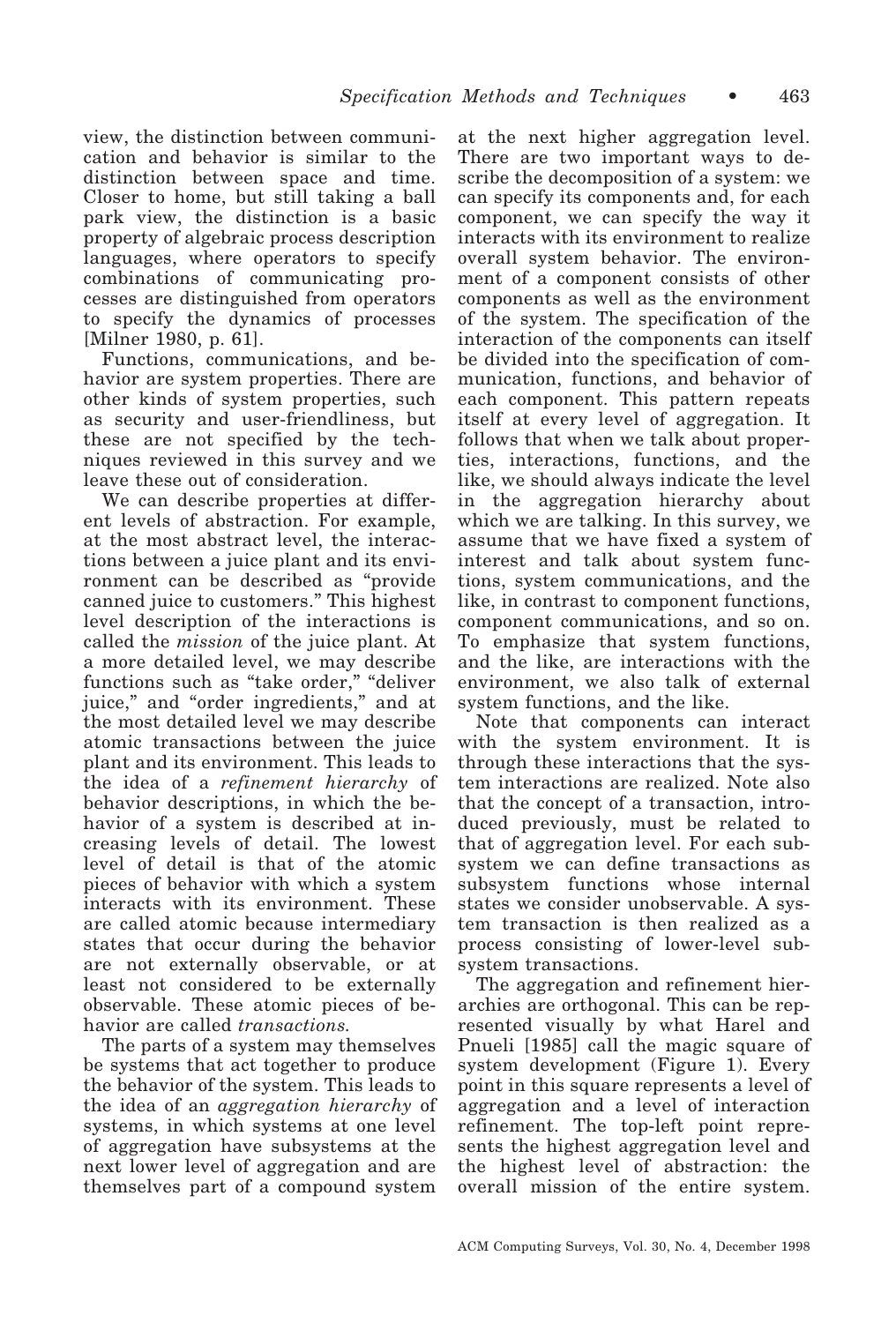

**Figure 1.** The magic square. The arrows point towards the direction of increase. To increase behavior refinement is to decrease behavior abstraction and to increase system decomposition is to decrease the aggregation level.

The bottom-right point represents the lowest aggregation level and the lowest level of abstraction: the atomic transactions of the lowest-level components of the system. The orthogonality of the two dimensions of the square means the following.

- —At a given level of aggregation and abstraction, we can decrease the abstraction level at which we specify the interactions of a system at that level without decreasing the aggregation level. This is called *interaction refinement.* At the highest level of refinement (the lowest abstraction level), we specify the transactions of a system.
- —Conversely, at a given level of aggregation and abstraction, we can decompose a system without decreasing the level of abstraction. This is called *interaction allocation* and *flowdown.* We allocate a system interaction to one or more components if we decide that these components will realize the system interaction. We flow down the system interaction if we specify what the component interactions are through which the system interaction is realized.

We can apply the idea of refinement to the three aspects of interaction (viz., functions, behavior, and communication). This gives us three species of refinement; function, behavior, and communication. Of these, function refinement is the most basic, because the system functions provide the *raison d'eˆtre* of the system: the system exists to provide functions to its environment. We therefore look at function allocation and flowdown in somewhat more detail.

Consider a system S at a certain aggregation level, whose functions are specified at a certain level of abstraction. This corresponds to a point in the magic square. Suppose that the functions of S at this level of refinement are function 1,..., function n and that we have identified components component 1, . . . , component m. We next decide for each component whether it plays a role in each function. This can be represented visually by means of a *traceability table* such as shown in Figure 2. A cross in an entry means that the component plays a role in the function, without yet indicating what this role is; absence of a cross indicates that this component plays no role in the realization of this function. A traceability table represents the allocation of functions to components. It is called a traceability table because it allows us to trace component functions to system functions and vice versa. If we add more information and indicate in each entry what the function is that the component should have in order to play this role in the system function, then we call the resulting table a *function decomposition table.* This represents the flowdown of functions to components. Allocation and flowdown are well-known techniques from systems engineering [Davis 1993,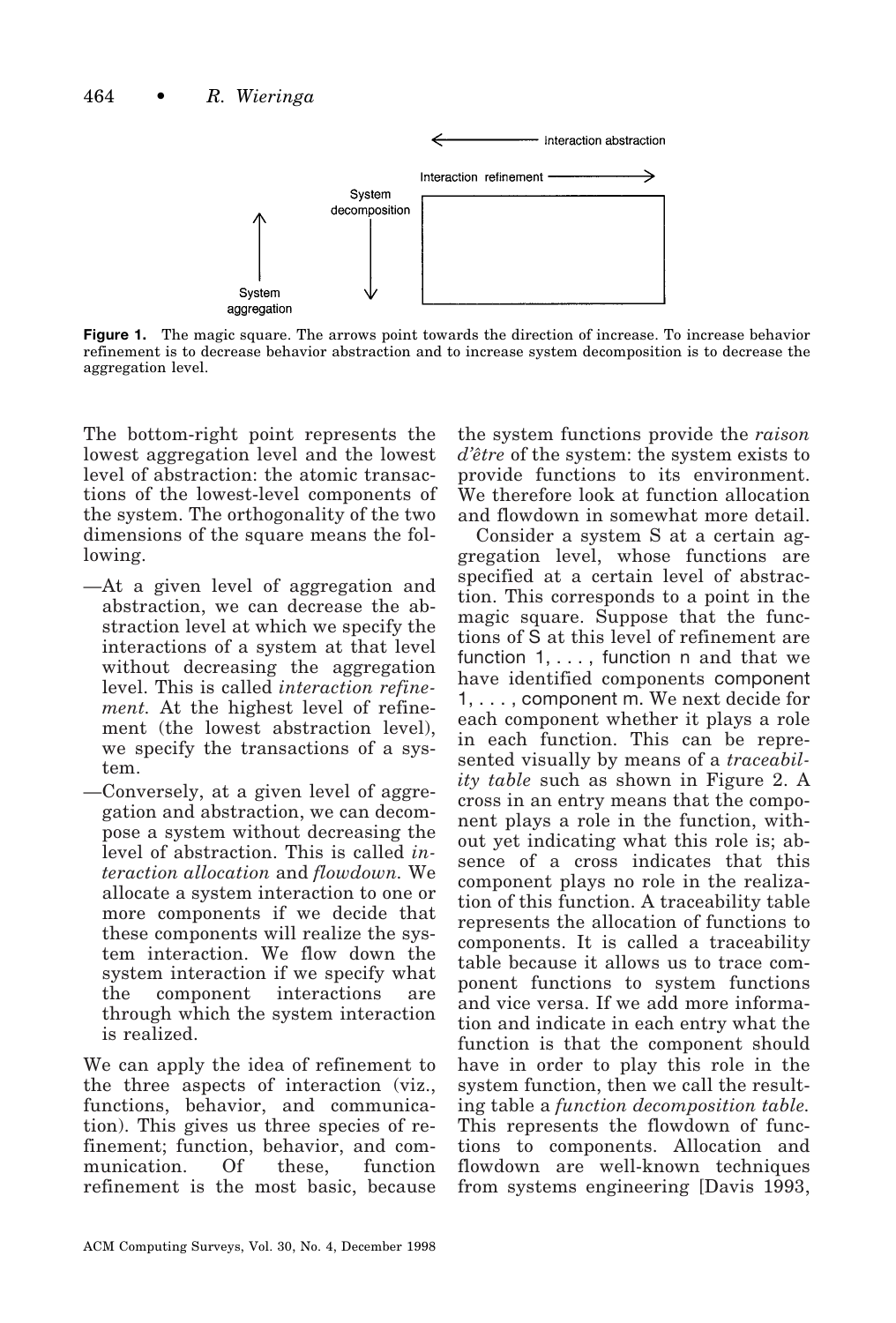|             | function 1 | <br> | <br>function n |
|-------------|------------|------|----------------|
| component 1 | X          |      | х              |
|             |            |      |                |
| component m | X          |      |                |

**Figure 2.** Function decomposition table.

p. 190]. The function decomposition table plays a central part in our analysis of methods.

Before we summarize our framework, we must make one more distinction. It is useful to distinguish a conceptual decomposition of a system from a physical decomposition. A *conceptual decomposition* is a decomposition whose partitioning criterion is defined in terms of the external environment of the system, which is the environment where the users of the system reside. (Users may be people or other systems.) The *physical decomposition* of a system is a decomposition defined in terms of the underlying physical components of the system, such as lower-level equipment or software components. The physical decomposition criterion does not refer to the external environment but to the underlying implementation environment. For example, an entity-relationship diagram represents a conceptual decomposition of a database. A relational database schema, in which each relation corresponds to an entity type or relationship in an entity-relationship model, is still a conceptual decomposition. A relational schema, in which the relations correspond to storage entities such as files, is a physical decomposition. In this schema, conceptual entities may have been split or merged in order to improve performance. Another example of a conceptual decomposition is a JSD model in which the components correspond to domain entities or to external system functions. In a physical decomposition, these are all mapped to the available physical resources and a scheduler may

have been added to interleave processes that are conceptually concurrent.

The conceptual decomposition corresponds to the essential model of Mc-Menamin and Palmer [1984] and the specification model of Cook and Daniels [1994]. It is a halfway station between the specification of external functionality and the internal physical decomposition. In the physical decomposition, issues are dealt with such as the distribution of resources, processing time, memory capacity, and error handling. The conceptual decomposition is a way to make the demands of external functionality explicit without yet worrying about these implementation decisions.

The relationship between the conceptual and physical decompositions is many–many. One conceptual component is implemented in one or more physical components, and one physical component implements one or more conceptual components. This can be represented by a second kind of traceability table, which sets conceptual against physical components. In this article, unless otherwise stated, the decompositions that we talk about are conceptual, not physical.

To summarize our framework, we have a number of kinds of system properties that we can specify. The following list relates these to the function decomposition table of the system.

—*System functions.* These are the useful pieces of behavior offered to the environment of the system, and corre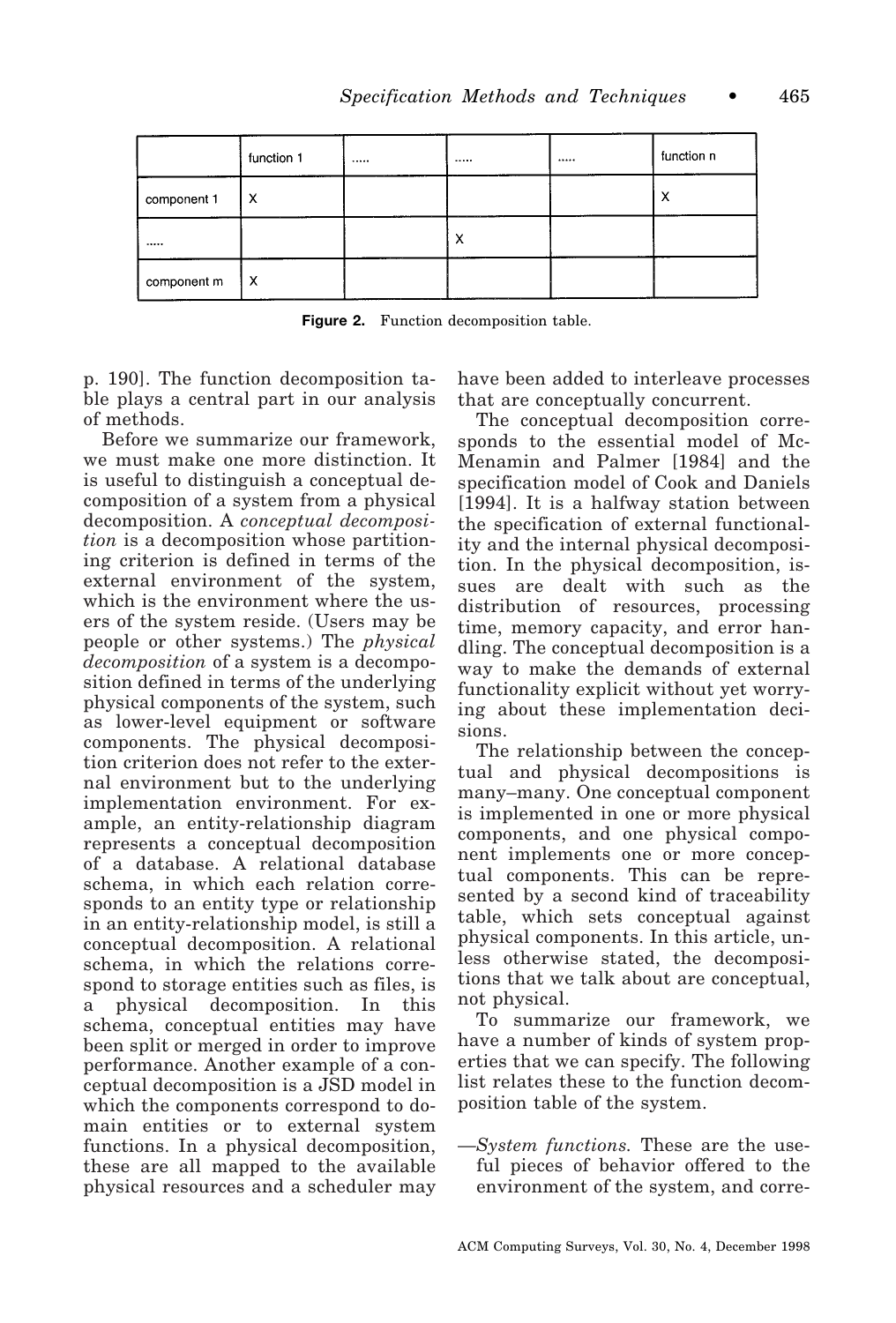spond to items in the top row of the table.

- —*System behavior.* This is the behavior of the system over time. This concerns the way in which the functions in the top row are, can, or must be ordered in time. It thus concerns the entire top row.
- —*System communication.* This concerns the communication of the system with external entities in its environment. It does not correspond to an aspect of the function decomposition table of the system, but it would correspond to a column of the function decomposition table of the environment, of which the system is one component.
- —*Conceptual decomposition.* These are the conceptual components of the system, defined in terms of their meaning for the external environment, and correspond to the items in the leftmost column of the table.
- —*Component functions.* These are the useful pieces of behavior offered by the components to their environment, and correspond to entries in the table.
- —*Component behavior.* This is the way in which component functions are, can, or must be ordered in time, and corresponds with a row in the function decomposition table.
- —*Component communication.* This is the way in which the components interact in order to realize the external functions, and corresponds to the columns of the function decomposition table. In each column, the component functions are listed that interact to realize the external function.

Due to the repetition in this pattern, there are only four different kinds of properties that we need specification techniques for:

- —function specification techniques,
- —behavior specification techniques,
- —communication specification techniques, and
- —decomposition specification techniques.

There are of course other properties, often called "nonfunctional," that can be specified, but the reviewed methods offer no techniques for these. In the next section we therefore use the preceding classification of techniques.

### **3. SPECIFICATION TECHNIQUES**

## **3.1 Graphical Techniques**

We start with a brief summary of the graphical structures encountered in the various techniques that follow. In general, there are only two kinds of graphical structures, graphs and Venn diagrams. A *graph* is a set of nodes connected by edges. (A node may be connected to itself.) Usually, each edge connects two nodes, but in a *hypergraph,* an edge may connect two or more nodes. In a *directed graph,* the edges have a direction. So in a directed hypergraph, each hyperedge has a collection of source nodes and a collection of destination nodes. In a *labeled graph,* edges and/or nodes may be labeled. A *tree* is a graph with one designated node called the *root* and in which from every node there is exactly one path to the root. The nodes with the longest paths to the root are called the *leaves* of the tree.

A graph can be drawn in many different ways, so that one must distinguish the graph from a presentation of the graph. Many methods annotate their graph presentations with additional comments and adornments that do not belong to the underlying mathematical formalism of a graph. If there are different kinds of nodes and edges, these are usually presented by different shapes. Many methods allow dangling edges that are connected to one node only and "dangle in the air" at the other side. This can be assimilated with the idea of a graph by allowing some nodes to be invisible in the presentation.

A *Venn diagram* is a collection of areas indicated by closed curves. We call these areas *blobs.* Hierarchy can be represented by a Venn diagram by enclosing one blob within another. Venn dia-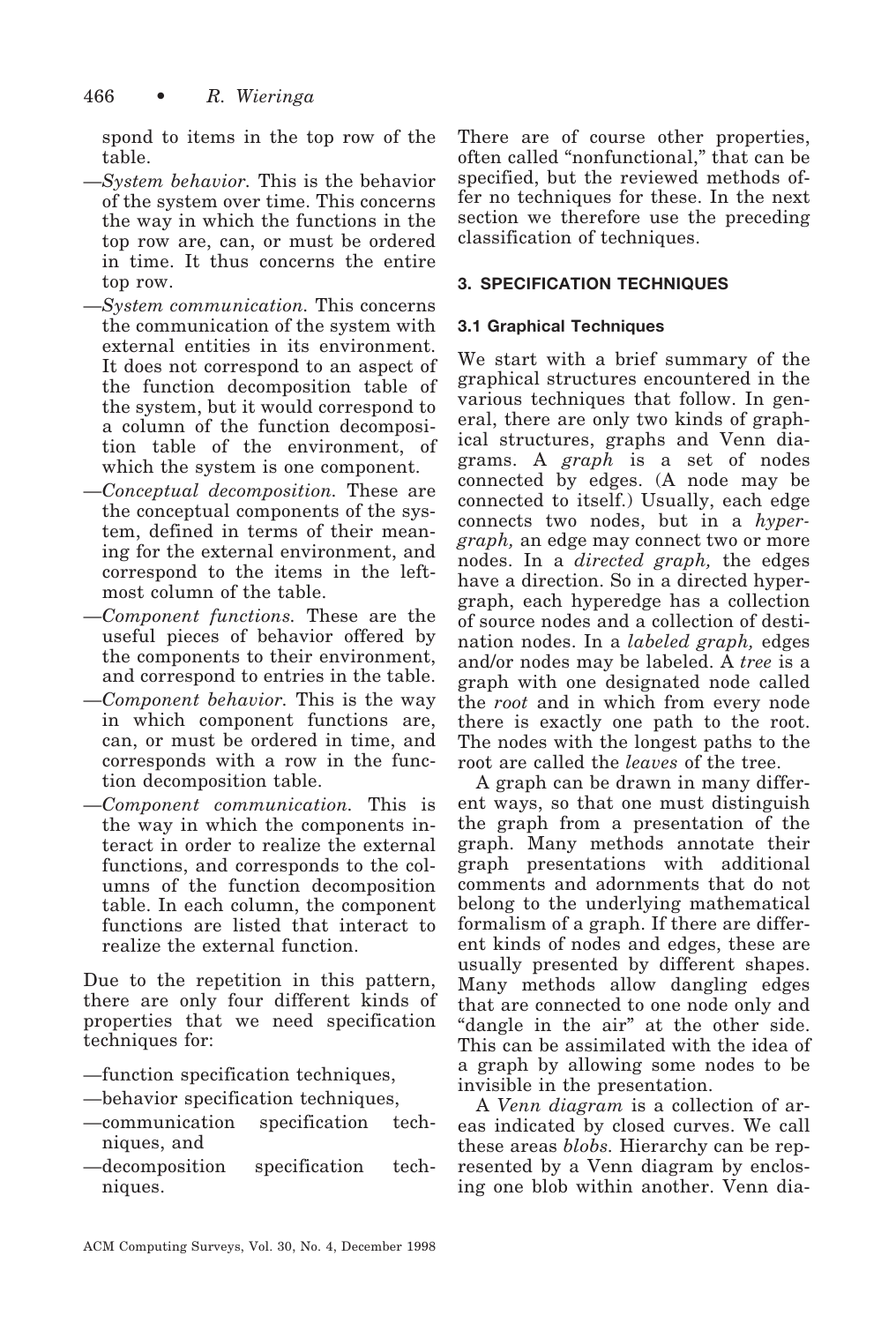

**Figure 3.** Higraphs versus Venn diagrams.

grams as such are not used in any of the reviewed techniques but the idea to represent hierarchy by enclosure is used in several techniques, such as SDL block diagrams and in the Statemate languages.

A *higraph* is a combination of a Venn diagram and a hypergraph, extended with the explicit labeling of areas and Cartesian products. The nodes of a higraph are blobs and these may be connected by hyperedges. Explicit labeling of areas means that in Figure 3, diagrams (a) and (b) are equivalent representations of the same higraph. In diagram (c), A and B have an intersection, called C. Since Venn diagrams do not require explicit labeling of areas, diagrams (a), (b), and (c) are different Venn diagrams. The Cartesian product A of blobs B and C is represented as shown in Figure 4. Higraphs were introduced by Harel [1988].

The following sections describe the use of these graphical structures in a number of specification techniques. In general, one cannot tell by looking at a diagram what it represents. The meaning of a diagram is given by a set of interpretation rules, which must be defined elsewhere. The interpretation rules are never specified together with the diagram but the diagram must be accompanied with an indication of which interpretation rules are intended to be applied. Without such an indication, the diagram is meaningless. In most cases, the interpretation rules for a particular kind of diagram are given in a book that describes the method. In some cases, such as the statechart language of Statemate, the interpretation rules are formal [i-Logix 1991a], and in some very rare cases, such as for SDL,



**Figure 4.** A higraph with a Cartesian product.

the interpretation rules are laid down in a standards document [ITU 1992].

### **3.2 Decomposition Specification Techniques**

Decomposition specification techniques can be used to specify the items in the left-most column of the function decomposition table.

*3.2.1 Entity-Relationship Diagrams.* Entity-Relationship diagrams (ERDs) were introduced by Chen [1976] to represent the conceptual structure of data in a database system. An ERD is a labeled hypergraph in which the nodes represent types of entities and the hyperedges represent arbitrary relationships. The nodes of the hypergraph are presented by rectangles and the hyperedges by diamonds.

Figure 5 contains a fragment of ERD for a juice plant control system, derived from the specification of Shlaer and Mellor [1992]. The diagrams shows that there are two kinds of TANKs, STORAGE TANKs and COOKING TANKs. The hyperedge tank usage is called a specialization relationship and connects the node TANK with two other nodes, that are called its specializations. Each COOKING TANK is connected to one HEATER and each HEATER belongs to one COOKING TANK. A BATCH of juice is allocated to one COOKING TANK and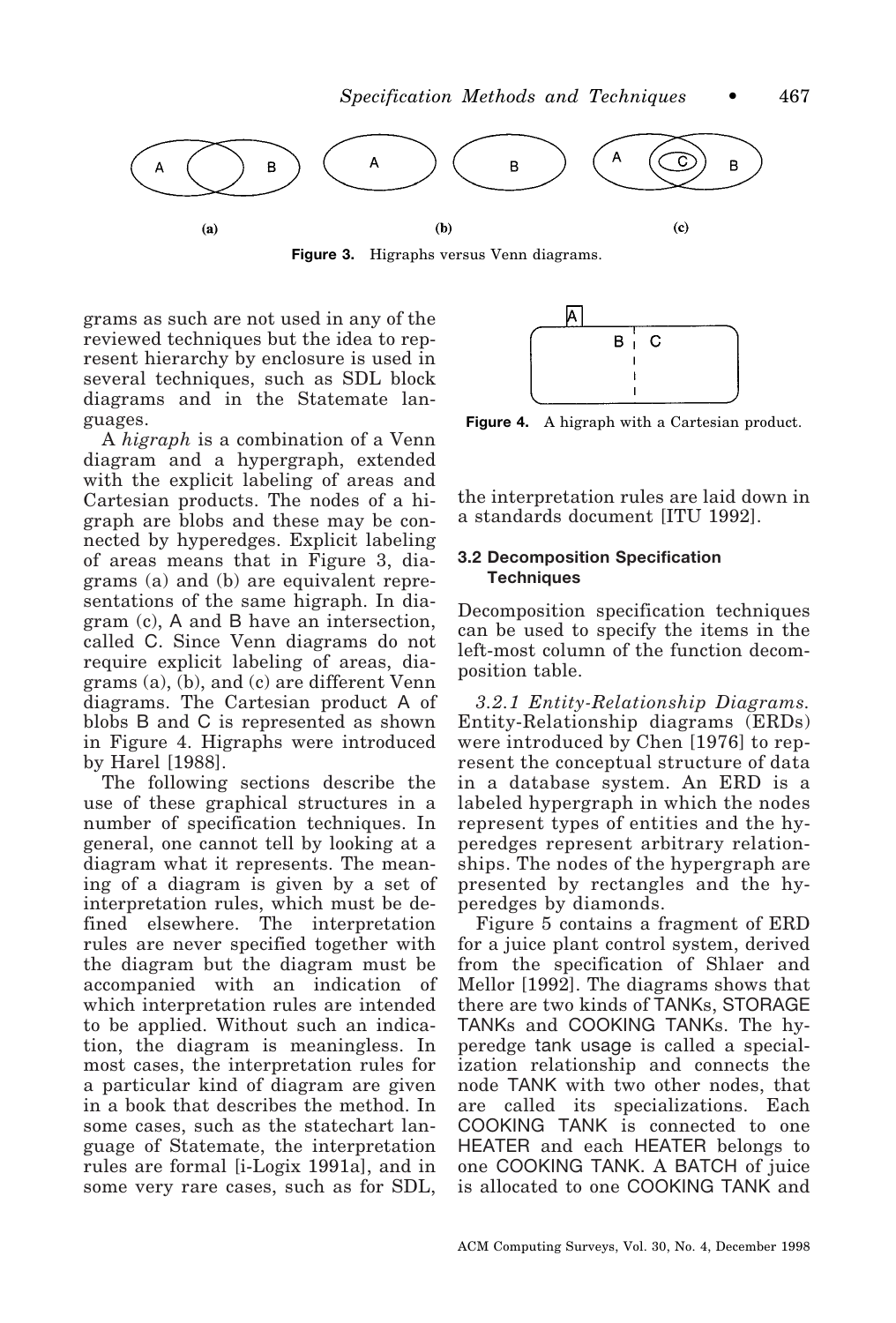

**Figure 5.** Fragment of an entity-relationship diagram of the data manipulated by a juice plant control system.

belongs to exactly one RECIPE. Each RECIPE is related to a JUICE SPECIFI-CATION. There is some special information connected to this relationship by means of the associative entity type JUICE IN RECIPE. The extra information is that there is a certain percentage of this juice in this recipe, but this is not detailed in the diagram.

A relationship node in an ERD can represent any kind of relationship. It may represent a communication link but it may also represent a visibility link, a permission, a part-of link, and so on.

From the start of their introduction by Chen, ERDs have been ambiguous, representing components in the environment of the software product or representing conceptual software components. This ambiguity arises from the fact that in database systems, where ERDs are mainly used, the conceptual structure of the data must correspond to the conceptual structure of the part of the world represented by the database. The same ambiguity can also exist in models of control-intensive systems: An ERD can represent the part of the world controlled by the system or it can represent conceptual objects inside the system. One cannot tell by looking at Figure 5 whether COOKING TANK represents real cooking tanks in the environment, or software objects in the control system. It follows that, in addition to the normal interpretation rules for a notation, an ERD must be accompanied by an annotation that tells the reader whether the ERD is to be interpreted in the real world or in the software.

*3.2.2 Class Diagrams.* There are many variations and extensions of the ERD technique. All object-oriented specification methods use some extension of the technique. We refer to this as a *class diagram,* but different OO methods tend to use different variations or extensions with different names, such as "information model," "object model," "object structure diagram," "static structure diagram," and so on. Figure 6 contains a class diagram following the conventions of the Unified Modeling Language (UML, Appendix B.19). The parallel with Figure 6 is clear. A noteworthy difference is that nodes now represent object classes, where objects have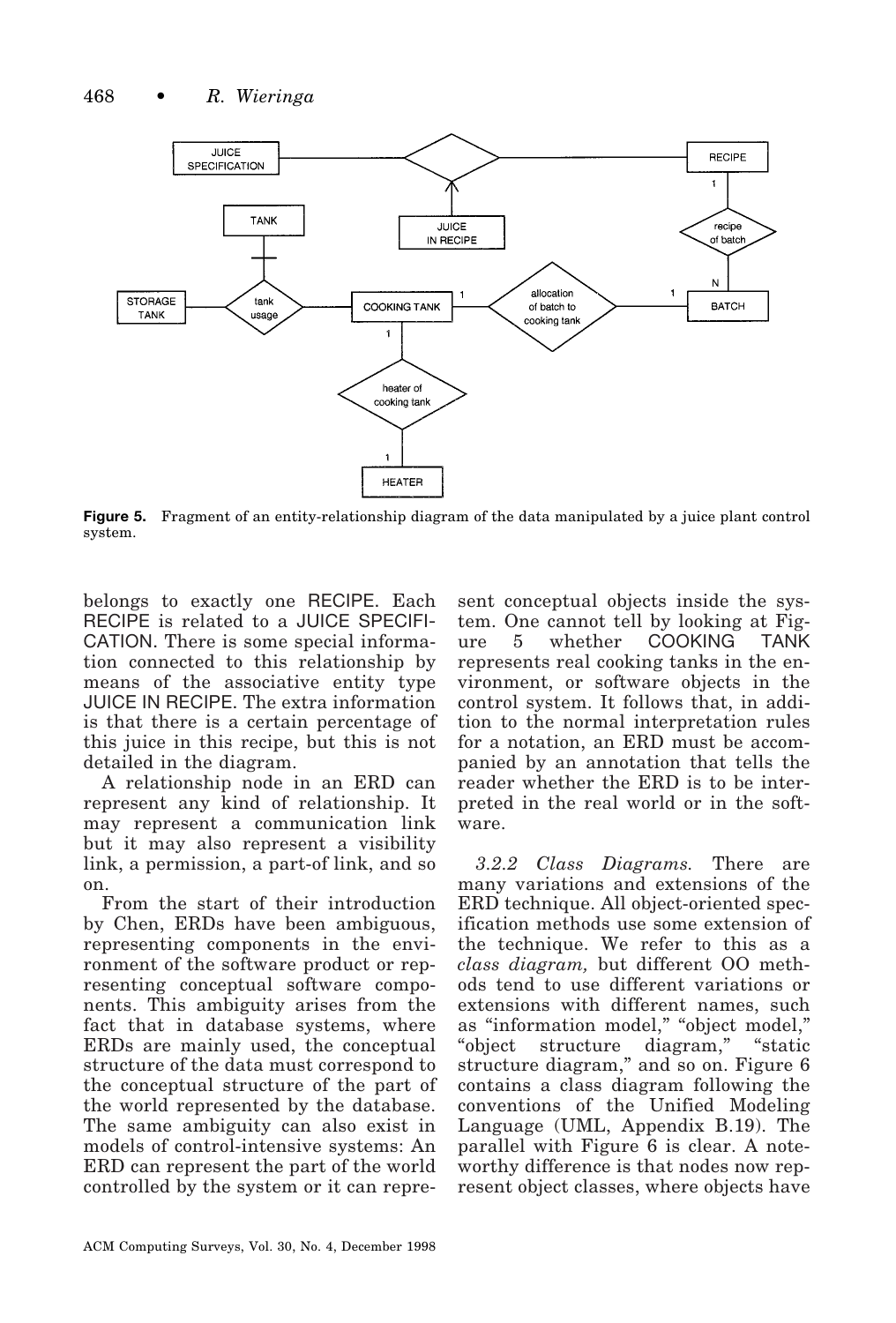

**Figure 6.** Fragment of a UML class diagram of the juice plant control system.

a local state represented by attributes, and they have local operations that may change those attributes. Entities specified by ERDs also have attributes, but in structured analysis they do not have local operations. A node in a class diagram may be labeled with some or all attributes and operations of the objects of this class.

A second important difference is that the class diagram contains an additional object class, TEMPERATURE RAMP, which has no counterpart in the ERD. This is not a difference in diagram techniques but in methodology. The task of instances of this class is to control the heating process of a cooking tank, something that would be modeled by a control process in dataflow models.

### **3.3 Communication Specification Techniques**

Communication specification techniques show how the conceptual components interact to realize external system interactions. This corresponds to the columns in the function decomposition table.

*3.3.1 Dataflow Diagrams.* A dataflow diagram (DFD) is a labeled directed hypergraph in which the nodes represent functions and the edges dataflows between functions. It is used in structured analysis to specify the functions of a system. There are three kinds of nodes in a DFD that represent functions, data stores, and external entities. The functions and data stores are defined in terms of their meaning for the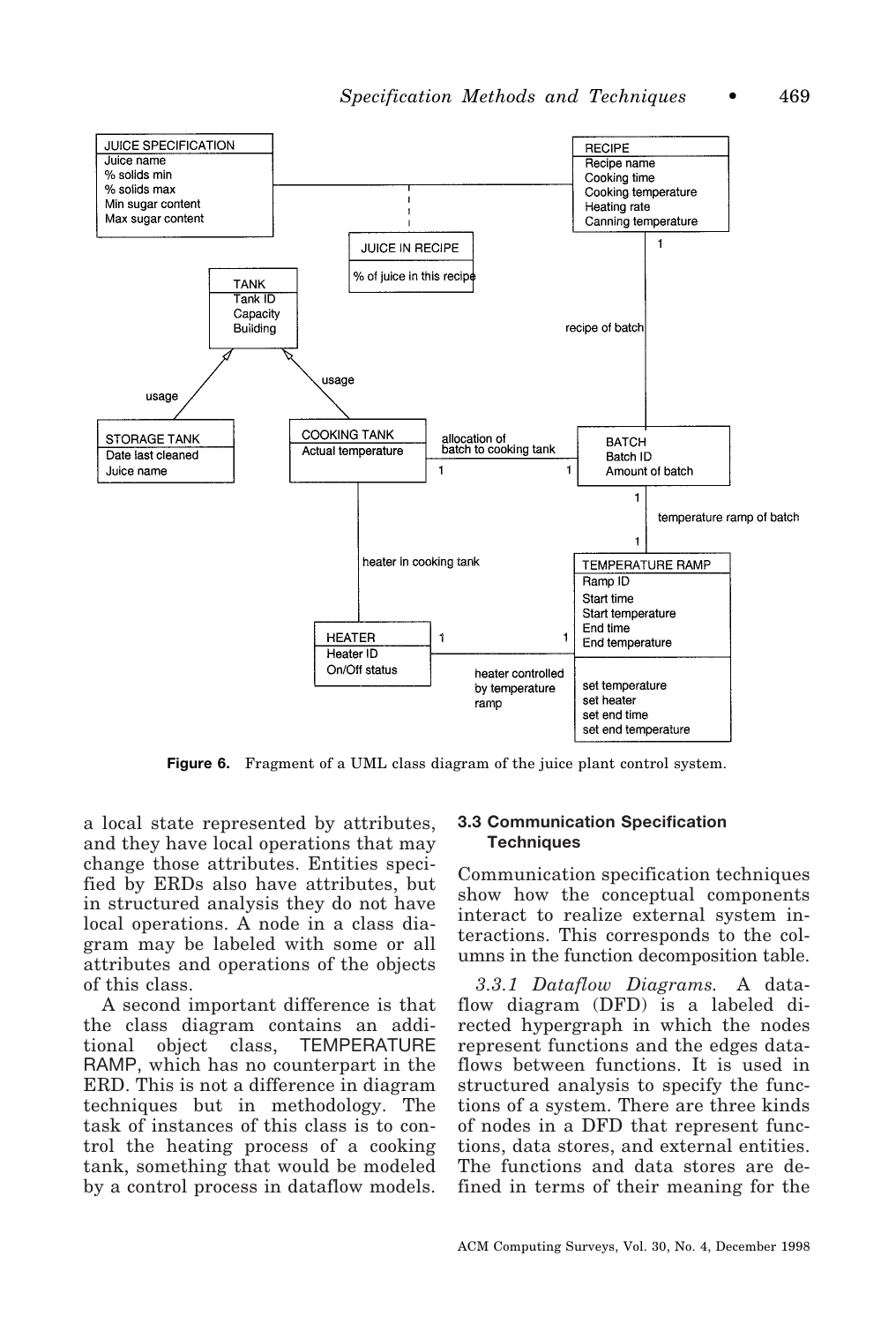

Figure 7. Fragment of a dataflow diagram of the functions of the juice plant control system.

external interactions of the system, so they are conceptual (not physical) system components.

Figure 7 shows a part of a DFD of the juice plant control system, following the YSM convention [Yourdon Inc. 1993]. External entities in the environment of the control system are represented by squares, functions are represented by circles, memory by two parallel lines, and dataflows by arrows. The asterisk in the label of the data store TEMPERA-TURE RAMP DATA means that this data store has multiple representations in this diagram.

Most versions of structured analysis, including the Yourdon Systems Method (YSM, Appendix A.2), distinguishes two kinds of functions, called *data processes,* represented by unbroken circles, and *control processes,* represented by dashed circles. Data processes transform data; control processes transform the mode of behavior of the system. For example, Figure 7 shows that there is a control process Control temperature ramp and a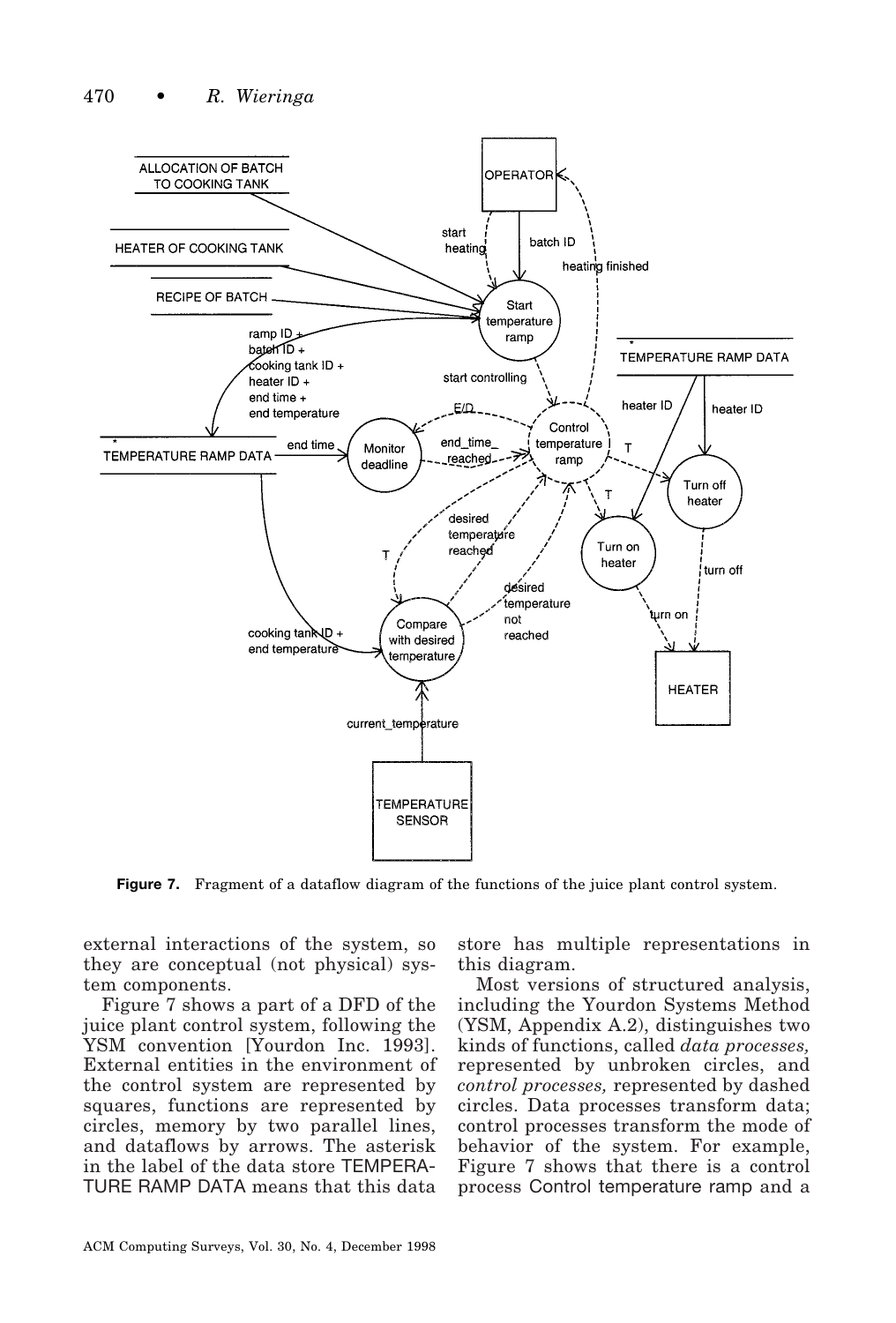number of data processes to turn a heater on and off, and so on. This control process corresponds to the TEM-PERATURE RAMP object class of Figure 6. We discuss the methodological difference between these two modeling approaches when we look at decomposition criteria in Section 4.2.3.

A second distinction made by YSM is that between *instantaneous processes,* whose activity lasts only one instant of time, and *continuing processes,* whose activity lasts a period of time. There is no visual convention to distinguish the two kinds of processes. In Figure 7, Monitor deadline is a continuing data process and Control temperature ramp is a continuing control process. All other processes in the figure are instantaneous. Control processes are usually continuing processes. An instantaneous control process has no memory and can always be specified by a decision table that transforms a number of discrete binary input flows into a number of discrete binary output flows.

The diagram shows the data interfaces between the functions (unbroken arrows) as well as the event interfaces (dashed arrows). The double-headed arrow represents a time-continuous flow. A continuous dataflow contains data values for periods of time. A continuous event flow contains Boolean values that may be present over periods of time. There are some special symbols that can appear as labels of event flows. For example, T, E, and D stand for triggering, enabling, and disabling a data or control process, respectively.

The data processes in Figure 7 must be specified in structured analysis by textual specifications that define the relation between their inputs and outputs. This is not treated in this article. The control process behaves as a finite state machine and must be specified by means of a state transition diagram or table (Section 3.5.5).

All versions of dataflow modeling since DeMarco [1978] use hierarchical DFDs to reduce the complexity of a large dataflow diagram. Any part of a large diagram can be abstracted away by replacing it by a process group, which has the same visual presentation as a data process (an unbroken circle). The process group is specified separately by showing the DFD portion for which it stands. The intention is that a process group represent a coherent group of software functions. This convention is well suited to the representation of a functional decomposition of the system, discussed in Section 4.2.3.

*3.3.2 Context Diagrams.* A context diagram is a graph in which one node represents the system and the other nodes represent important systems in its environment. The edges represent communications among the systems. A context diagram will at least show the systems with which the system under development communicates, but it may show other systems, if these are necessary to understand the behavior required of the system under development [Jackson 1995].

In structured analysis, a context diagram only shows the systems that the system communicates with, called external entities, and the edges represent dataflows between the system and its external entities (Appendix A.2). In other words, in structured analysis, a context diagram is a dataflow diagram. Large context diagrams may be split into a number of partial context diagrams, one for each major system function.

*3.3.3 SADT Activity Diagrams.* An activity diagram is a directed hypergraph in which the nodes represent activities and the edges represent flows of data, matter, or energy between activities. Activity diagrams are used in SADT to specify a conceptual decomposition of a system into a number of cooperating activities (Appendix A.1). The technique was introduced by Ross [1977]. Figure 8 shows an activity diagram with three activities, represented by boxes with rounded corners. Arrows entering a box from the left represent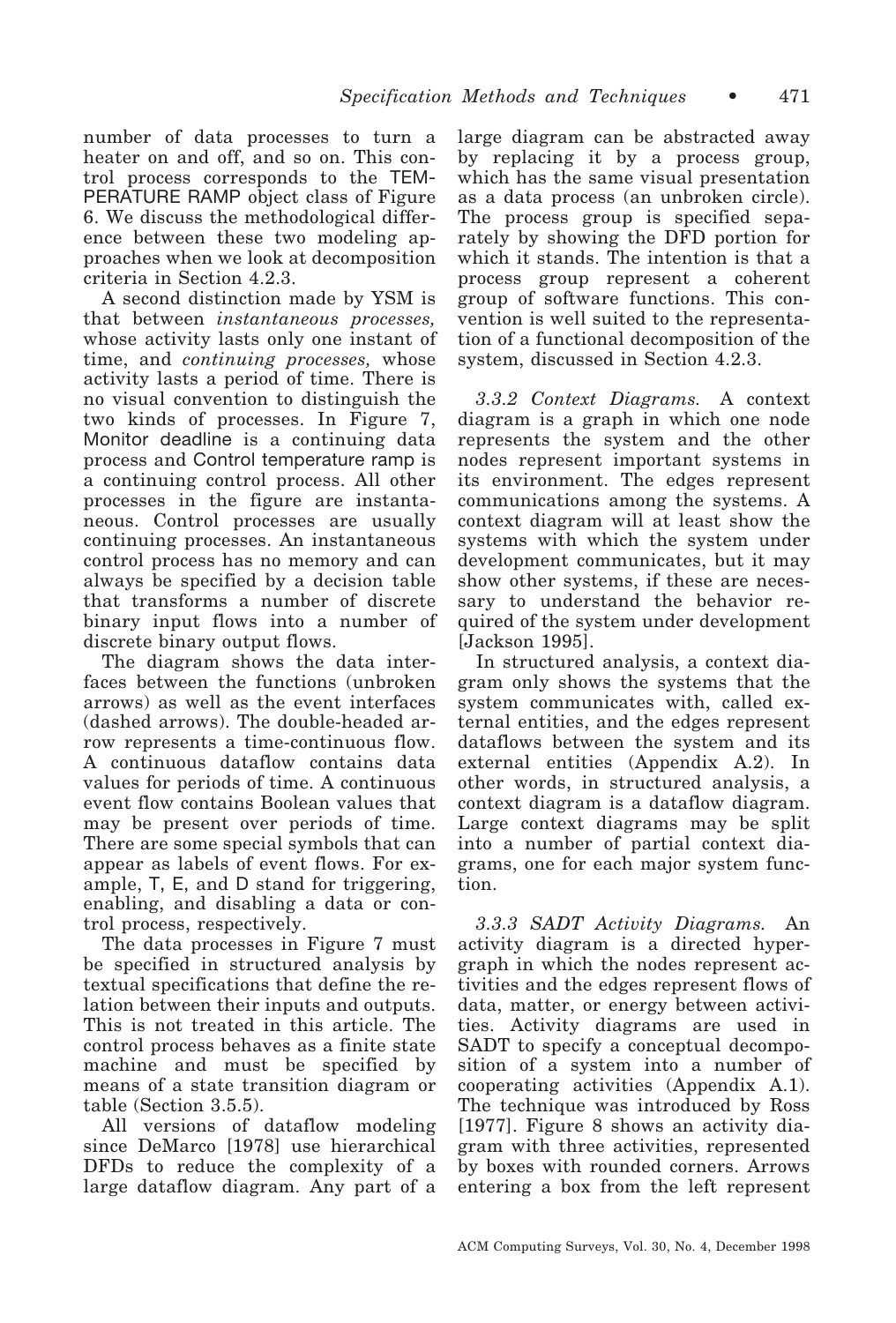

**Figure 8.** Activity diagram.

input data, arrows leaving to the right represent output data, arrows entering from above represent control information, and arrows entering a box from below represent mechanisms by which the activity is to be performed. Activity diagrams can be structured hierarchically, so that one activity box can be decomposed into a lower-level activity diagram. The decomposition hierarchy does not represent a physical decomposition of the system under description, but is a conceptual decomposition of the tasks to be performed by the system. This convention is well suited to the representation of functional decomposition. In contrast to DFDs, activity diagrams have only one kind of component and the interfaces between the activities distinguish input, output, control, and mechanism.

*3.3.4 Statemate Activity Charts.* Activity charts are higraphs without intersections or Cartesian products that are used in Statemate to represent external system behavior (Appendix A.3). They are variants of DFDs with a different syntax but with a similar meaning. Statemate distinguishes external activities, regular activities, control activi-



**Figure 9.** An activity chart.

ties, and data stores, which correspond to external entities, data processes, control processes, and data stores in DFDs, respectively. Regular activities are represented by rectangles with sharp corners, control activities by rectangles with rounded corners, and data stores by rectangles in which the vertical edges are dashed. Data and event flows between activities are represented by directed hyperedges. In Figure 9, D is a control activity, B a data store, and X and Y are external activities. The other nodes in the diagram are regular activities.

The hierarchy of activities is repre-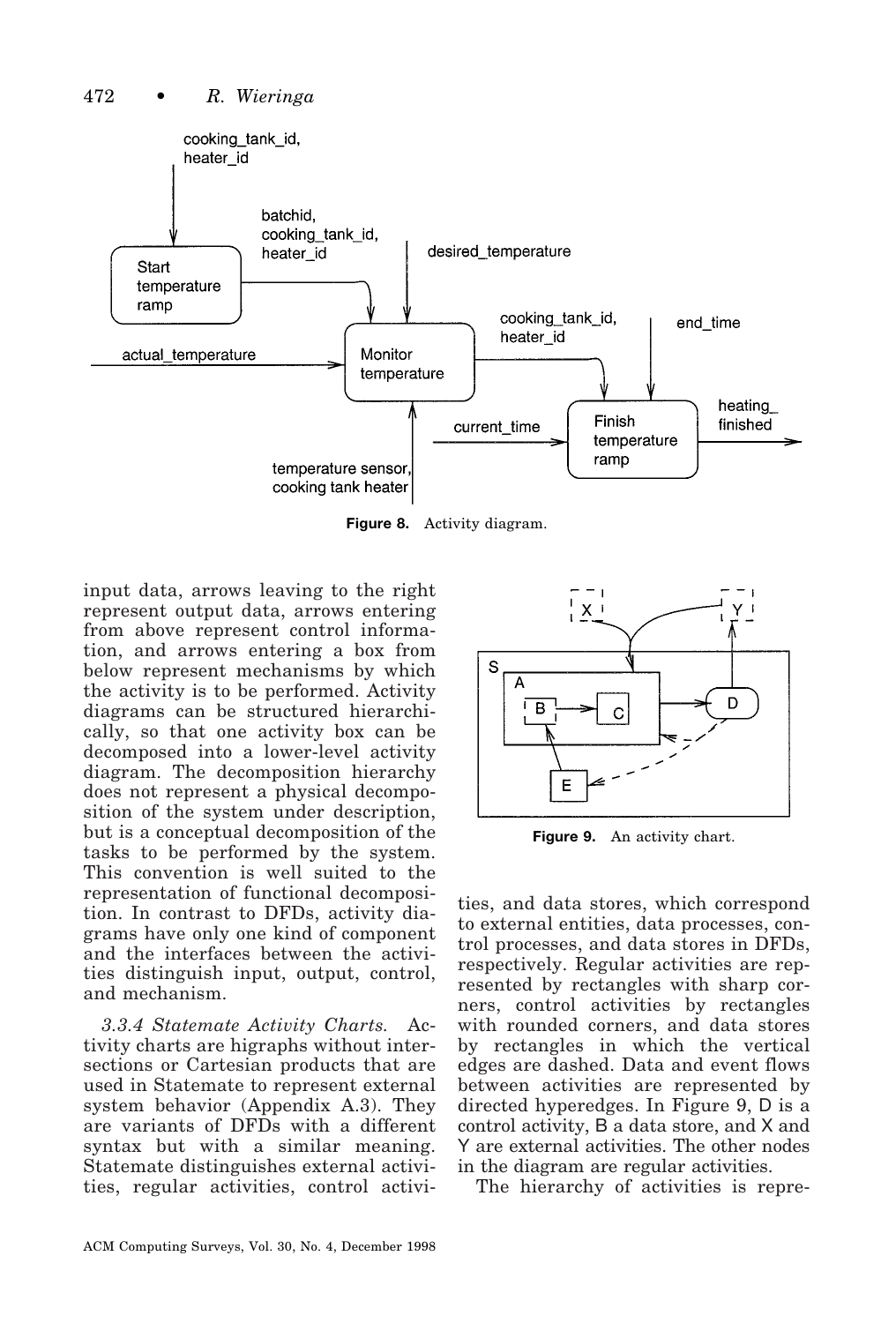

**Figure 10.** Fragment of an object communication diagram.

sented by means of inclusion of rectangles. Control activities are always subactivities of regular activities, and a regular activity can have at most one control activity as an immediate component. Control activities are specified by extended finite state machines, specified in Statemate by means of statecharts (Section 3.5.7). Extended finite state machines are finite state machines extended with variables that can be updated. Control activities can thus maintain a state in their variables, can perform data processing (testing and updating the variables), and can contain control.

*3.3.5 Object Communication Diagrams.* An object communication diagram (OCD) is a directed graph in which the nodes represent object classes and the edges represent possible object communications. The technique is used in the Shlaer–Mellor method to represent object communications. Figure 10 shows a fragment of an OCD based upon an example given by Shlaer and Mellor [1992]. For the sake of the example, the diagram represents a slightly different situation than that shown by the DFD in Figure 7; the start heating message is sent to the temperature ramp object not by an operator but by a batch object.

The diagram shows external entities (operator) as well as object classes. Edges represent possible communications. For example, the edge start batch shows a possible communication between an instance of Operator and an instance of Batch. Temporal ordering of communications is not represented.

*3.3.6 JSD System Network Diagrams.* A system network diagram (SND) is a directed graph in which the nodes represent processes and the directed edges represent communications. SNDs are used in JSD to specify system functions (Appendix A.6). Figure 11 shows an SND with three processes, represented by rectangles, and two communication connections. SV represents a state vector connection, which is a connection through which a reader process (TEM-PERATURE RAMP CONTROL) reads the state of another process. D represents a data stream connection, which is a queue through which a sender sends messages to a receiver. The other circles represent queues through which the system receives messages from its environment and sends messages to its environment. The external entities that send and receive these messages are not represented in an SND. In JSD, each of the three processes in the SND would be an extended finite state machine, specified by means of a process structure diagram (Section 3.5.2). JSD allows these processes to have local state variables (called attributes) and to test and update these variables.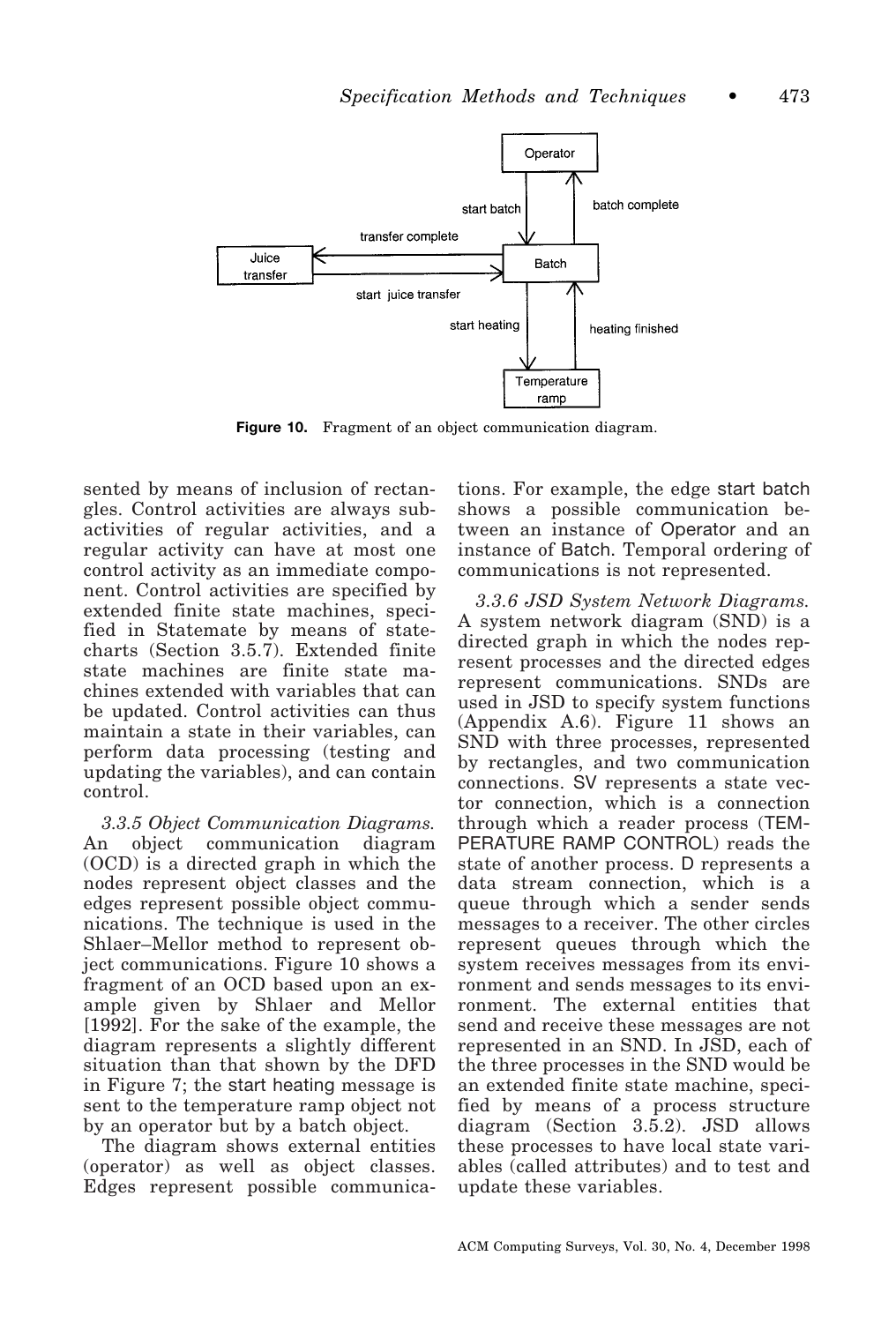

**Figure 11.** A system network diagram.

SNDs are similar to DFDs in that both represent the system as a network of communicating components. However, SNDs recognize only one kind of component, a process that maintains a state and has behavior over time. DFDs contain three kinds of components, that maintain a state (data stores), update it (data processes), and have a behavior over time (control processes). This is an important technical difference between the diagram techniques that is related to the concept of a state machine. In DFDs, control processes can do no data processing or data storage, whereas in SNDs, the processes can store, test, and update data. Activity charts occupy an intermediate position in this spectrum because they contain regular activities and data stores just as DFDs do, but their control activities can store, test, and update data as well. We return to this in the discussion of extended finite state machines in Section 3.5.4.

Another difference between the diagram techniques is that SNDs are flat whereas DFDs are hierarchical. Typically, one SND is specified for each external system function. From a methodological point of view this corresponds to the heuristic of event partitioning in structured analysis in which one DFD is drawn for every event-response pair of the system [McMenamin and Palmer 1984]. This means that for every column in the function decomposition table, a

diagram is drawn. We elaborate on this in our discussion of decomposition criteria in Section 4.2.3.

The nodes in Figure 11 represent software components. TEMPERATURE SEN-SOR and HEATER represent entities in the part of the world controlled by the software, which is why we call them surrogates. They are represented as entity types in the ERD of Figure 5 and as object classes in the class diagram of Figure 6. TEMPERATURE RAMP CON-TROL is a function process whose task it is to enforce certain behavior on the external entities. This corresponds to a control process in the DFD of Figure 7 and to an object class in Figure 6. The distinction between surrogates and function processes is an important methodological difference between functional decomposition and object-oriented decomposition. This too is discussed in more detail in Section 4.2.3.

*3.3.7 SDL Block Diagrams.* A block diagram is a graph in which the nodes represent *blocks* and the edges represent *channels* through which the blocks can communicate. They are used in SDL to partition a complex system into simpler parts (Appendix A.4).

Blocks communicate by sending signals through channels. Signals traveling along a channel may experience delay. A channel may carry signals in both ways. Figure 12 shows a simple block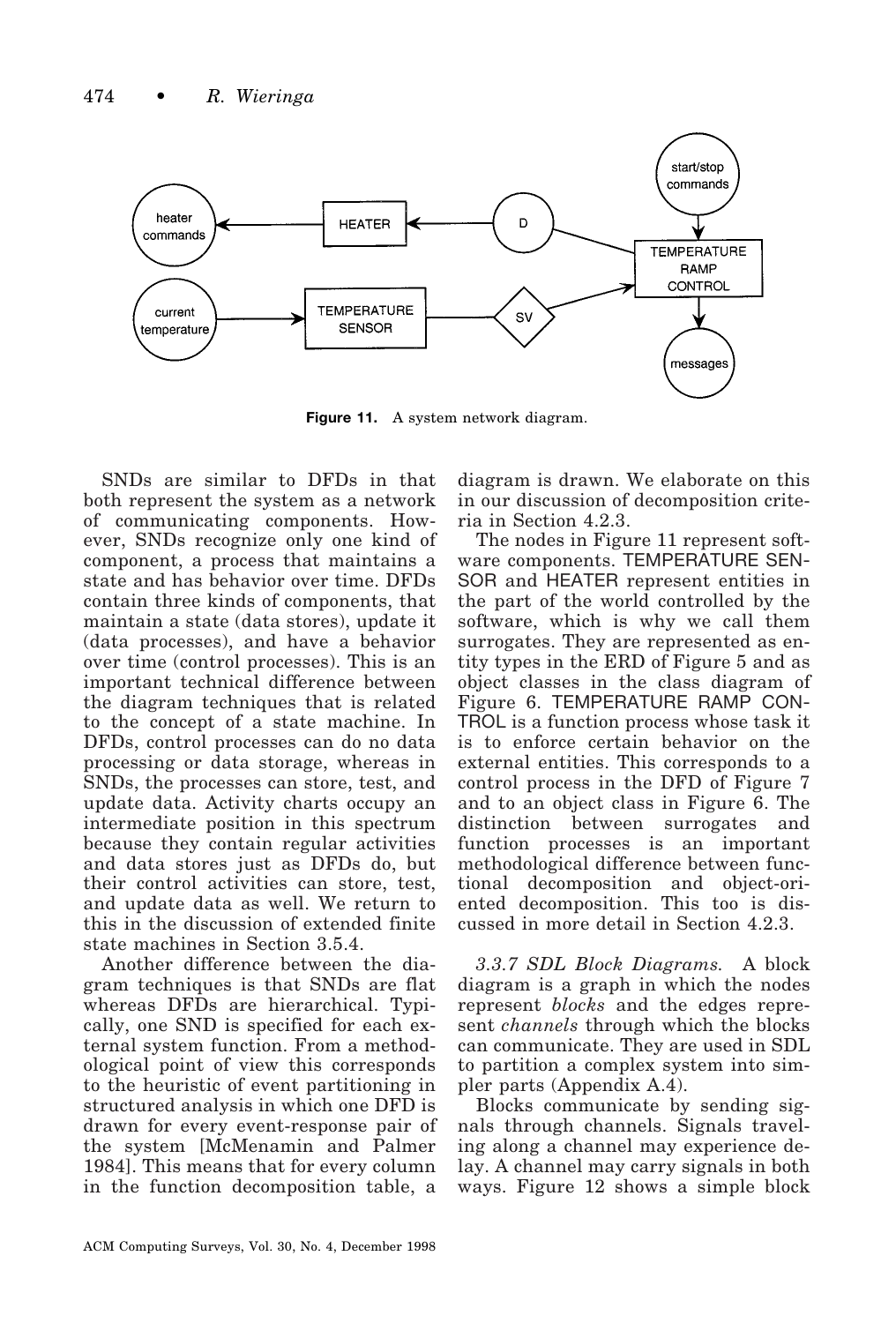

**Figure 12.** A simple block diagram.

diagram. The Transport block can send a batch id to the Heating block, that can send a heating\_finished signal back to the Transport block. When used to represent a system decomposition, these blocks represent system components. They are conceptual components, because they are defined in terms of their meaning for external system behavior.

A block can be decomposed into a lower-level block diagram, provided that the interface of a block is equal to that of its decomposition. Hierarchical diagrams can be used to specify different levels in an aggregation hierarchy, called service layers in SDL [Belina et al. 1991; ITU 1993]. Each leaf block in a block hierarchy contains one or more processes. Processes cannot be part of nonleaf blocks. This means that a block either has subblocks or it contains processes, but not both. $<sup>1</sup>$  Each process is an</sup> extended finite state machine, specified by an SDL state diagram (Section 3.5.8). The processes within one leaf block communicate with each other by means of signal routes. The difference with channels is that signals experience no delay when traveling through a signal route, whereas they may experience delay when traveling through a channel. The behavior of a leaf block is the result of the behavior of its component processes. The behavior of a higherlevel block is the result of the behavior of its component blocks.

Block diagrams are similar to DFDs and activity charts in that they all represent a hierarchy of system functions and their communications. An important difference is that in a block diagram, control is only specified at the leaves of the hierarchy, whereas in DFDs and activity charts, control may be specified at any level in the hierarchy.

A second important difference appears if we flatten both hierarchies. A flattened DFD or activity chart consists of a number of communicating control processes, data processes, and data stores. A flattened block diagram consists of SDL processes, which are extended finite state machines, just as control activities in activity charts and processes in SNDs are. Extended finite state machines contain control (a finite state machine), data processing (tests and updates), and data storage (variables).

A third difference between block diagrams and DFDs is that a channel or signal route combines the features of data and event flows: it may carry a single signal, like an event flow, or a signal together with data values, like a data flow.

Block diagrams are similar to SADT activity diagrams in that they both represent a collection of communicating activities that can be decomposed hierarchically. However, activity diagrams do not allow the inclusion of control and have no precise semantics for communication, as block diagrams do.

The idea of block diagrams is a natural one and it occurs in several objectoriented methods with a telecommunication background. For example, in OOSE, design components are called blocks [Jacobson et al. 1992, pp. 224– 227]. In the commercialized variant of OOSE called Objectory, the term "block" has been replaced by the term "design object" [Objectory AB 1995a, p. 88]. See

<sup>&</sup>lt;sup>1</sup> This simple picture is complicated by the possibility of combined block specifications, which from one point of view are leaf blocks used to specify the behavior that must be implemented, and from another point of view are nonleaf blocks, decomposed into lower-level blocks that implement this behavior.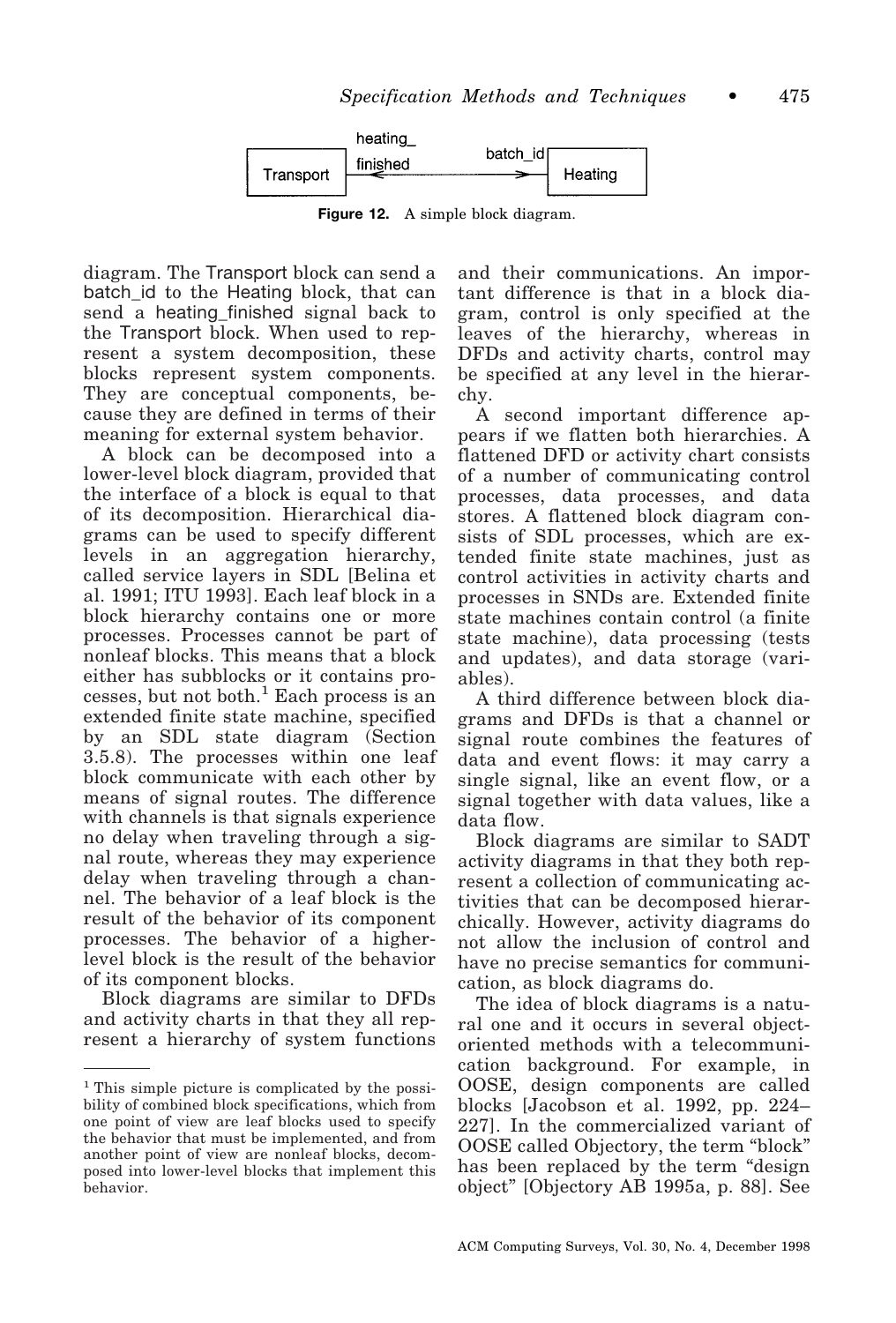

**Figure 13.** A sequence diagram.

also Appendix B.5. Block diagrams are also closely related to actor class diagrams in ROOM (Appendix B.11). An actor class diagram is a block diagram in which processes can be defined for blocks at each level of the hierarchy. The blocks in these diagrams are called actors.

*3.3.8 Sequence Diagrams.* A sequence diagram represents a particular sequence of messages exchanged between a number of entities. In the telecommunications area, they have been standardized as message sequence charts [ITU 1994]. They are used in combination with SDL specifications to illustrate sequences of messages between a system and its environment. They were introduced into object-oriented modeling by Objectory [Jacobson et al. 1992], and since then have become popular in object-oriented methods to represent communications between objects.

Figure 13 shows a sequence diagram that represents the communication among a number of objects in response to the operator message to start heating. The communicating entities are represented by vertical lines. The downward direction represents the advance of time. Horizontal arrows represent messages. Sequence diagrams can be extended with conventions to represent timeouts, global conditions across different entities, delayed message reception, and the like.

A sequence diagram shows one particular communication sequence in one run of the system. This stands in contrast to the communication specification techniques reviewed so far, which specify properties of all possible runs of the system. A second property of sequence diagrams is that they show communication as well as behavior. They could therefore also have been listed as behavior specification techniques.

*3.3.9 Collaboration Diagrams.* A collaboration diagram is a directed graph in which the nodes represent communicating entities and the edges represent communications. The edges are numbered to represent the ordering of communications in time. Figure 14 contains a collaboration diagram that represents the same message sequence as Figure 13. Collaboration diagrams have been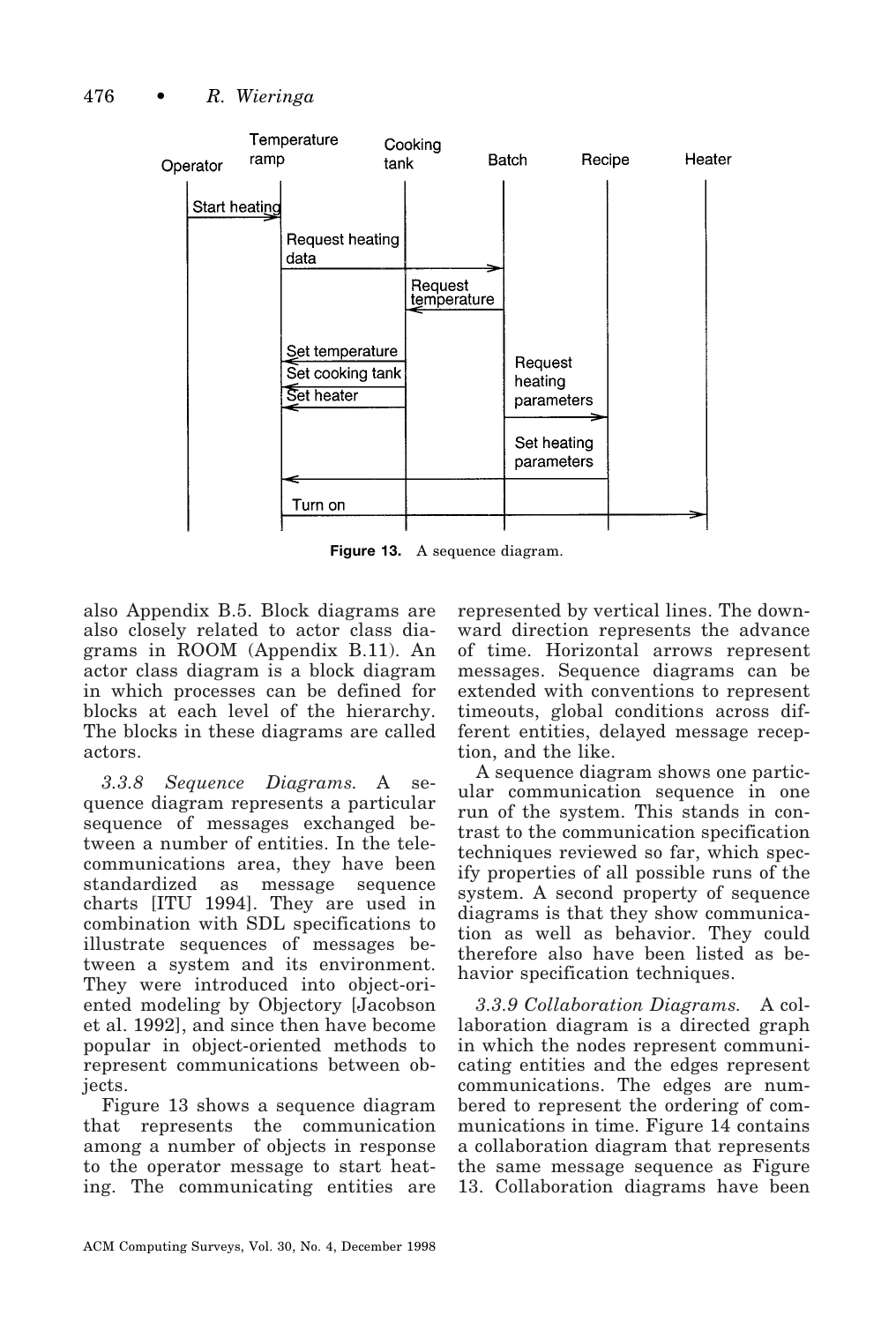

**Figure 14.** A collaboration diagram.

introduced by Wirfs-Brock et al. [1990] and have, in various guises, become popular in object-oriented methods to represent message exchanges between objects. In the UML (Appendix B.19), they can be extended with annotations that represent dataflows between the communicating objects and various adornments that represent the way in which the communications are implemented.

Collaboration diagrams differ from DFDs, activity diagrams, activity charts, and block diagrams because their nodes represent objects, not activities. This also sets them apart from object communication diagrams, because those diagrams represent object classes, not individual objects. In addition, just as do sequence diagrams, collaboration diagrams represent the sequence of messages in one particular scenario whereas all other communication diagrams represent possible communications in all possible scenarios.

*3.3.10 Summary.* We can distinguish two kinds of diagrams to represent communication; diagrams that show communication sequence (sequence diagrams and collaboration diagrams) and diagrams that show a set of possible communications without indicating any sequence (all other diagrams). Diagrams that show communication sequence illustrate communications as well as behavior in one particular run of the system. The other diagrams show communication only and do not refer to a particular run of the system.

A second distinction to be made concerns the kinds of things that can communicate. We have seen the following kinds of conceptual components.

- —Finite state machines. Control processes in DFDs are specified by finite state machines.
- —Extended finite state machines. These contain control, local variables, and tests and updates of these variables.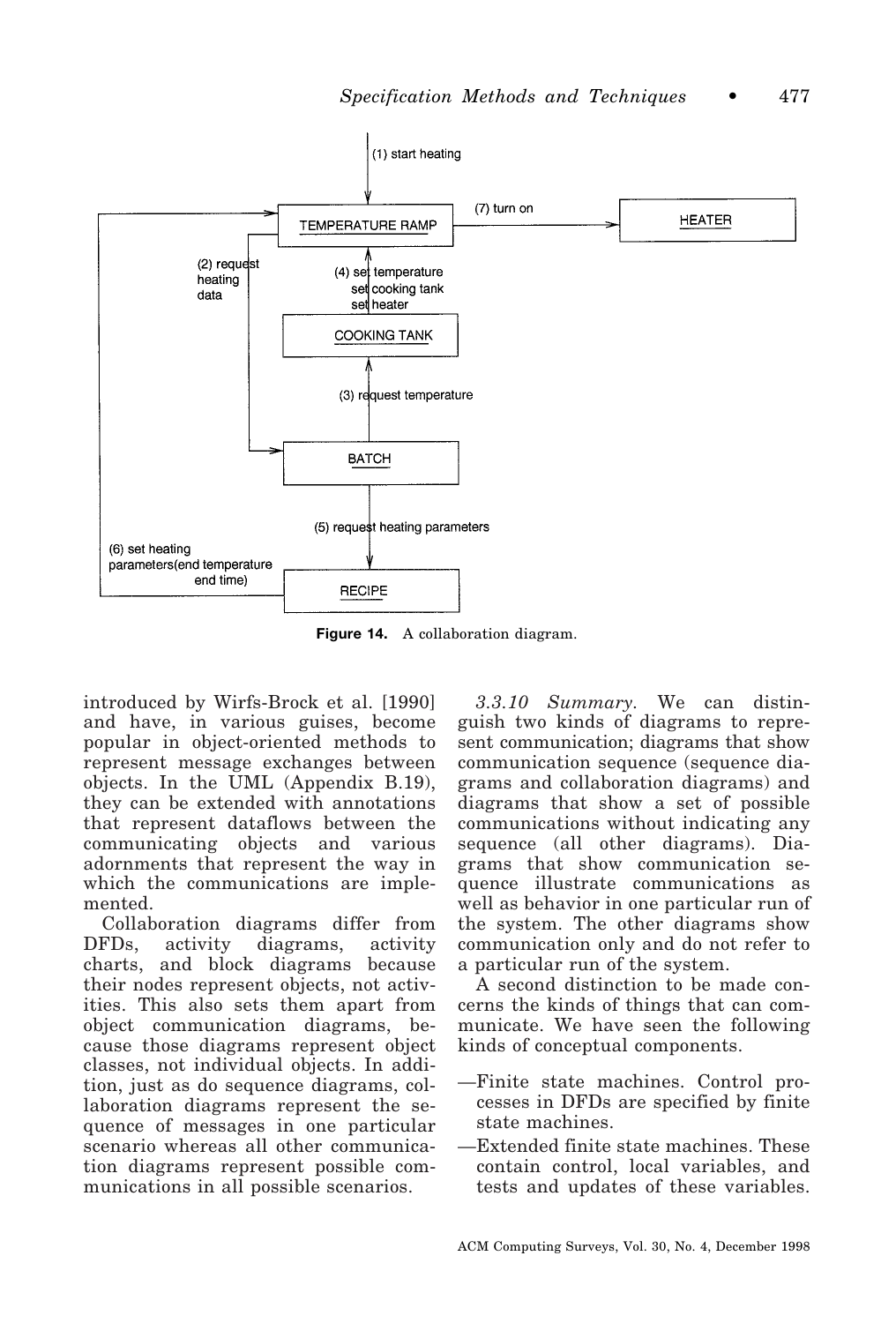

**Figure 15.** Part of a function refinement tree of a juice plant control system.

Control activities (activity charts), JSD processes, and SDL processes are examples. The objects in sequence and collaboration diagrams can also be viewed as extended finite state machines.

- —Data processing activities. Examples are data processes (DFDs), activities represented by SADT activity diagrams, and regular activities (activity charts). All data processing performed by SDL blocks is ultimately part of SDL processes, which are extended finite state machines.
- —Data stores. These are present in DFDs and activity charts.

In addition to these conceptual components, DFDs and activity charts also represent the external entities with which the system communicates.

Complexity reduction by means of hierarchy is possible in DFDs, activity charts, and block diagrams. Hierarchy may be represented in a Venn diagramlike way by enclosure of areas or implicitly, by a naming convention.

There is a considerable range in the possible properties of communication: synchronous or not, delay or not, reliable or not, unidirectional or bidirectional, and so on. The reviewed techniques should define a semantics for the notations so that it is clear what kind of communication is represented. Without such clarity, the notation may be used to give a rough sketch of vague ideas but not to communicate a meaning unambiguously to others. There is considerable difference among the techniques on the matter of semantics. SADT activity diagrams hardly have any communication semantics; DFDs and object communication diagrams are slightly less ambiguous. Petersohn et al. [1994] define different possible semantics for DFDs. SNDs have a better defined semantics, but there is nothing near a formal specification of this. SDL block diagrams and activity charts have precisely defined communication properties. The semantics of communication in block diagrams is formalized in an ITU standard.

### **3.4 Function Specification Techniques**

Function specification techniques are used to specify the external functions of a system, which are the items in the top row of the function decomposition table, or the functions of system components, which are the items in each row of the table.

*3.4.1 Function Refinement Trees.* A function refinement tree represents system behavior at an increasing level of detail at the same level of aggregation. Figure 15 shows part of a function refinement tree of a juice plant control system. A function refinement tree increases the level of detail along the horizontal dimension of the magic square. The highest level of detail at a given level of aggregation is that of atomic functions, that is, transactions. The leaves of a fully grown function refinement tree thus represent transactions.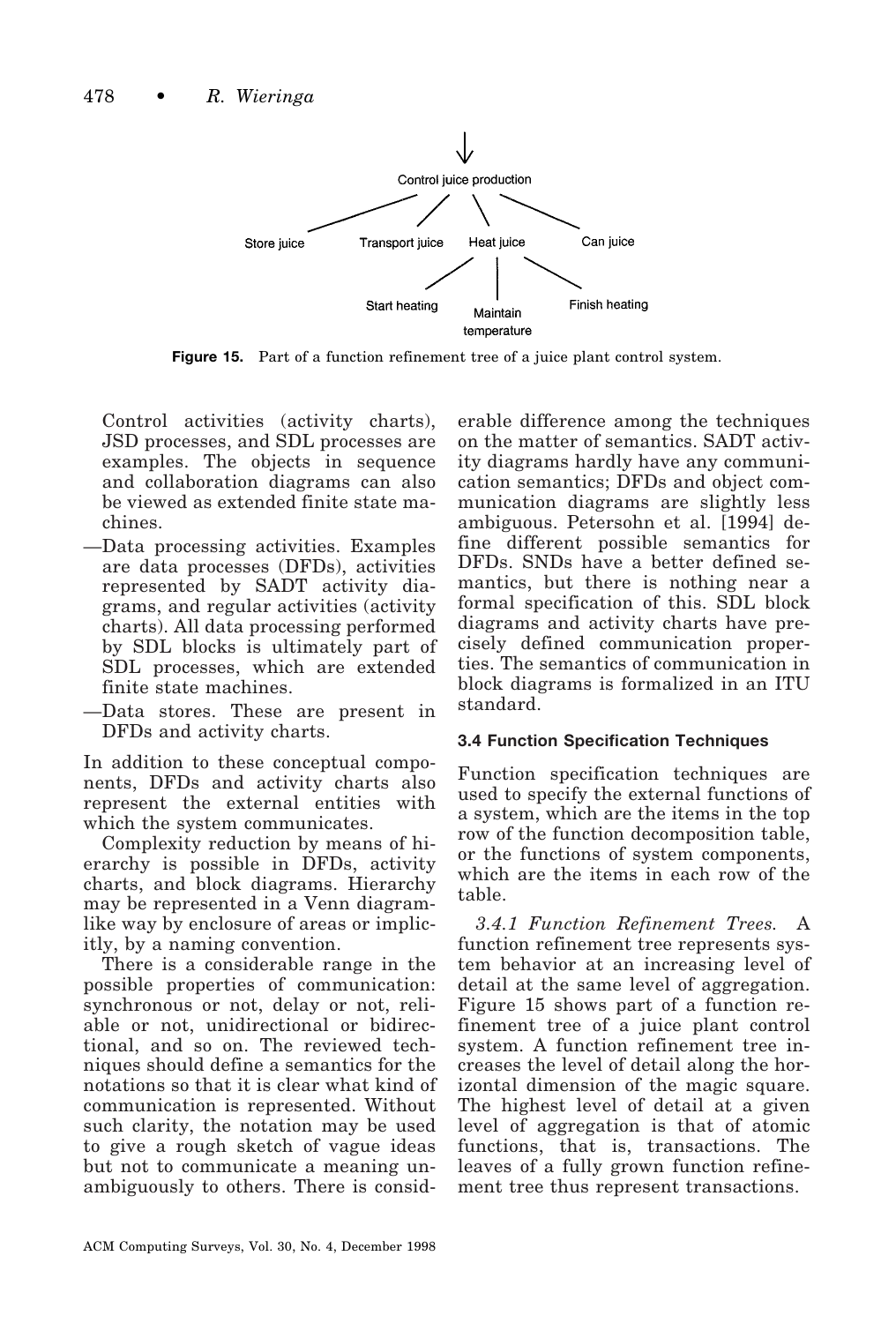**Function:** Finish heating.

- Event: Temperature ramp completed.
- Meaning: Required heating time of cooking tank is over.
- Desired response: Switch off heater, start canning.
- Detection mechanism: Time
- Response time:
- · Data flows: Tank identifier.
- $\bullet$  Event flows:  $-$
- Stored data used: Tank identifier and recipe.
- Event detection process:
- Event response process:
- Used in control process:

**Figure 16.** Event-response specification for a function of the juice plant control system.

We should stress that function refinement and system decomposition are orthogonal. Figure 15 is compatible with many different system decompositions, only one of which is a decomposition into modules that correspond to system functions. Other possible decompositions include subject domain partitioning, in which the conceptual components correspond to entities in the represented or controlled part of the world.

We cannot tell by looking at a tree diagram whether it is a function refinement tree or a system decomposition tree. Thus, interpreted as a system decomposition tree, Figure 15 would represent a functional system decomposition of the juice plant control system into functional modules. This is another example of the importance of annotating the diagram not only with the interpretation rules to be used, but also with an indication of the domain in which the diagram is to be interpreted.

In information engineering, a function refinement tree is used to represent a hierarchical decomposition of business functions of an organization independently from the actual organization structure (Appendix A.5). In product development, function refinement trees are used to represent the functions of a product in a hierarchical manner. If a function refinement tree is used together with a hierarchical diagram technique such as DFDs, SADT activity diagrams, Statemate activity charts, or SDL block diagrams, then the tree can be made to correspond to the hierarchical decomposition of the diagram.

*3.4.2 Event-Response Specification.* A simple way of specifying the functions of a system is to make a list of events to which the system must respond and write down the desired response for each event. Other properties can also be noted, such as where the event comes from, where the response goes to, what the desired response time is, and so on. It may also be useful to add information that relates the event-response pair to other parts of the specification, such as an indication of the conceptual components that handle the event.

Figure 16 shows an example eventresponse specification of a function ac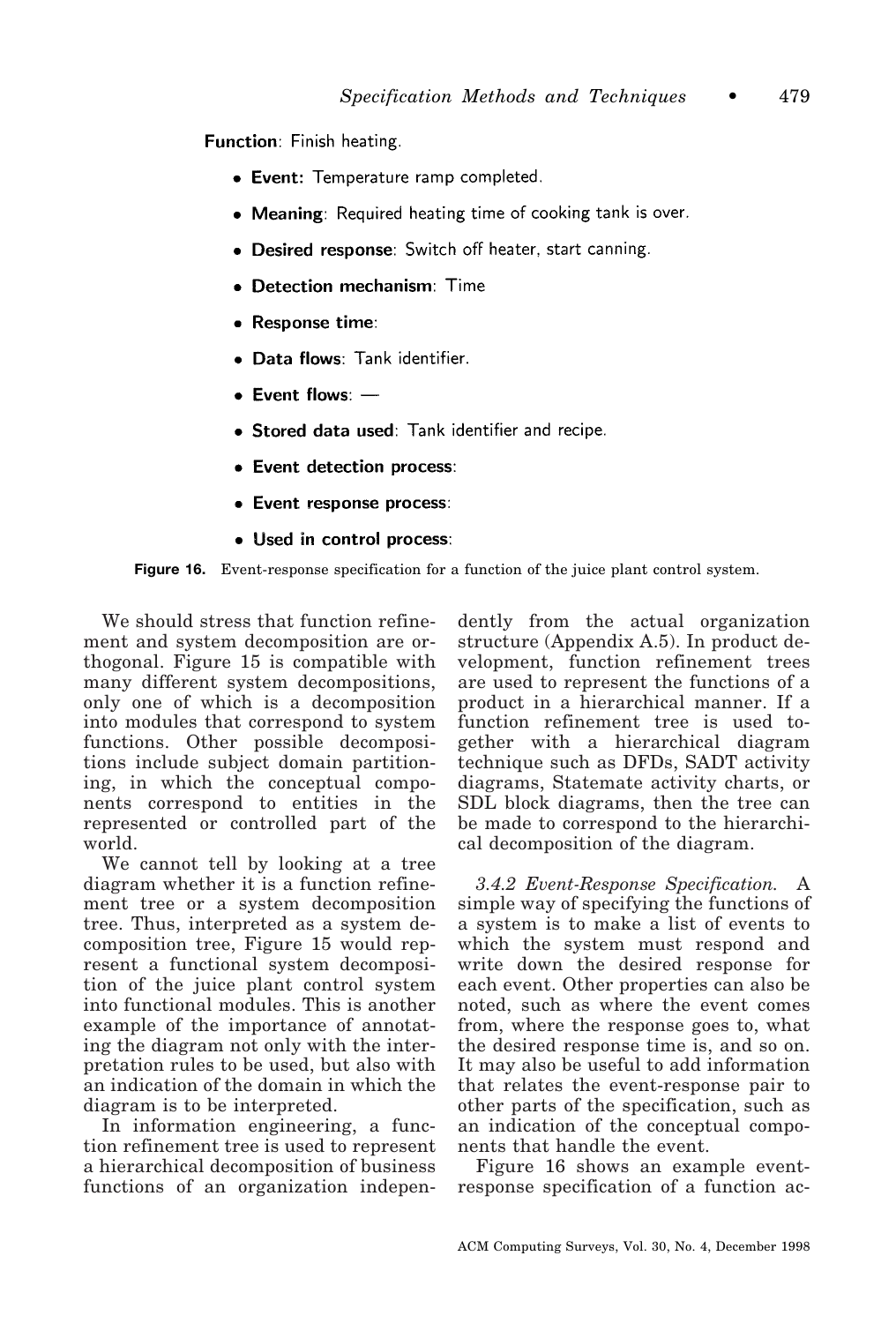cording to YSM (Appendix A.2). The function finish heating is triggered by the temporal event temperature ramp completed. This is called a *temporal event* because it consists of a significant moment in time, namely, the occurrence of the desired endtime for heating a cooking tank. This is noted in the specification by saying that the detection mechanism is time. The other kind of event that can trigger a system function is an *external event,* which is generated by an external entity. For external events, the external entity that generates it must be noted. The other properties of the function listed in Figure 16 only make sense when the specification contains a dataflow model. This is always the case in YSM but in other methods, one would want to specify other kinds of properties instead. For example, in object-oriented methods, one could specify which objects handle the event and which objects produce the response.

Event-response pairs are functions of the system. If event-response specifications are combined with a function refinement tree, they should thus correspond to nodes in a function refinement tree. Event-response pairs may or may not be transactions. For example, the response of a controller to the request to heat a cooking tank is to heat the cooking tank and this takes a significant amount of time, with intermediary states that are externally observable. However, the response of the controller to the event that the desired temperature is reached is to switch off the heater, and this conceptually takes place at the same instant as the event occurrence. Event-response pairs thus may or may not correspond to the leaves of the function refinement tree, and there may be refinement relations between event-response pairs.

## *3.4.3 Declarative and Imperative Specifications*

Each function is executed when the system is in some state and leaves the system in a possibly different state. It may accept input from the environment and may produce output sent to the environment. The effect of the function can be specified textually in two ways, declaratively or imperatively. In a *declarative specification,* we describe preand postcondition pairs, where a precondition is a condition on the input and system state at the start of executing the function and the postcondition is a condition on the output and the system state after the execution of the function. In an *imperative specification,* we describe the activities to be performed to get from the input and initial system state to the output and resulting system state. There are a large number of semiformal and formal languages to write declarative or imperative specifications. We do not review these here but illustrate the idea by using natural language.

Figure 17 shows a declarative specification of the data process Start temperature ramp of the DFD in Figure 7. The outputs of this data process are Booleans and we use their names to indicate postconditions. The idea is that if the precondition is true for the input values, then the data process guarantees that the postcondition is true. If the precondition is false, then nothing is guaranteed. Preconditions and postconditions come in pairs, of which the preconditions are preferably mutually exclusive and jointly exhaustive of all possible cases. If they are not mutually exclusive, then the postconditions of overlapping preconditions must be mutually consistent. If they are not jointly exhaustive, then the effect of the function in some states is not specified.

Figure 18 shows an imperative specification of the same process. It reads the dataflow input, collects the necessary data from three data stores, and writes a record to another data store. The advantage of an imperative specification is that, written down in a suitable language, it leads to an executable specification that can be validated at an early stage of development. Its disadvantage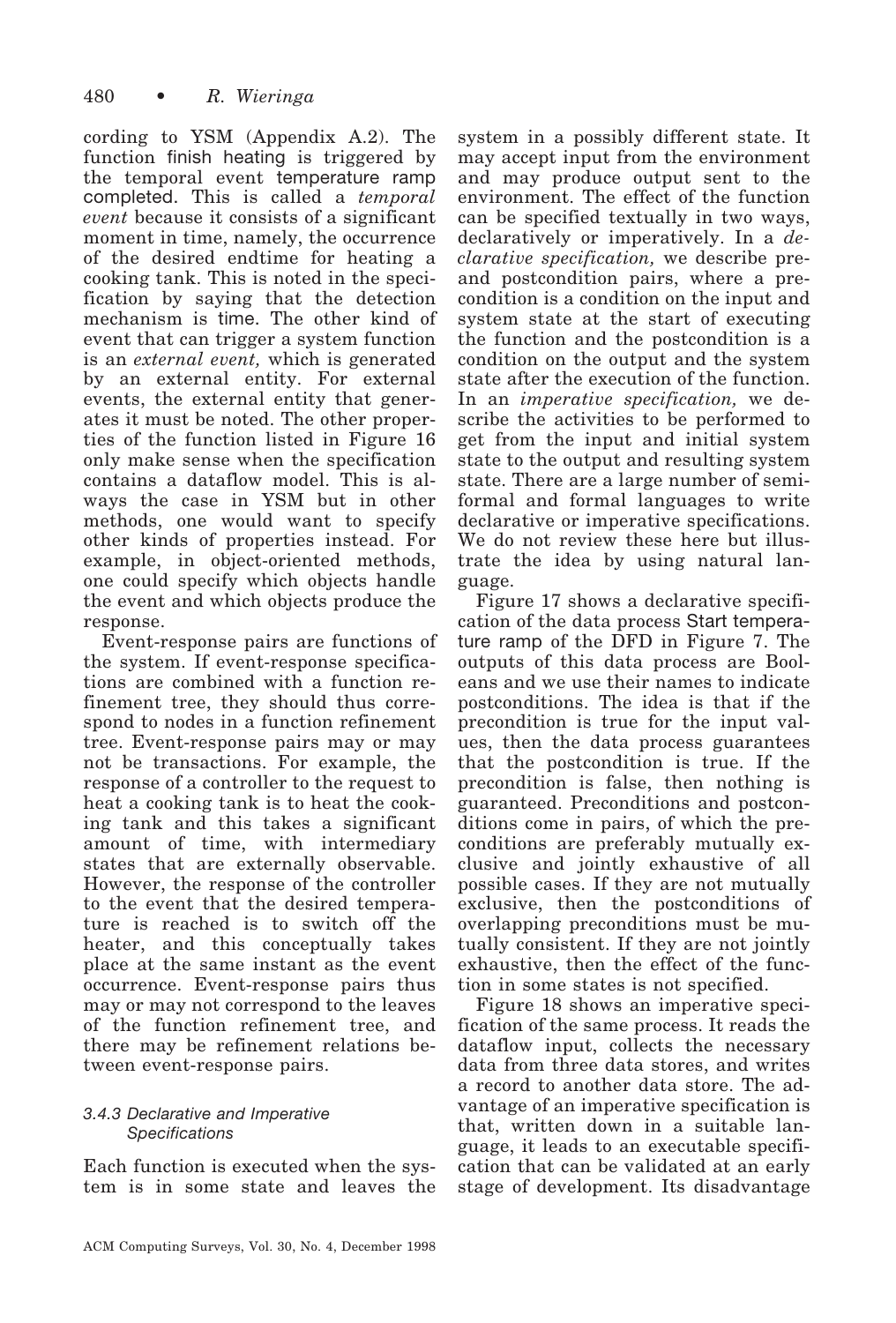Event flow input: start heating Data flow input:batch ID Data store input:ALLOCATION OF BATCH TO COOKING TANK HEATER OF COOKING TANK RECIPE OF BATCH Event flow output: start controlling Data store output: TEMPERATURE RAMP DATA Precondition 1: batch ID occurs exactly once in ALLOCATION OF BATCH TO COOKING TANK and allocation of batch is cooking tank ID and recipe for batch ID occurs in RECIPE OF BATCH with end time and end temperature Postcondition 1: new(ramp ID) + batch ID + cooking tank ID + heater ID + end time + end temperature exists in TEMPERATURE RAMP DATA Precondition 2: batch ID does not occur exactly once in ALLOCATION OF BATCH TO COOKING TANK Postcondition 2: error Precondition 3: recipe for batch ID does not occur in RECIPE OF BATCH temperature Postcondition 3: error

Figure 17. A declarative specification.

Event flow input: start heating Data flow input:batch ID Data store input: ALLOCATION OF BATCH TO COOKING TANK HEATER OF COOKING TANK RECIPE OF BATCH Event flow output: start controlling Data store output:TEMPERATURE RAMP DATA

```
If batch ID occurs exactly once in ALLOCATION OF BATCH TO COOKING TANK
then get cooking tank id from ALLOCATION OF BATCH TO COOKING TANK;
    get heater ID from HEATER OF COOKING TANK:
    if recipe for batch ID occurs in RECIPE OF BATCH
    then get end time and end temperature from RECIPE OF BATCH;
        create ramp ID;
         update TEMPERATURE RAMP DATA
        with ramp ID + batch ID + cooking tank ID + heater ID + end time + end temperature
    else error;
```
else error

**Figure 18.** An imperative specification.

is that it specifies a process by giving an implementation for it. For example, the implementation in Figure 18 gives a particular order of reading the data stores. This does not decrease the designer's freedom to choose another implementation of the same process but in general what exactly counts as the "same" process is a moot point. To find an equivalent implementation of the same process, one needs a declarative specification that says what the input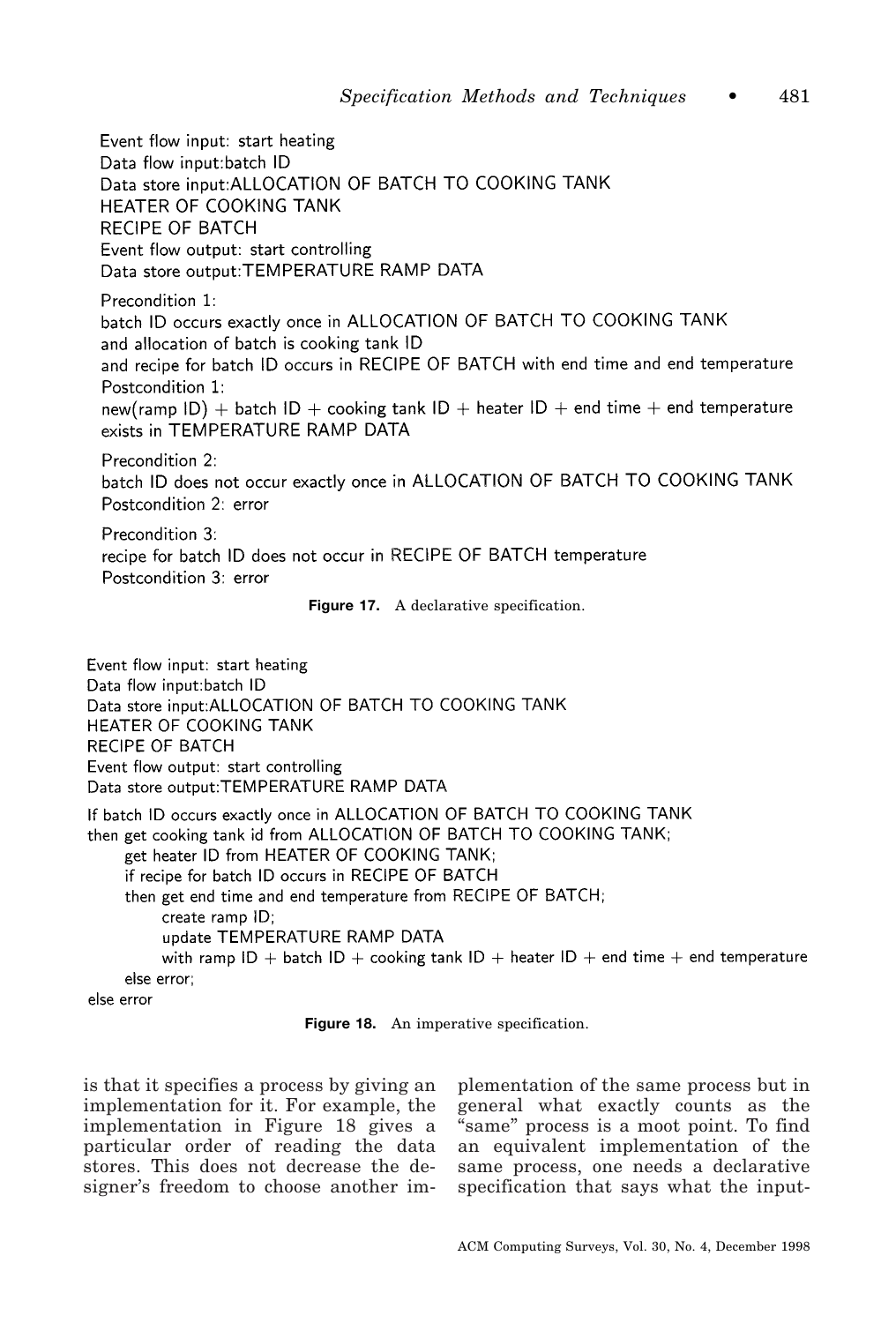output relation is that must be realized by the different implementations.

The advantage of a declarative specification is that it is completely implementation-independent. However, its disadvantage is that it is an underspecification. The implementor has to figure out what is changed as a result of the function and what remains the same. For example, the declarative specification of Figure 17 says that if precondition 1 is satisfied, then after an execution of the function a new record exists in the store TEMPERATURE RAMP DATA. This does not imply that the rest of the data store remains unchanged. It is a constraint on the next state of the store that can be satisfied in many different ways. The new record may be added to the existing records, or it may replace any or all of them. The declarative semantics of new will not tell this unless we add the frame assumption that whatever cannot be inferred from the postcondition to change remains the same. It is not a trivial matter to determine this, especially if the postcondition contains disjunctions or negations and implies derived updates. Borgida et al. [1995] summarize the frame problem for declarative software specifications. Imperative specifications do not have the frame problem, because they specify the change in terms of a sequence of elementary changes whose effect on the variables is completely specified. For example, in any specification language, the semantics of the create statement would be that a record is added to TEM-PERATURE RAMP DATA. This is not a constraint that can be satisfied in various ways; it is an instruction that yields a definite result.

Whether one needs declarative or imperative specifications, or both depends upon what one wants to do with a specification. Declarative and imperative function specifications may be used to specify external system functions, for example, as part of event-response pairs, or component functions, such as object operations. They may also be used to specify state transitions in extended state machines, as discussed in Section 3.5.4.

*3.4.4 Use Case Diagrams.* Use cases have been introduced by Jacobson et al. [1992] in OOSE to represent external system functionality (Appendix B.5) and have been adopted since then by several other methods and notations. A *use case* is an interaction between the system and an external entity that has a use for that external entity. The interaction need not be atomic. In the terminology of this article, a use case is the same as an external system function. Use cases can be described by a narrative text, or more formally by a specification of preand postconditions of the use case. For complex use cases, Jacobson et al. [1992] recommend the use of a state transition diagram. An overview of the use cases can be given by a *use case diagram,* that shows for each use case which external entities are involved in it. Figure 19 shows a fragment of a use case diagram of the juice plant control system. Figure 20 gives an example of a specification of the heat the cooking tank use case, following the Fusion convention [Coleman 1996]. Use case specifications may be supplemented with sequence diagrams that illustrate the sequence of message exchanges.

A use case diagram actually shows system functions as well as external communications, and could also have been listed in the section of communication specification techniques. Like context diagrams, they show communications between the system and its external entities. The difference with context diagrams is that a use case diagram shows system functions and their communications, whereas a context diagram shows dataflows between the system and external entities. One can, however, draw partial context diagrams, one for each major system function [Yourdon Inc. 1993, p. 170]. Use case diagrams differ only marginally from these. If a use case diagram is combined with a function refinement tree, then the use cases should corre-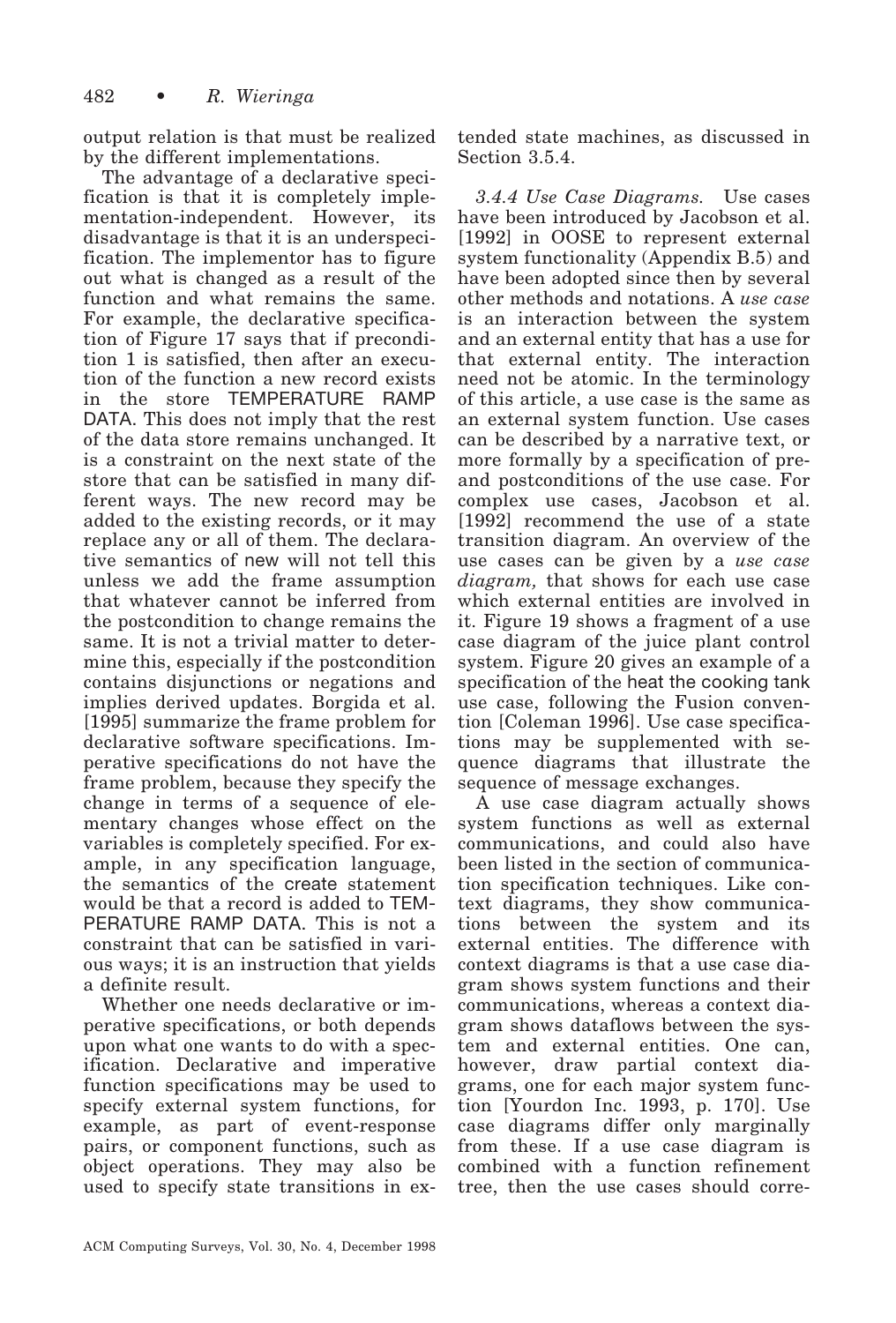

**Figure 19.** Fragment of a use case diagram of the juice plant control system.

spond to nodes in the diagram. Often, these nodes will not be leaves of the tree, because use cases generally are not atomic functions.

*3.4.5 Summary.* Each of the reviewed techniques draws attention to a different aspect of external system functionality. A function refinement tree relates the overall mission of a system to its functions down to its atomic transactions. For each function, it shows why the system must have that function—to realize its mission. Use case diagrams summarize the communications that take place during particular functions. All functions can be specified as eventresponse pairs but it is most efficient to do this only for atomic functions, that is, transactions. A context diagram can be used to specify the data exchanges between the system and its environment. One may choose to draw one partial context diagram for each use case, one for each major system function.

There is no need for formality in function refinement trees, context diagrams, or use case diagrams. The important point in using these is to follow good heuristics and not to put more meaning in these diagrams than is intended. The specification of event-response pairs is in need of a bit more formality. In particular, the specification of the effects of events must be carefully specified, declaratively or imperatively. When investigating a method, one should look carefully at the possibility of ambiguity in the specification technique used for this. This is important, because customers should get the system functions for which they thought they asked.

#### **3.5 Behavior Specification Techniques**

Behavior specification techniques can be used to show how functions of a system or of its components are ordered in time. This corresponds to the rows of the function decomposition table.

*3.5.1 Process Graphs.* A process graph is a directed graph with labeled edges, in which the nodes represent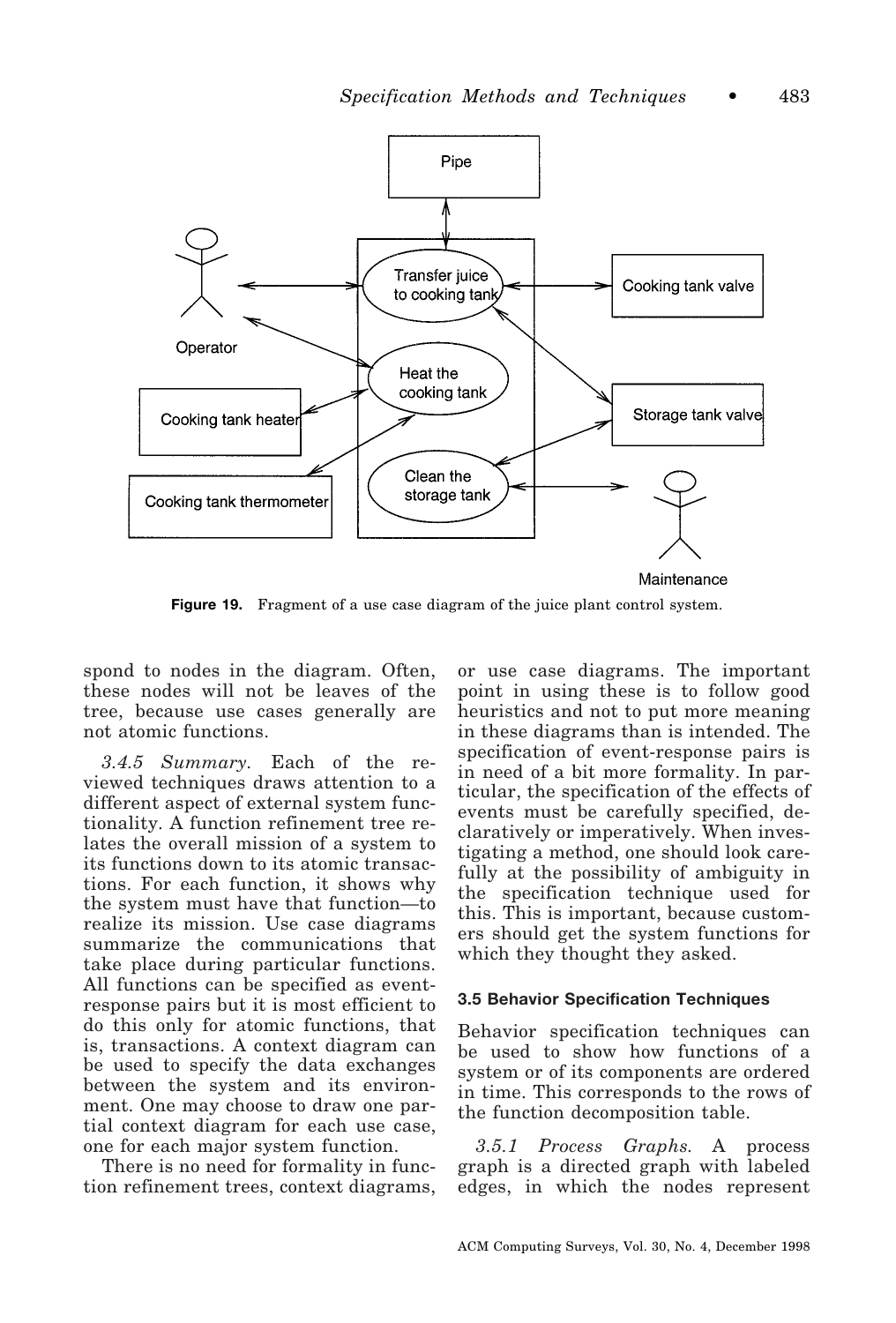## 484 • *R. Wieringa*

Use case: Heat Cooking Tank

Description: Heat a cooking tank to the temperature prescribed by the recipe of the juice to be mixed, and keep it at that temperature for the time prescribed by the recipe.

Reads: Cooking tank, Batch, Recipe.

## **Changes:**

In: Operator: Batch ID. Thermometer: Current temperature.

Out: Thermometer: Temperature request. Heater: switch on, switch off. Operator: heating finished.

Assumes: Juice is present in tank.

Results: Juice has been kept at desired temperature for the desired time.

## **Transactions:**

- The system switched on the cooking tank heater.
- The system checks the cooking tank thermometer every 10 seconds. When the desired temperature is reached, the heater is switched off, when the temperature is too low, the heater is switched on again.
- When the end temperature is reached, the heater is switched off and a message is sent to the operator.



**Figure 20.** Schema for the Heat Cooking Tank use case.

may or may not lead to another state. Process graphs may have infinitely many nodes and from any node, infinitely many edges may depart. They are used as interpretation structures for formal specifications in process algebra and dynamic logic [Baeten and Weijland 1990; Harel 1979]. Infinite graphs are not useful as drawing techniques and process graphs are not used in any of the methods reviewed in this survey. However, they are useful as a stepping stone for the discussion of the finite-state specification techniques that follow.

states and the edges represent state transitions. Usually, there is an initial state, represented by a node that is pointed at by a small arrow. Figure 21 shows a process graph that represents a machine with two states and four transitions. The machine is nondeterministic because the start\_heating transition

*3.5.2 JSD Process Structure Diagrams.* Process structure diagrams (PSDs) are



used in Jackson Structured Programming (JSP) to represent the structure of files and of regular programs [Jackson 1975], and in JSD to represent the behavior of a system in a modular way (Appendix A.6). A PSD is a visual way to represent a regular expression by means of a tree diagram. For example, Figure 22 represents the same finite-state process as Figure 21. The leaves of the tree represent atomic actions; other nodes represent nonatomic processes. Left-to-right order-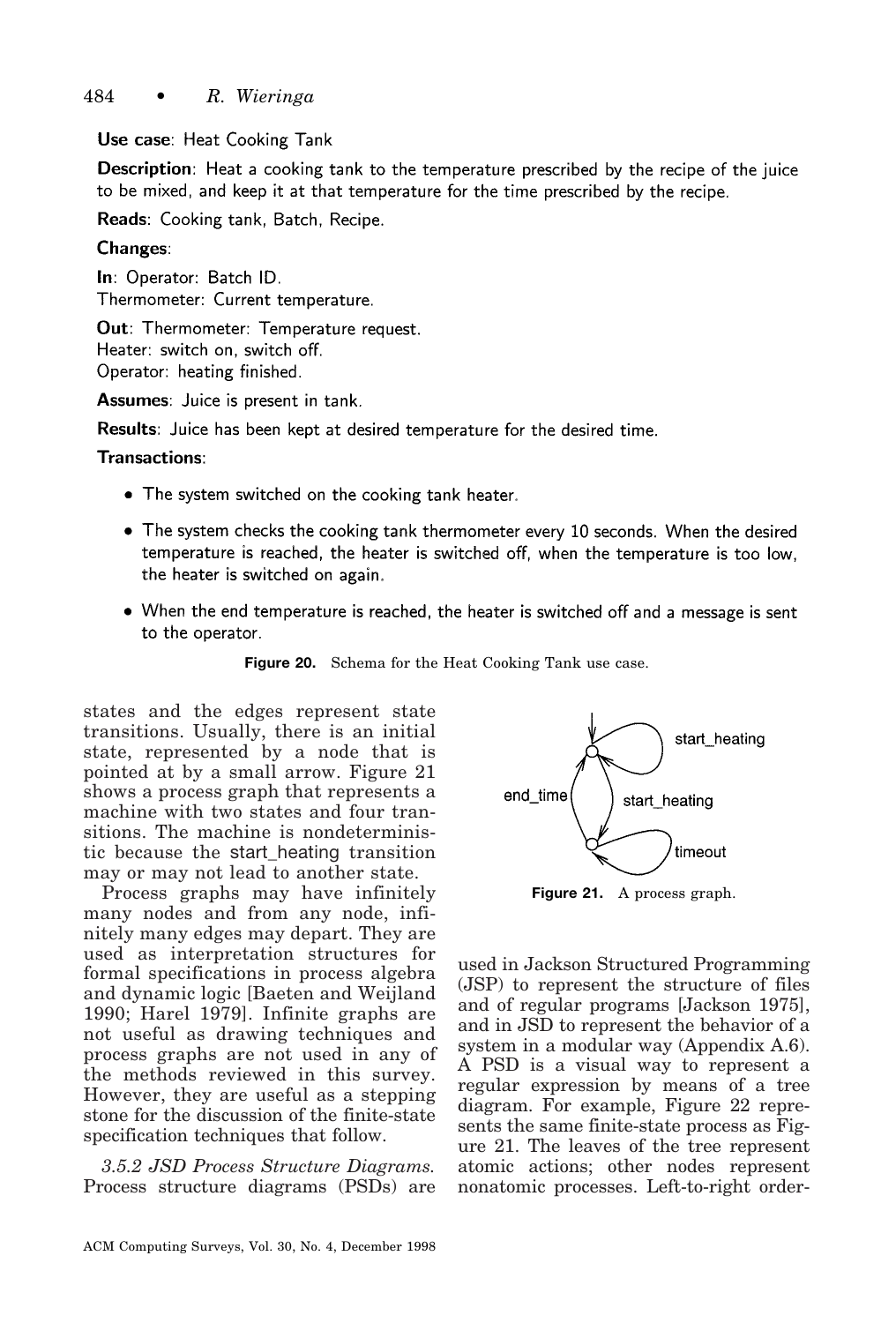

**Figure 22.** A process structure diagram.

ing of nodes represents sequence, except if the nodes are labeled with an "o", in which case the nodes represent alternatives. Iteration is specified by marking a box with an asterisk. PSDs are used in JSD to represent the lifecycle of entities as well as to specify functions of the system. For example, each process in the SND of Figure 11 would be specified by a PSD.

*3.5.3 Finite State Diagrams.* Process graphs assume that the most interesting thing about a behavior is the transitions, and they do not make any assumption about the number of states in a system. State transition diagrams (STDs) assume that the states are at least as interesting as the transitions and contain labels for states as well as for transitions. Finite STDs contain only finitely many states and transitions and this makes it possible, at least in principle, to draw finite STDs on a finite piece of paper. If the number of states is very small, this can actually be done in practice. Figure 23 shows an STD. The initial state is pointed at by a small arrow. We now know that the system starts in the IDLE state, a start\_heating transition may lead the



**Figure 23.** A finite state transition diagram with labeled states.

system to the CONTROLLING state, a timeout transition causes it to iterate over the CONTROLLING state, and an end\_time transition causes it to return to the IDLE state.

*3.5.4 Extended Finite State Diagrams.* The number of states that can be shown in one STD is usually extremely small compared to the number of states in which a system can be. The number of states can be increased by introducing variables that may be tested and updated by the finite state machine. The state of the system now is represented by the state of the STD plus the value of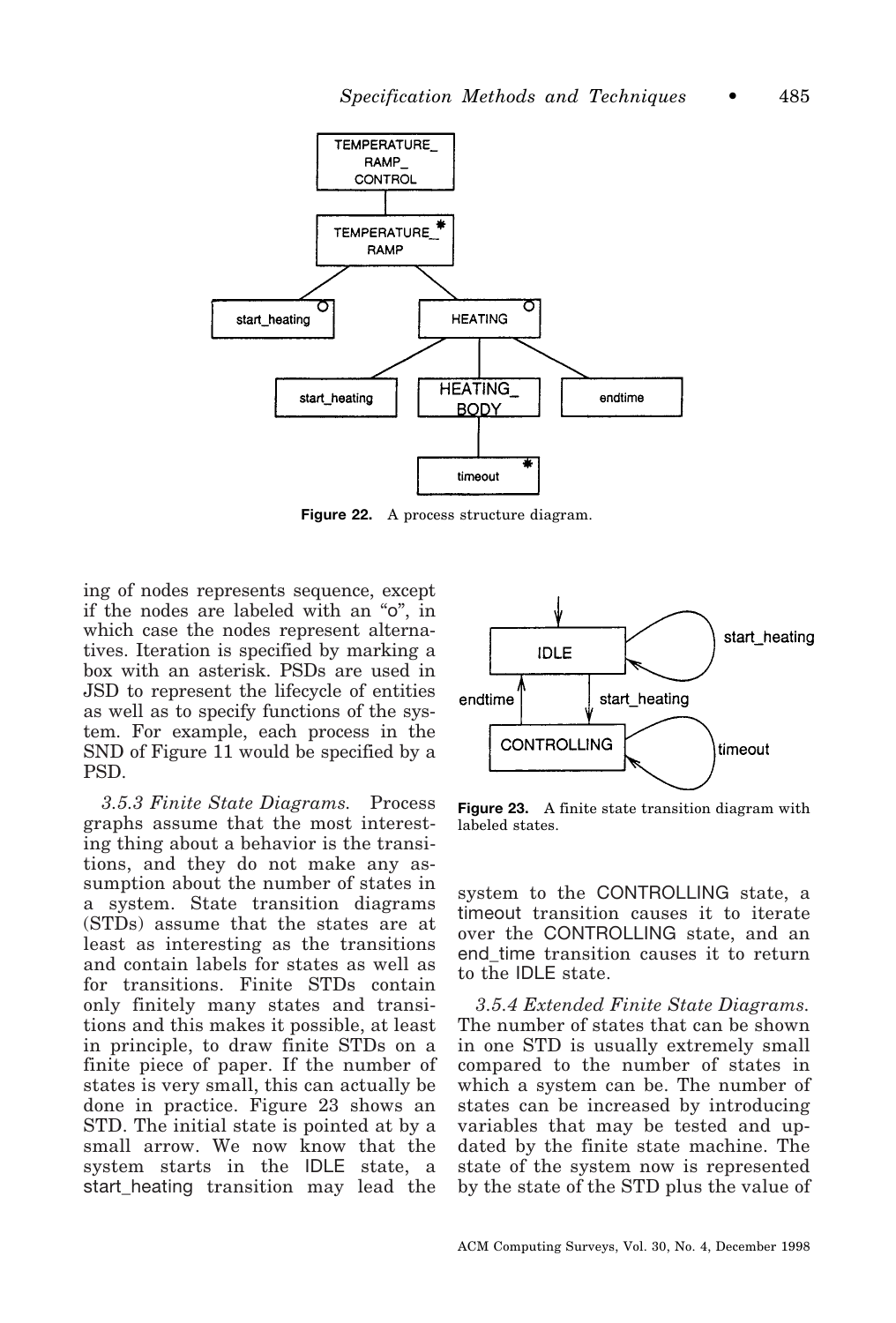the variables. We speak of the *global state* of the system that consists of the *explicit state,* represented by the nodes of the STD, and the *extended state,* represented by the values of the variables.

There are two ways to add variables to an STD: by means of local variables or by means of external variables. A local variable is declared together with the specification of the STD. A method employing this technique must define scope rules for these variables. Usually, the scope of the variable is the entire state machine specification, which means that any transition can contain tests and updates of these variables. Some methods allow variables whose scope is a single transition, where they are used as temporary variables to compute a result. Some methods also allow variables whose scope is a single state, where they are used to hold a result that can be used in the next possible transition. In all these cases, the explicit state represented by a node in the diagram stands for a set of global states, one for each possible value of the local state variables. Also, in all these cases, the computations that access and change the variables are specified as part of the state machine specification.

The second way to add variables to an STD is by means of external variables. An external variable is declared outside the specification of the STD but can be accessed by means of special operations that act as an interface between the specification and the variables. Computations that access or update the variables are now external to the state machine. For example, in dataflow models, data stores are external variables with respect to the control processes in the DFD. This means that a global state change now requires communication between the state machine and the external data stores. For example, in the DFD of Figure 7 the dashed circle represents a control process that must be specified as a finite state machine. The dashed arrows between the dashed circle and the other diagram components represent the communications required

to synchronize a transition of this state machine and changes in the extended state.

Generally, object-oriented methods tend to choose the first option. A state machine is associated with an object, whose local variables (often called instance variables or attributes of the object) act as local variables of the state machine. SDL also chooses the first option. With some stretch of the imagination, JSD can also be interpreted as choosing the first option, because each PSD belongs to an entity, which can have local variables (called attributes) that may be changed by the actions in the PSD. Structured methods that use dataflow modeling choose the second option. Statemate uses both options, because statecharts allow local variables but activity charts allow data stores and regular activities to manipulate data.

The presence of variables (local or external) allows us to refine the specification of state changes in a number of ways. We list these ways here and give examples in Figures 27 to 29.

- —A state transition may change the values of variables. We saw in Section 3.4.3 that changes can be specified in a declarative or imperative way. If the emphasis is on executable specifications, such as for SDL and Statemate, then imperative specifications are chosen.
- —For each transition, a guard may be specified that says when the transition can occur. There are two interpretations of this. In a weak interpretation, the transition cannot occur if the guard is false. This means that if the transition occurred, then we know that the guard was true. However, if the guard is true, we do not know whether the transition can occur. The guard is in this case a necessary condition for the possibility of occurrence of the transition. In a strong interpretation, the transition can occur if and only if the guard is true. The guard is in this case a necessary and sufficient condition for the possibility of occur-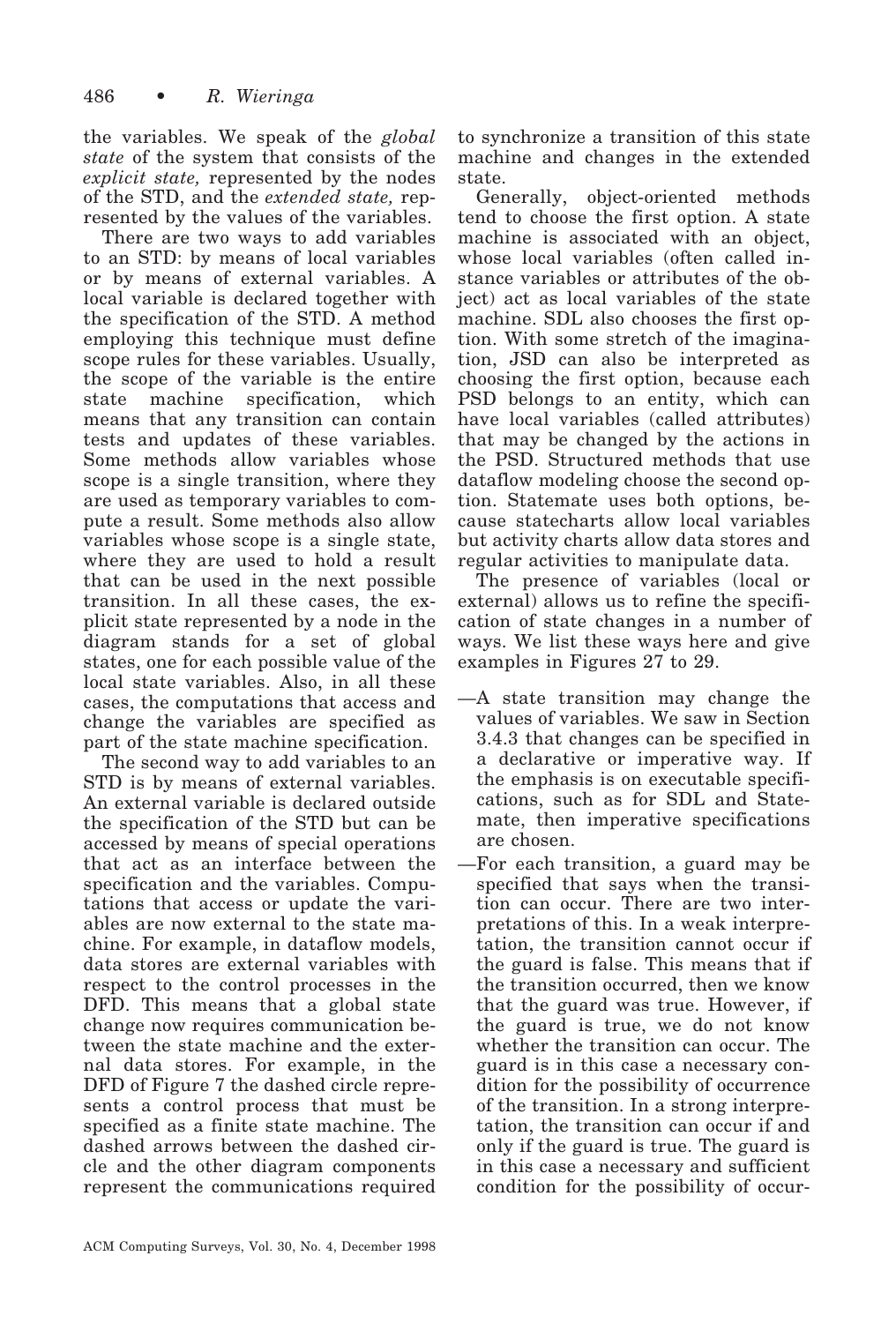

**Figure 24.** STD of a Mealy machine.

rence of the transition. During the process of building up a specification, we usually specify guards with the weak semantics until we know that we have specified all conditions for a transition, at which time we interpret the conjunction of all weak guards as a strong guard. One way of specifying a guard is to say that the guard is the conjunction of all preconditions specified for a transition. A guard for a transition may however be stronger than this conjunction, in which case some precondition is true of some states in which the guard prevents the transition from occurring. It is not desirable for the guard to be weaker than the conjunction of preconditions, because in that case there would be states in which the guard allows the transition but no precondition applies.

—The presence of variables allows us to include tests in a state machine that are used to determine what the next state will be. The next state is then determined by the value of the variables. Tests can be used to resolve nondeterminism such as that of the start heating transition in Figure 23. The difference between a test and a guard is that a test determines which of a set of possible transitions will occur. A test consists of a guard for each of the possible transitions.

*3.5.5 Mealy Machines.* State machines never operate in isolation but must communicate with their environment. This is done by distinguishing *input events,* which are received from the environment, from *output actions,* which are sent to the environment. In all conventions, input events are associated with a transition, meaning that an input event occurrence triggers the transition, provided that the transition guard does not prevent this. The conventions for the definition of output actions differ. In a Mealy machine, output actions are associated with transitions. This is shown in the STD by separating the input events from the output actions of a transition by a horizontal line or by a slash (Figure 24). We call an STD of a Mealy machine a Mealy STD. If there are variables and we wish to define a guard for a transition, this may be added between square brackets behind the action. The actions may be updates of variables or output actions to the environment of the machine.

Figure 25 shows a Mealy state diagram with a decision state, following the YSM convention. The diagram refines the state diagram of Figure 23. It specifies the control process of Figure 7. The machine is initialized in the IDLE state and, upon reception of the event start\_heating, generates output actions, one that triggers the data process Compare with desired temperature and one that enables a continuing data process that monitors the deadline when the heating will be finished. The machine then enters the state COMPARING, in which it awaits the outcome of the comparison with the desired temperature. This is called a *decision state.* These states are necessary because in this example, the machine cannot do any computations itself but must request external data processes to perform computations. The outcome of the comparison is either desired temperature reached or desired temperature not reached. These trigger a transition to the CONTROLLING state, turning the heater on or off according to the outcome of the test. The machine then periodically receives a timeout at which it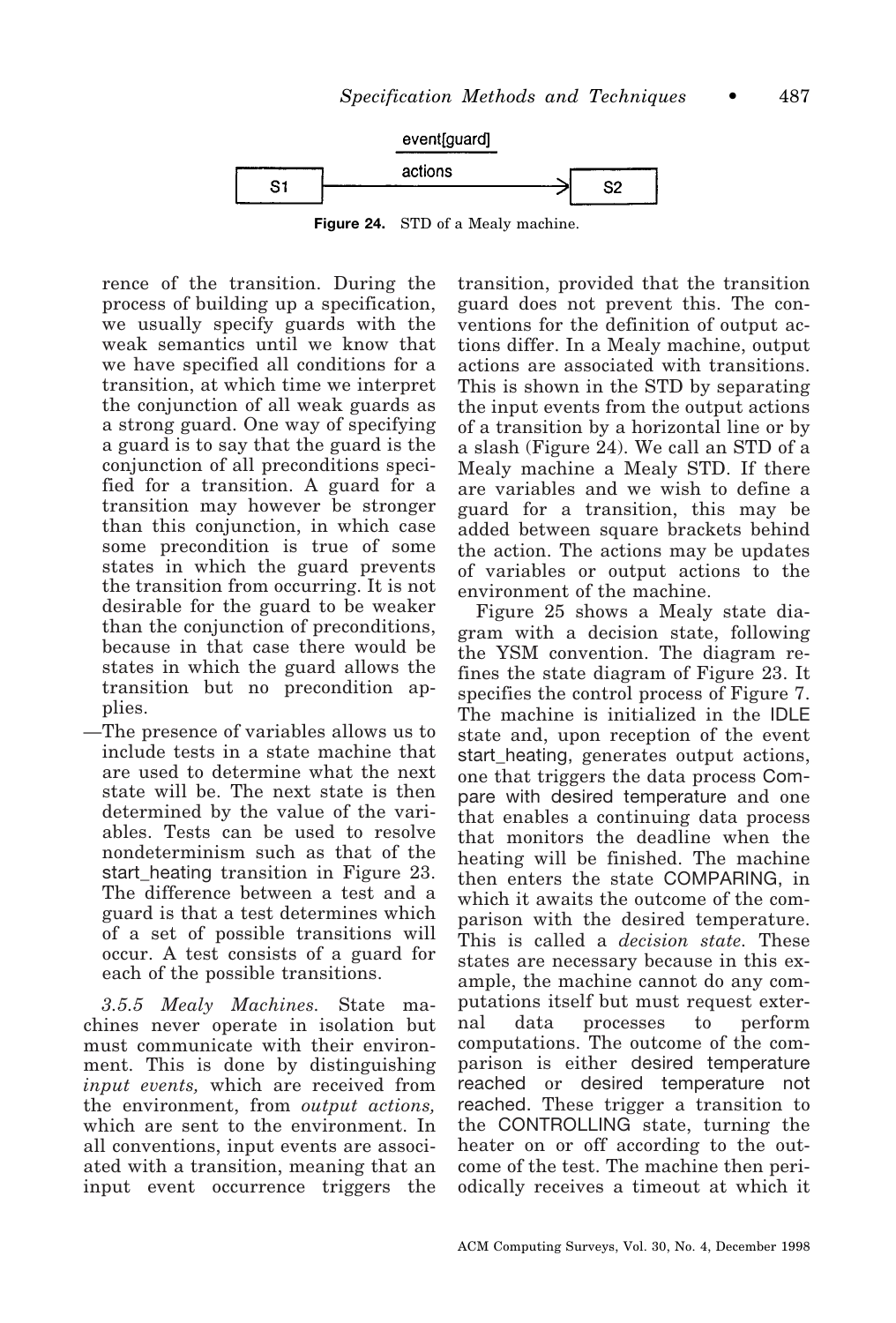

**Figure 25.** A Mealy machine with a decision state.

checks whether the desired temperature is reached and turns the heater on or off accordingly.

In YSM, there are actions to create and set named clocks. In addition, each state of a state machine has a clock that counts the time that has elapsed since the machine last entered that state. The event secs(CONTROLLING)=10 is a temporal event generated by the state clock of CONTROLLING. It occurs 10 seconds after the most recent entry in the CON-TROLLING state. When this occurs, the machine checks whether the end time has been reached. If so, the machine stops monitoring the deadline, turns off the heater, outputs a signal that heating is finished, and returns to the IDLE state. If the end time has not been reached, another cycle of monitoring is initiated. The condition end\_time reached is a continuous event flow used in a guard for two transitions of the Mealy machine.

If a Mealy machine has many states or must react to many events, it may be impractical to draw an STD for it. One can then draw a state transition table. There are various layouts for such a table but a commonly used technique is to set off events against states and show in the entries which actions are generated and what the next state is [Hatley and Pirbhai 1987, pp. 82–83].

*3.5.6 Moore Machines.* In a Moore machine, outputs are associated with states. The meaning is that actions are performed upon entry of a state. This means that all transitions entering a state will generate the same output. In general, for every Mealy machine there is a Moore machine that has the same input-output behavior and vice versa [Hopcroft and Ullman 1979, p. 44]. Figure 26 shows an STD of a Moore machine that does the same as the machine of Figure 25. We introduced a state for every output produced. Note the output action finish controlling in state TURNING OFF, which triggers the transition to the FINISHED state. Moore machines are used in the Shlaer–Mellor method for the specification of object behavior (Appendix B.1).

*3.5.7 Statecharts.* A *statechart* is higraph without intersection but with Cartesian products, in which the nodes represent states and the directed hyperedges represent state transitions.<sup>2</sup> Node inclusion allows us to partition a state into substates. Cartesian products allow us to specify parallelism. In addition to these features, actions can be specified along transitions (Mealy), upon entry of states (Moore), and exit of states. Statecharts also use local variables to represent an extended state.

<sup>2</sup> There is a version of statecharts with intersection, but this is not part of the Statemate language discussed in this survey [Harel and Kahana 1992].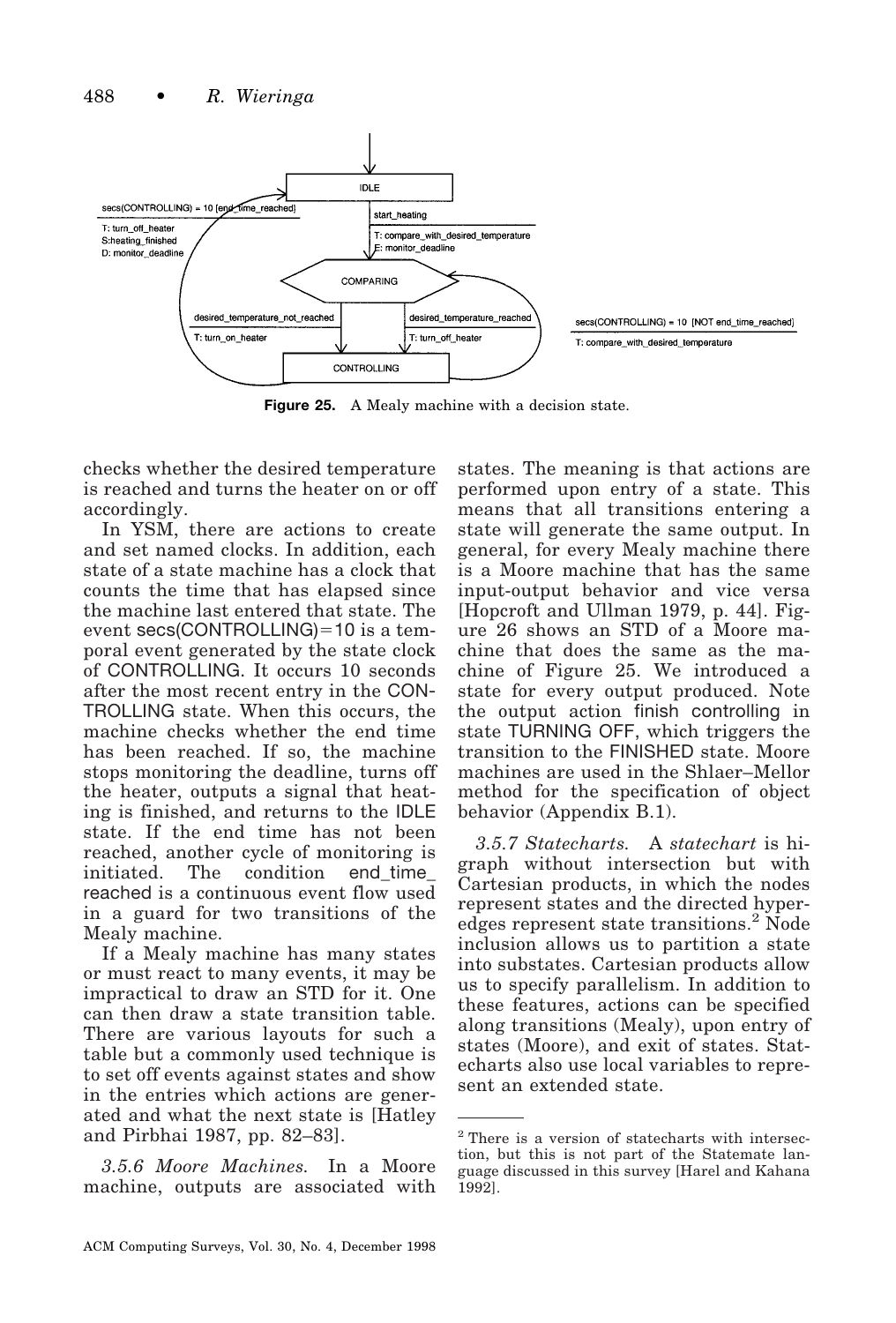

**Figure 26.** STD of a Moore machine with a decision state.

Figure 27 shows a statechart for the juice plant controller. In Statemate, a statechart corresponds to a control activity in an activity chart, just as in YSM a Mealy machine corresponds to a control process in a DFD. The MONI-TOR\_TEMPERATURE state is partitioned into two or-states, HEATER\_ON and HEATER\_OFF. We assume that the comparison of the current with the desired temperature is done externally by an activity in the activity chart, called Compare\_with\_desired\_temperature, just as in the DFD of Figure 7. The start\_ heating event causes a transition into MONITOR TEMPERATURE, whose initial state is COMPARING, as indicated by a small arrow. Upon entry of this

state, the machine starts the activity compare\_with\_desired\_temperature. The answer sent back by this activity determines whether the heater is turned on or off. Note that these actions could also have been associated with the HEATER\_ ON and HEATER OFF states. The timeout action takes the machine out of any substate of MONITOR TEMPERATURE. The variable end-time must be made available to the statechart as an input data flow in the corresponding activity chart, in which this statechart corresponds to a control activity.

It is possible that the timeout leaving MONITORING\_TEMPERATURE occurs at the same time as a timeout leaving HEATER\_ON or HEATER\_OFF. There are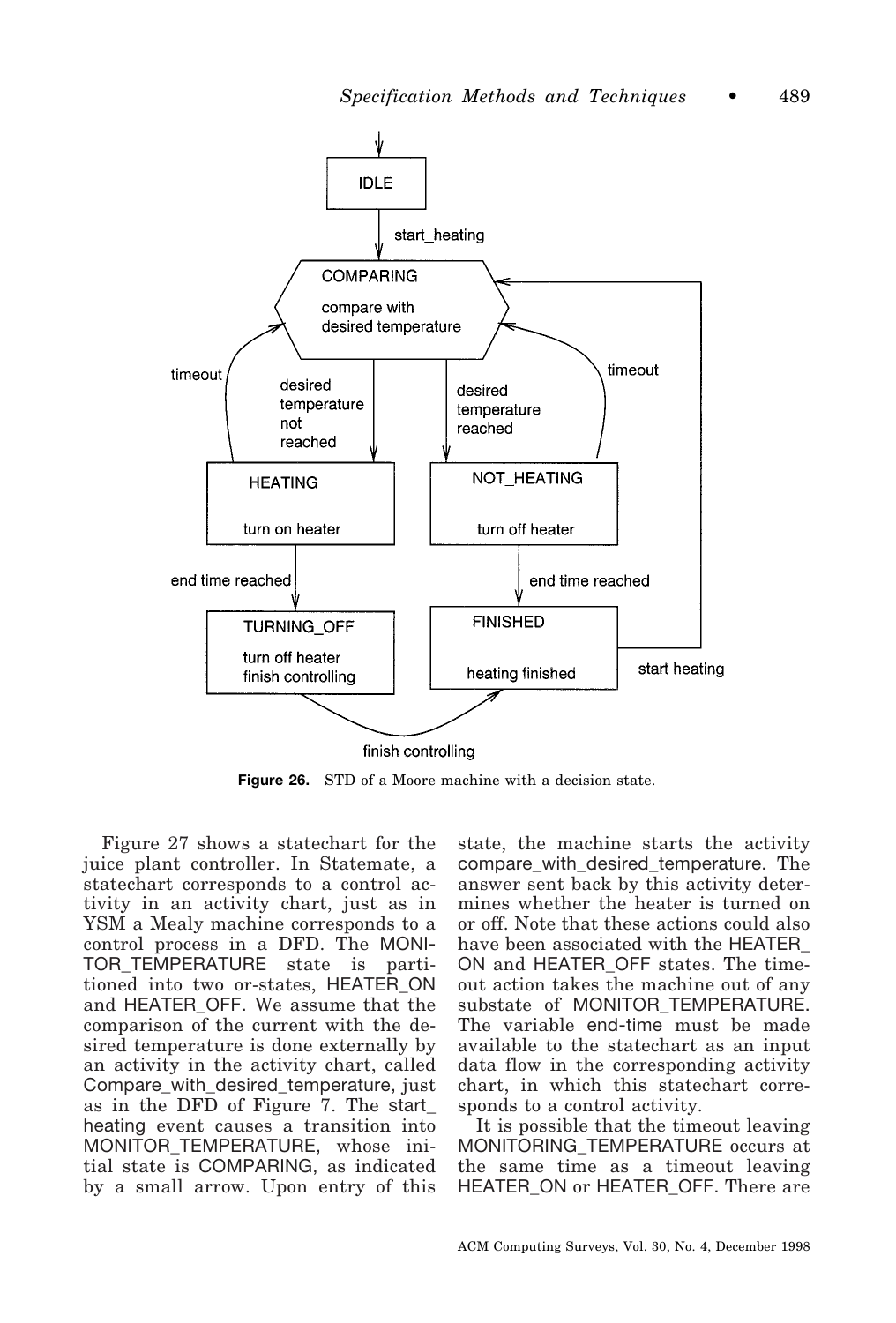

**Figure 27.** A statechart.

different possible semantics to resolve this conflict. The current Statemate semantics gives priority to the timeout leaving the superstate.

Note that monitoring the end time is done by the statechart itself. This is contrasted with the DFD in Figure 7, where the activity Monitor deadline is external to the control process Control temperature ramp.

The comparison between the current and the desired temperature is done by an activity external to the statechart. This is analogous to the DFD of Figure 7. Because statecharts allow the declaration and manipulation of local variables, a different solution is possible, in which the current and desired temperatures are made available to the control activity through input flows and the

choice to turn the heater on or off is made by means of a test.

If the control activity must perform other jobs in parallel to monitoring the temperature, then this can be specified by adding parallel components. For example, Figure 28 added a MONITOR\_ PRESSURE process in parallel to the temperature monitoring process of Figure 27. This parallel composition cannot be specified conveniently in one Mealy or Moore machine. In YSM, the DFD would have to specify a separate control process, with its own Mealy machine, corresponding to the MONITOR\_PRES-SURE process in Figure 28.

An action generated by a state transition is broadcast to all parallel components in the same statechart. This may trigger other transitions, which in turn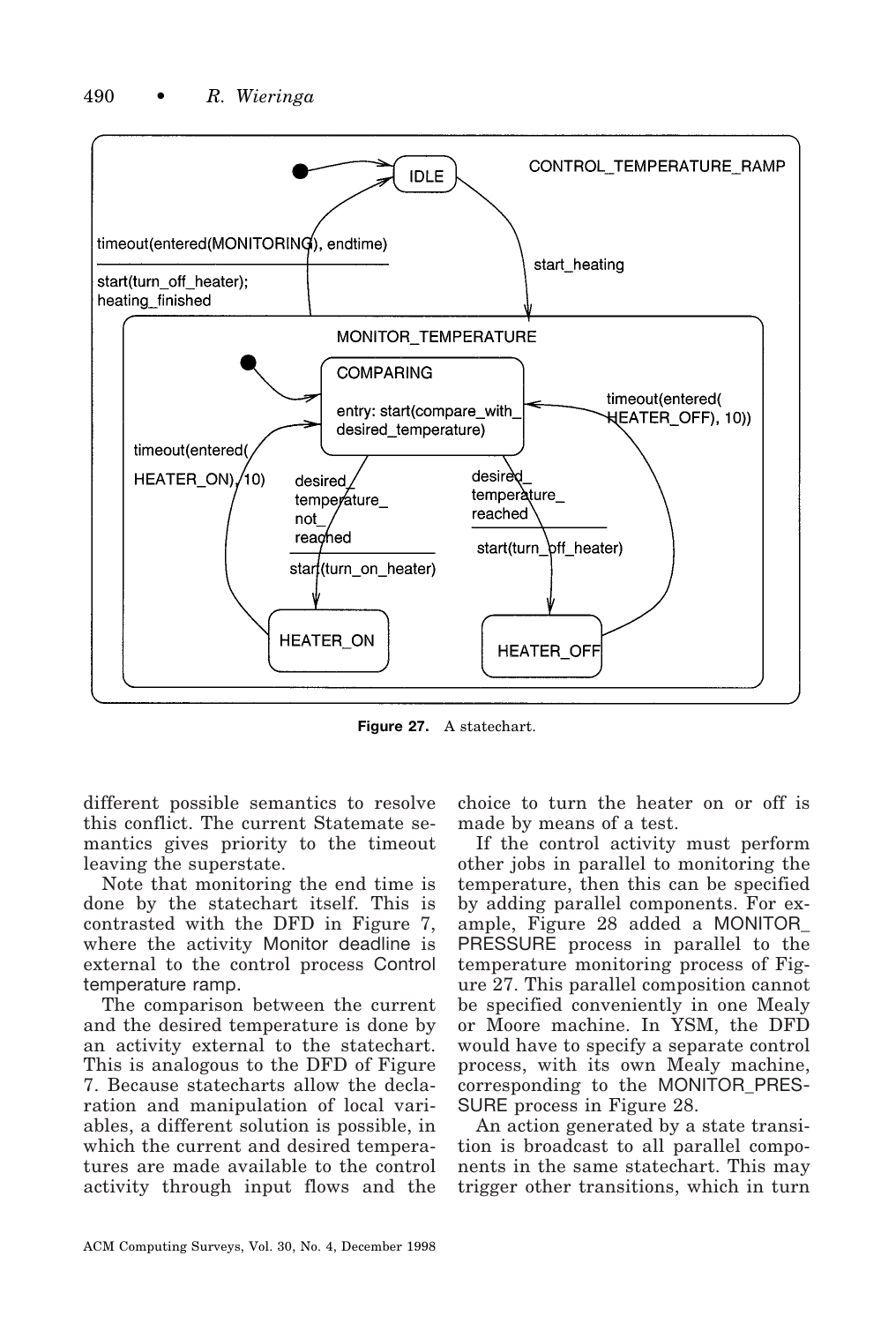

**Figure 28.** A statechart with parallel substates.

may generate other actions. This process comes to a halt when no more transitions are triggered.

Statemate has defined a large number of special events, actions, and conditions that can be used in statecharts. An *event* dealing with real time is timeout(e, t), which occurs t time units after the most recent occurrence of event e. An *action* dealing with real time is schedule(e, t), which schedules the event e to occur t time units after now.

Formal semantics of statecharts are defined by Harel et al. [1987] and Pnueli and Shalev [1991]. Beeck [1994] lists over 20 different formal semantics of statecharts. The semantics used by Statemate is described in an internal i-Logix report [i-Logix 1991b]. A summary of this is presented by Harel and Naamad [1996].

*3.5.8 SDL State Diagrams.* SDL state diagrams are extended finite state diagrams with input and output and timers. They are used in SDL to specify the behavior of processes in the leaf blocks of a block diagram. Figure 29 shows an SDL state diagram that declares two local variables and two timers. A timer is an object that is owned by the state machine in whose specification it is declared, and that can send timeout signals to the machine. The type Recipe must have been defined in an enclosing block as a record type. The machine starts in the IDLE state. When it receives the input signal start heating, it initializes the variable desired\_ temperature by accessing a field of recipe and sets the two timers. These inputs must be input signals of the process in the corresponding block diagram. It then tests the current temperature and sends out a signal to turn the heater on or off. The test is called a decision in SDL, represented by a dia-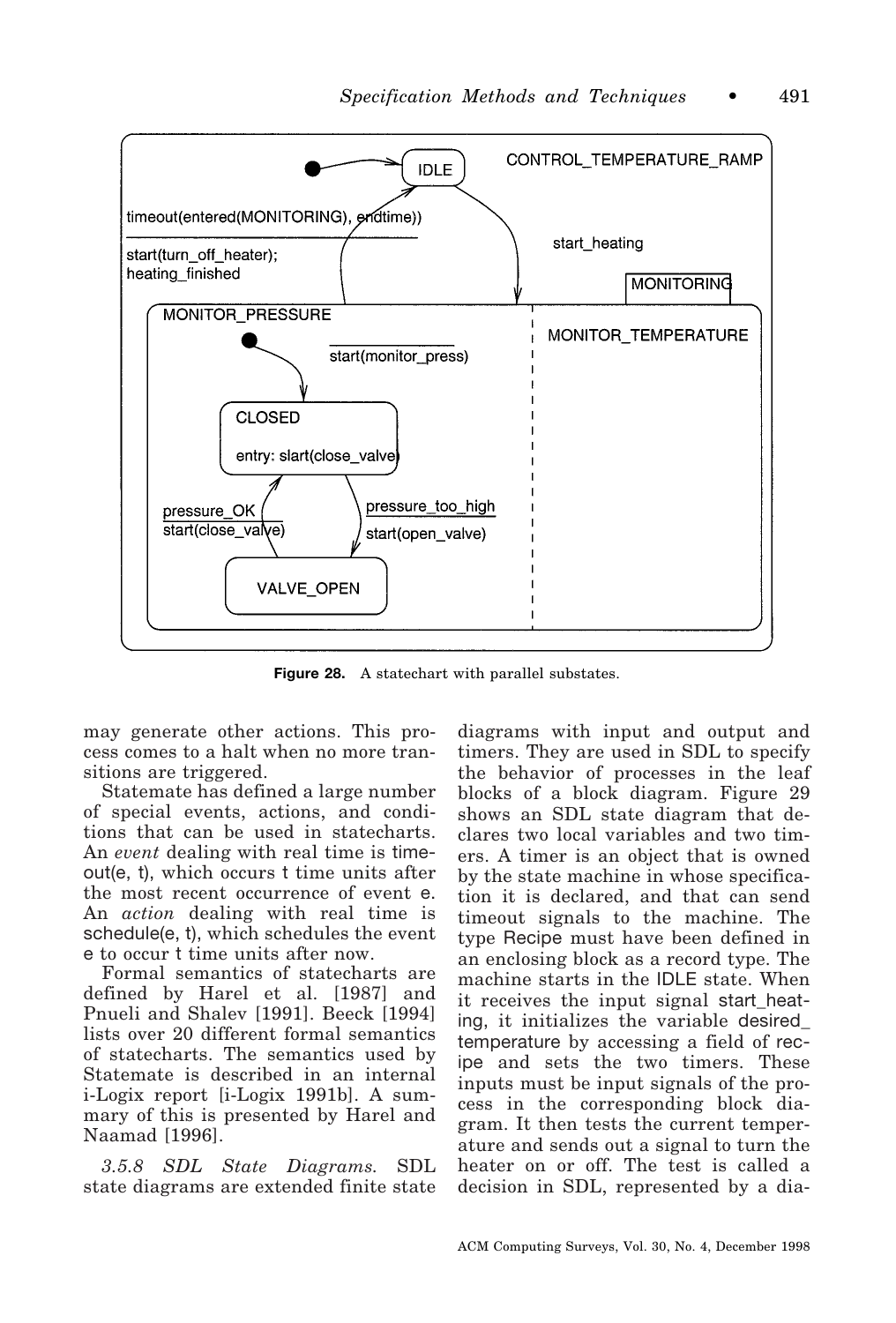

**Figure 29.** An SDL state diagram.

mond. The machine then periodically receives a timeout signal, at which it checks the current temperature and sets a new timeout. An assignment to variables or an update of a timer is done in an SDL task, represented by a rectangle. States are represented by rectangles with rounded sides and inputs and outputs by flag-like symbols, pointing inward or outward. The asterisk state in Figure 29 refers to any state in the current diagram. It is used to specify that upon reception of a signal of the Endtime timer, it turns off the heater, sends out a signal that heating is finished, and returns to the IDLE state.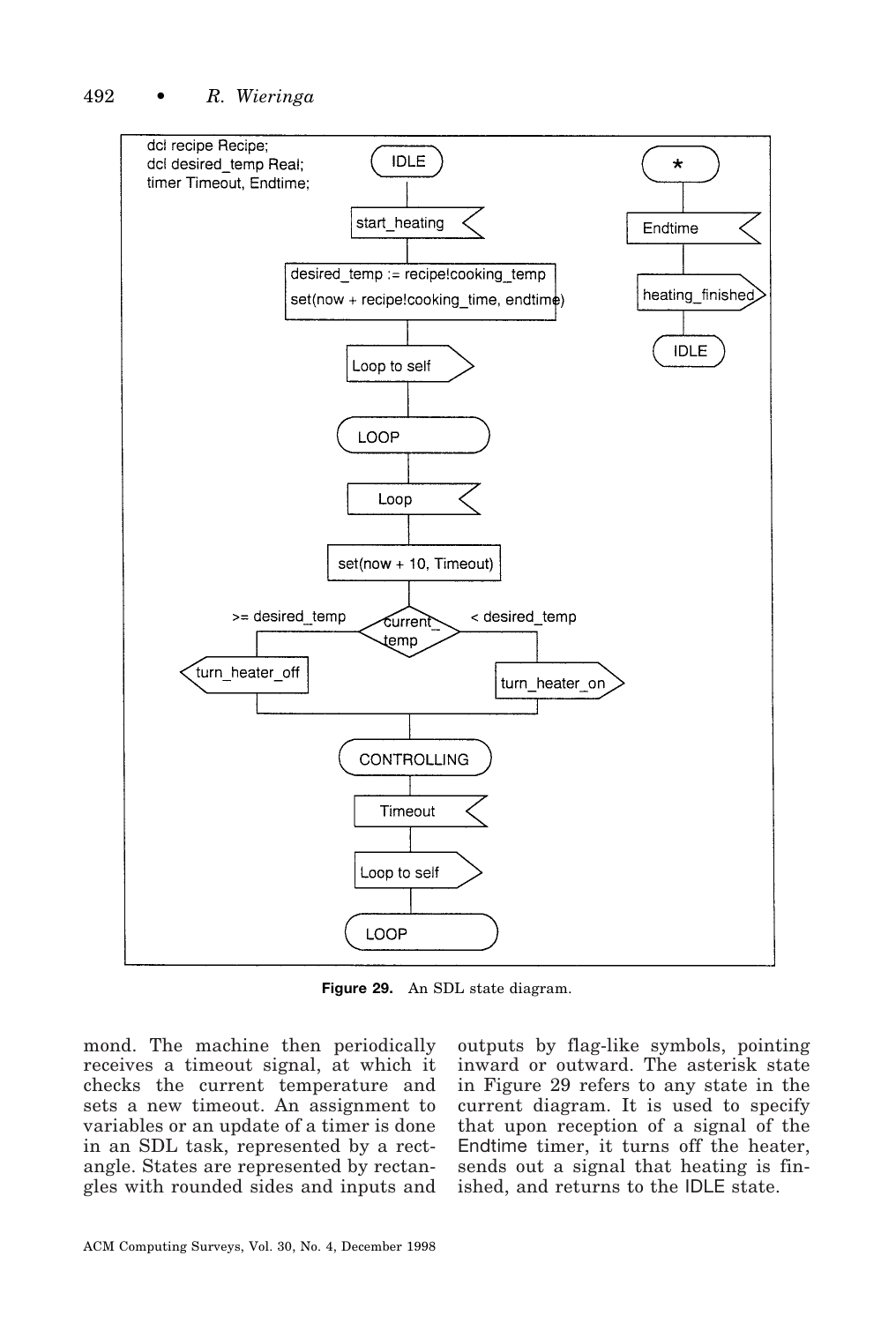

**Figure 30.** A simple process dependency diagram.

Different processes in a block diagram communicate through signal routes (Section 3.3.7). An alternative means of communication between processes is by exporting a variable from one process and importing it to another. By executing an export statement, the exporting process makes the value of the variable available to any process that imports the variable. When an importing process executes an import statement, this reads the value that the variable had at the most recently executed export statement. SDL diagrams have a formal semantics, defined as an ITU standard [ITU 1992].

*3.5.9 Process Dependency Diagrams.* Process dependency diagrams are directed hypergraphs in which the nodes represent ongoing activities, called processes, and the edges represent transitions between these activities. They are used in information engineering (Appendix A.5) to represent precedence relations between activities. Figure 30 shows a simple process dependency diagram. The event that triggers the processes in the diagram is represented by a large arrow. The hyperedge leaving start temperature ramp represents parallel execution of the target processes monitor deadline and turn on heater. There is also a convention for alternative execution of processes. Process dependency diagrams allow the representation of cardinality properties of precedence relationships. Figure 31 shows that the process produce quality



**Figure 31.** A process dependency diagram with cardinality.

report is preceded by one or more test batch quality processes, using the traditional crow's foot notation to represent the cardinality *one or more.*

A process dependency diagram is similar to a dataflow diagram in that both diagrams represent a collection of related processes. The difference is that an edge in a process dependency diagram represents logical precedence and an edge in a dataflow diagram represents a dataflow. Because of this, process dependency diagrams are closer to state transition diagrams, in which edges represent the transition from one activity to another activity. Process dependency diagrams can represent triggering events, parallelism, choice, and the cardinality of process connections, none of which can be present in a dataflow diagram. However, process dependency diagrams can be extended with data stores, giving them the appearance of dataflow diagrams [Martin 1989b, p. 271].

Related conventions are used in the Martin–Odell method (Appendix B.6) and in the UML (Appendix B.19). The Martin–Odell method uses event diagrams which are similar to process dependency diagrams but without event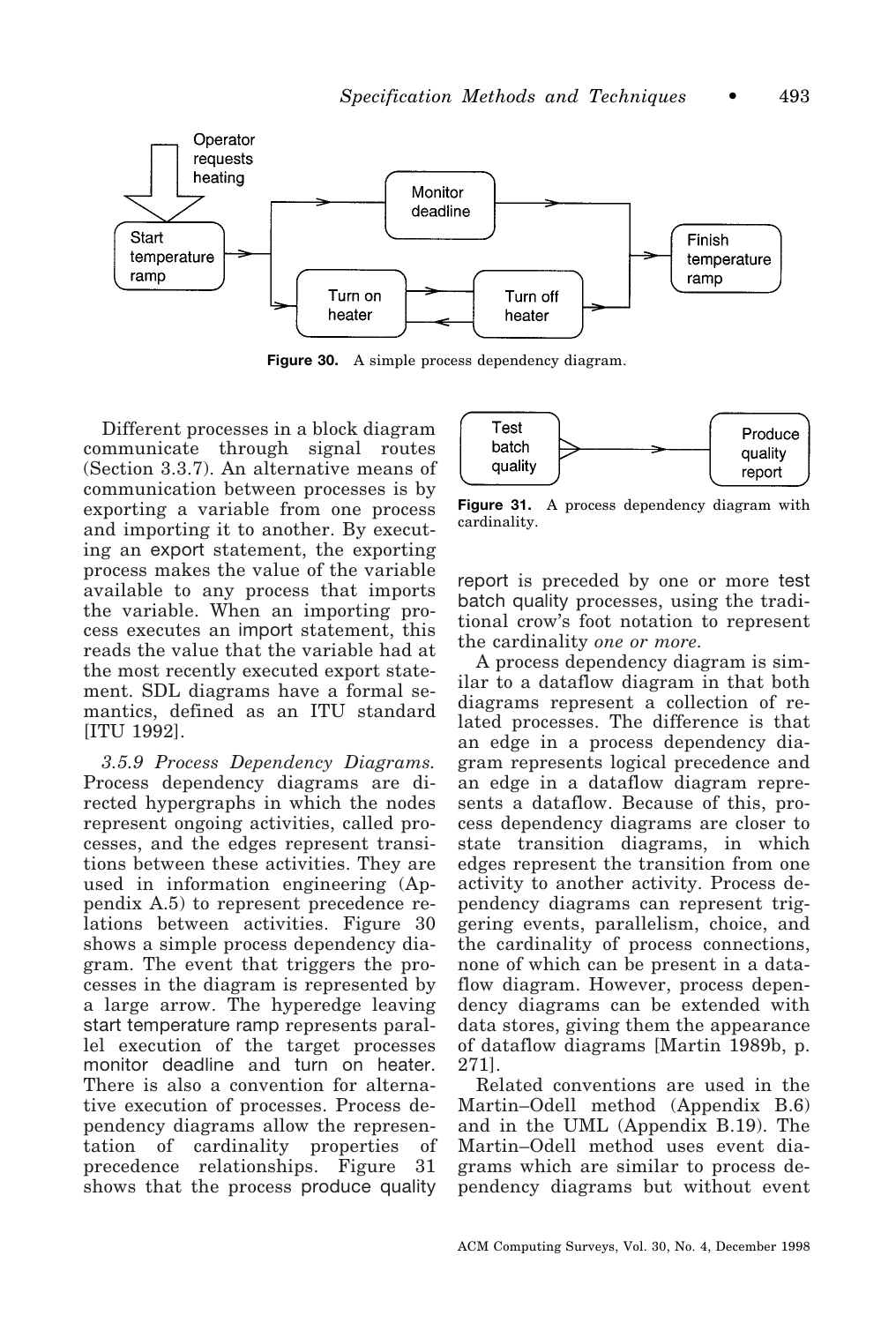arrows and without the explicit representation of cardinalities [Martin and Odell 1995, pp. 118 ff.]. The exact nature of a dependency of one process upon previous processes can be specified in an event diagram by a control condition. For example, a control condition can specify that a process can be performed if at least one of the immediately preceding processes is finished, or if all of them are finished.

In the UML, *activity diagrams,* not to be confused with SADT activity diagrams (Section 3.3.3), are defined as statecharts all of whose states represent the performance of activities and whose transitions are triggered when an activity is terminated. A similar technique is defined in Mainstream Objects (Appendix B.15). The result is very similar to process dependency diagrams without cardinalities or events [Rational 1997a]. Activity diagrams also allow the representation of input and output objects of an activity.

*3.5.10 Summary.* There is considerable similarity between the different notations reviewed in this section. All notations represent states by labeled nodes and transitions by labeled directed (hyper)edges. The edge labels represent the input event that triggers the transition, the output actions generated, and possibly the actions performed on local variables. All techniques except process dependency diagrams have a formal semantics. There is exactly one semantics of SDL state diagrams laid down in the standard [ITU 1992], but there are many different possible semantics of statecharts [Beeck 1994]. Statecharts are very popular in objectoriented methods but the varieties of statechart-like notations defined in those methods do not all have a precisely defined semantics.

Process dependency diagrams hardly have any semantics defined for them. For example, cardinality constraints between processes require a theory of equality between processes. The statement that one process of type P receives

messages from many processes of type  $P'$  is only meaningful in the presence of a theory that says when processes are counted equal and when they are counted as different. This is the province of process algebra [Milner 1980; Baeten and Weijland 1990], which is far removed from the realm of process dependency diagrams. Martin–Odell event diagrams and UML activity diagrams likewise contain constructs that, at the time of this writing, are nowhere defined precisely. This means that, say, different case tool vendors can implement different execution algorithms for these diagrams and both claim to implement the "right" semantics.

We skipped over the details of the semantics of time in state machines. For example, one may choose a point or interval semantics of time, use a discrete, dense, or continuous model of time, and assume that transitions take time or are instantaneous. Each of these choices leads to important differences in the behavior specified by a state diagram. The semantics of time is carefully defined in SDL and in the Statemate semantics of statecharts.

Related to this is the variety of communication semantics that one can use. We saw already in Section 3.3.10 that some methods are not very explicit about the semantics of communication diagrams. The set of choices that can be made increases if we realize that we must specify whether input events are queued upon reception, what happens if an event cannot trigger a transition, and so on. Any method that employs these notations must make these semantic choices clear. Again, these issues are explicitly dealt with in SDL and the Statemate semantics of statecharts.

## **4. ANALYSIS AND COMPARISON**

Appendices A and B review how 6 structured and 19 object-oriented methods use the techniques described in the previous section. Tables A.I and A.II of those appendices give a quick survey of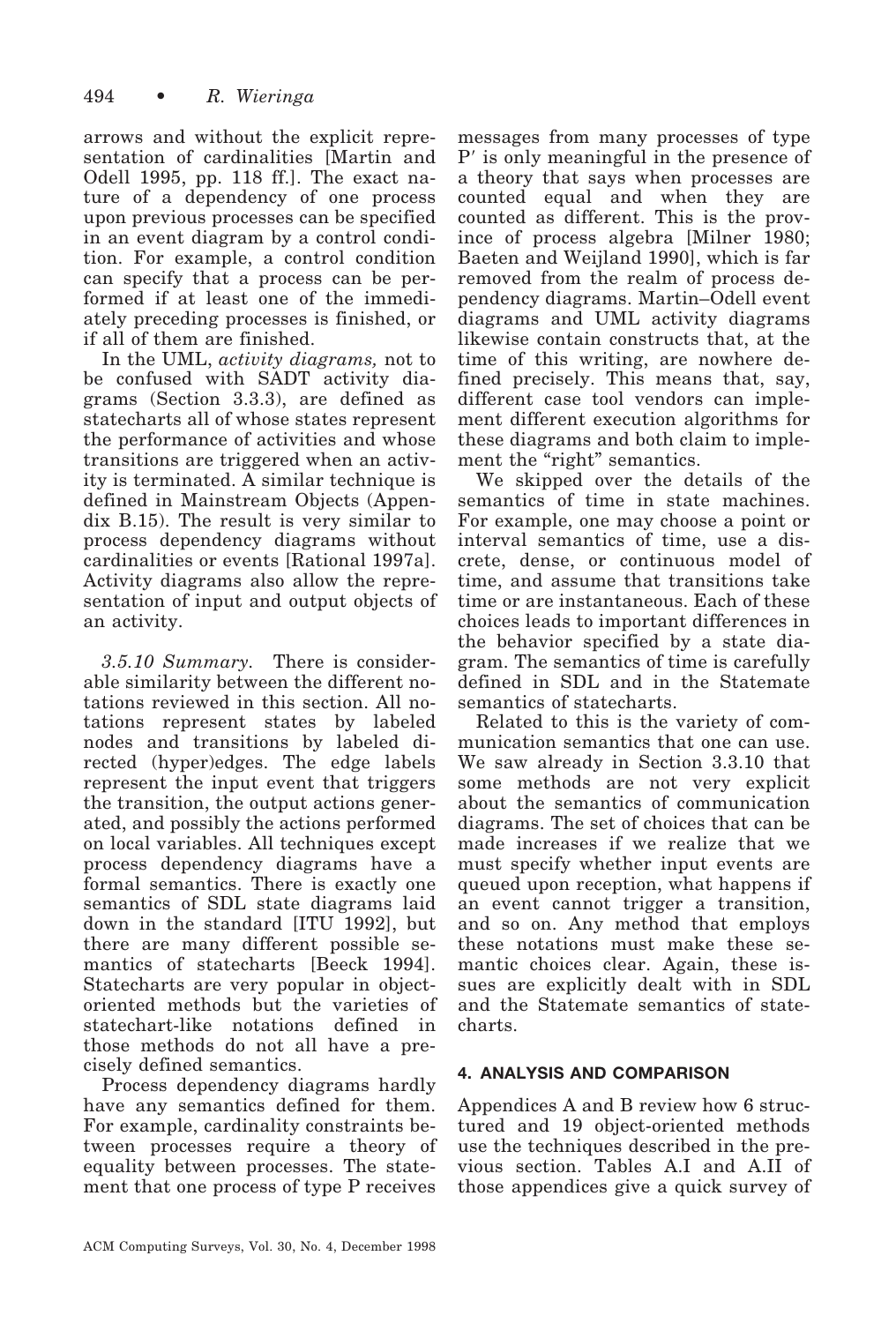techniques used in the reviewed methods. In this section, we summarize our findings. We start with the way in which external interactions and conceptual decomposition are specified in structured and object-oriented methods. Next, we look at the way behavior and communication are specified in each type of method. Finally, we take a brief look at the complexity reduction techniques used in the reviewed methods.

### **4.1 External Interaction Specification**

The three relevant aspects of external system interactions are external functions, communication and behavior. Looking at the first three columns of Tables A.I and A.II we see that most of the techniques employed by different methods to specify external interactions can be freely combined. Structured techniques use event-response pairs to specify system transactions (YSM) and a function refinement tree that relates the transactions to the system mission (IE). Event-response pairs can be specified declaratively by means of pre- and postcondition pairs or imperatively by means of executable programs. A statement of purpose summarizes the functionality of the system by listing the responsibilities of the system as well as the functions that the system will not have. At a greater level of detail, external communication and behavior can be illustrated with sequence diagrams (SDL), and the details of the dataflows between the system and its environment can be specified by a context diagram.

Object-oriented methods have little to add to this. We noted already that use case diagrams can be viewed as partial context diagrams that show which external entities communicate with the system during particular functions (use cases). The other addition of object-oriented methods is the use of collaboration diagrams as an alternative to sequence diagrams to illustrate external behavior and communication of the system. This pretty much exhausts the techniques used in the 25 reviewed methods for the specification of external interactions.

## **4.2 Decomposition Specification**

*4.2.1 Kinds of Components.* The essential differences between structured and object-oriented methods exist in the way they conceptually decompose the software product. Structured analysis uses DFDs to specify system functions. When a DFD contains dataflows between data processes then it actually shows a conceptual decomposition in which several data processes interact to realize an external function. When it contains control processes, the DFD contains event flows that show how the control processes cooperate with other processes to realize external system functions. In both cases, what is shown is not a collection of external system functions but a collection of communicating processes that work together to realize external system functions. This is why we listed DFDs as a technique to specify a conceptual decomposition. This view of DFDs is even more justified if the DFD is hierarchical, for the DFD hierarchy then actually shows a conceptual decomposition hierarchy.

Suppose we flatten a DFD hierarchy and reorganize its data processes so that each data process corresponds to one atomic external system transaction. We ignore control processes for the moment. Then there will be no interfaces between the data processes, because different data processes correspond to different system transactions. Such a DFD is partitioned according to the event partitioning principles introduced by McMenamin and Palmer [1984]. It shows only what the external transactions are and what their interfaces to external entities and system memory (data stores) are. Such a diagram still shows a decomposition, that is, a decomposition of the system into data processes and data stores. Basically, this is the separation between memory and processor typical of von Neumann com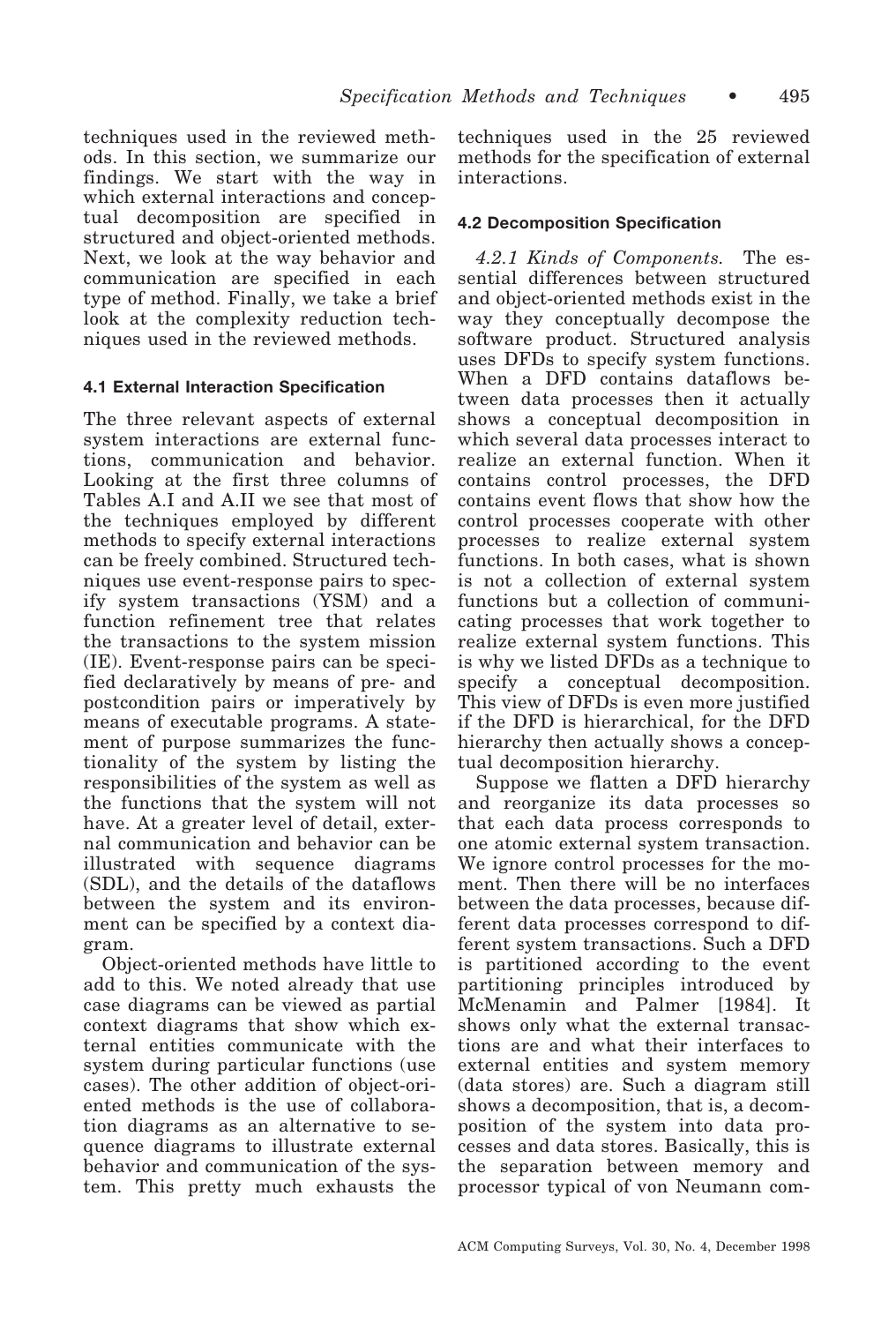puters. We call this decomposition principle *data process separation.* In such a decomposition, there are two kinds of components: data stores that have memory but no activity and data processes that have activity and no memory. The decomposition principle of DFDs is actually a bit more complex, because only instantaneous data processes have no memory. Continuing data processes may have memory. Nevertheless, data process separation is one of the major decomposition principles imposed by DFDs.

Data process separation is opposite to the *update encapsulation,* in which instantaneous data processes are modeled by means of updates that are encapsulated with the state that is updated. It is true that YSM actually uses the concept of abstract data type, which encapsulates the specification of operations with the operated upon data. Example abstract data types are integers, characters, and parameterized types such as lists and sets of items. However, YSM does not extend this idea to the encapsulation of updates with the state that is updated. We can simulate objects in a DFD by a data store that contains the state of all instances of an object class, and a number of instantaneous data processes corresponding to the object updates that are the only processes to access the data store. This simulation is also a vivid illustration of the difference between data process separation and update encapsulation.

Note as an aside that update encapsulation implies the need for a concept like object identity as that which remains invariant under all possible changes of state. Without such a concept, the concept of state change would be meaningless.

Dataflow models are also characterized by a second separation, that of data processes from control processes. We call this the principle of *control process separation.* This separation too is abolished in an object-oriented decomposition, where a state machine can be specified for each object class, with the

meaning that each instance of that class executes an instance of that state machine. Data process separation and control process separation jointly take care of the idea to use external variables for extended finite state machines. The data stores act as external variables for the state machines, and data processes as external updates of these variables.

Putting all of this together, we get that DFDs use four kinds of components; data stores, instantaneous data processes, continuing data processes, and control processes. Object-oriented methods use only one kind of component, the object, that encapsulates data (local state), updates (local operations), and control (local state machine).

Turning to the other structured methods, we see that information engineering uses DFDs and hence follows the same decomposition principles as YSM. SADT only recognizes activities as conceptual components and hence does not apply the principle of data process separation or control separation. Statemate contains the principles of data process separation and control separation, but it in addition allows the encapsulation of a local state with the control processes. If we drop activity charts from Statemate models, all data processing must be encapsulated in statecharts and we get a model that is very similar to object-oriented models. SDL does not contain the principle of data process separation or control separation. It does not contain separate data stores or data processes at all. Note that although SDL state machines encapsulate updates, these are not named but are "programmed" as tasks. This differs from object-oriented techniques that allow external access to object operations by their name only. JSD too does not contain a separate data store construct nor does it distinguish data processes from control processes. Updates are called actions and specified separately from PSDs.

We conclude that data process separation and control process separation are typical for DFDs only and do not occur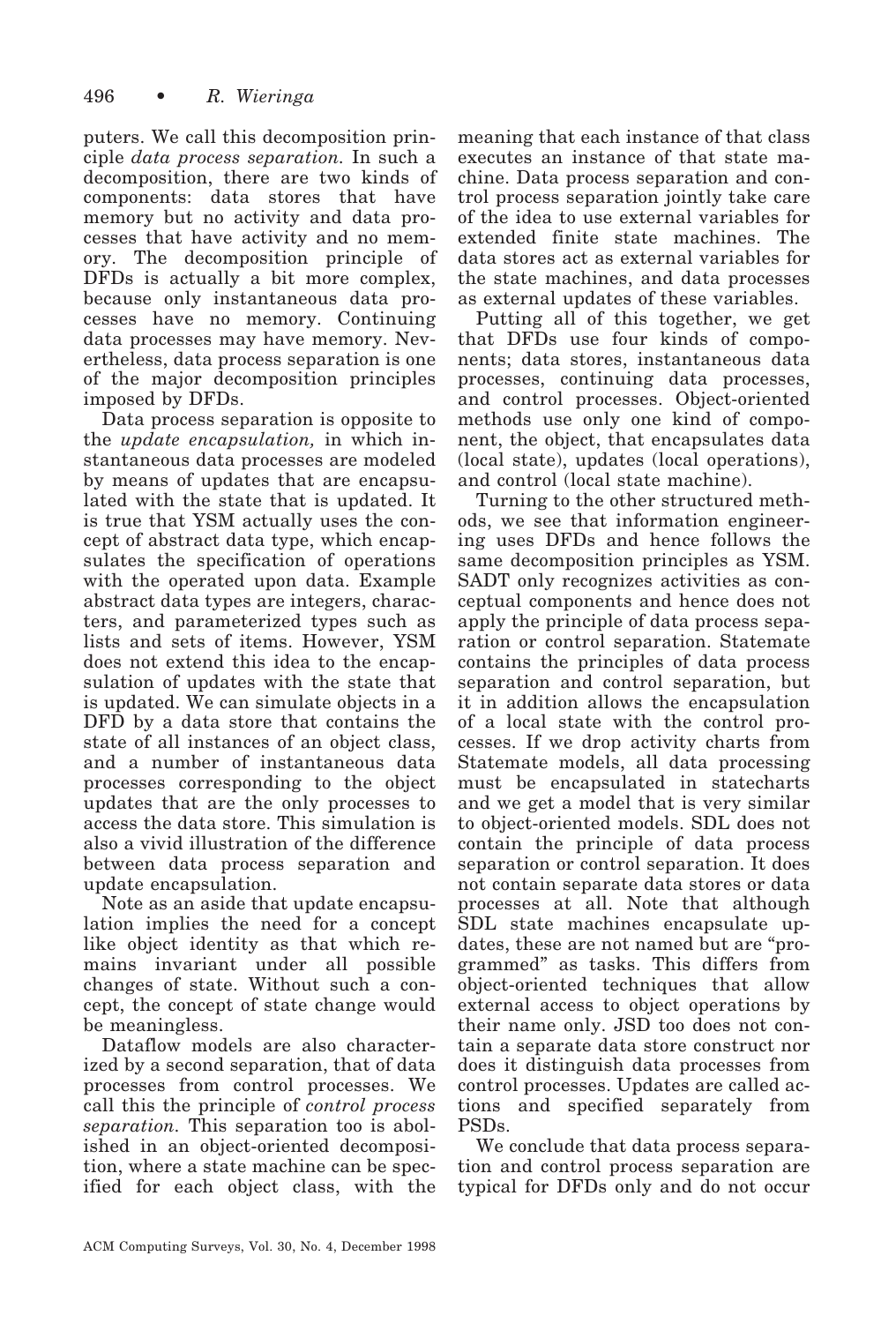in structured methods that do not use DFDs. Moreover, Statemate, SDL, and JSD all encapsulate updates in their state machines, which puts them all close to object-oriented methods. Because Statemate and JSD do not support the concepts of class or inheritance, we could call them object-based rather than object-oriented [Wegner 1992]. SDL 92 has moved closer to object-orientation because it includes the concept of inheritance [Møller-Pedersen et al. 1987; Færgemand and Olsen 1994].

*4.2.2 The Subject Domain.* The decomposition of system memory is represented in YSM in two ways, by a decomposition into data stores and by a decomposition into entities and relationships, specified by an ERD. In object-oriented methods the conceptual decomposition into objects is always represented by a class diagram-like model, which is a close relative of the ERD. Now, what do these diagrams represent exactly? In Section 3.2.1 it is remarked that one cannot tell by looking at an ERD whether it represents a decomposition of the environment of the system or a conceptual decomposition of the system itself. This ambiguity is related to a fundamental characteristic feature of software, which we now make explicit.

A software system is a system that manipulates and stores data. The defining characteristic of data items is that they refer to something. A data item is a symbol that has a meaning which is not given by nature but laid down in a convention usually called a dictionary. We call the part of the world to which the data refers the *subject domain* of the data. Another frequently used term is *universe of discourse* (UoD), but we stick to the term subject domain here. The subject domain always lies outside the software being specified, but it may lie outside or inside the computer. There are exceptional cases where we can define a symbol that refers to itself, but for software specification these cases are not interesting. For example,

the subject domain of a personnel database system consists of the relevant aspects of the employees of a company, such as name, address, birth date, salary, and the like, and the subject domain of a juice plant control system consists of the relevant parts of the juice plant, such as heating and storage tanks, heaters, temperature sensors, and the like. The subject domain of a database dictionary, however, is a database system, which resides inside a computer. The subject domain of a software product may even be an abstract conceptual world that does not exist in the physical world. For example, the subject domain of a graph editor consists of the set of possible graphs that can be drawn.

The subject domain plays an important role in the decomposition principles used in object-oriented methods, but the distinction between the subject domain and the software product being specified is not made clearly in most methods. Exceptions are JSD (Appendix A.6), which is the first method in which the distinction is made explicit, and Syntropy (Appendix B.14).

We noted that the meaning of a data item is not given by nature but by a convention according to which people agree that a certain observable symbol occurrence stands for something else. If we specify a software system, we must include this meaning convention in our specification. This means that we must include a dictionary in the software specification that defines the meaning of data items. The data dictionary used in dataflow modeling contains such information, but it also contains additional information about data types and representation formats of data, which have no meaning in the subject domain. To make clear that we do not have this kind of data dictionary in mind, we call the meaning definition of the data items a conceptual model. Thus, a *conceptual model* of a software product is a definition of the meaning of the data items in terms of the subject domain.

In database modeling, the conceptual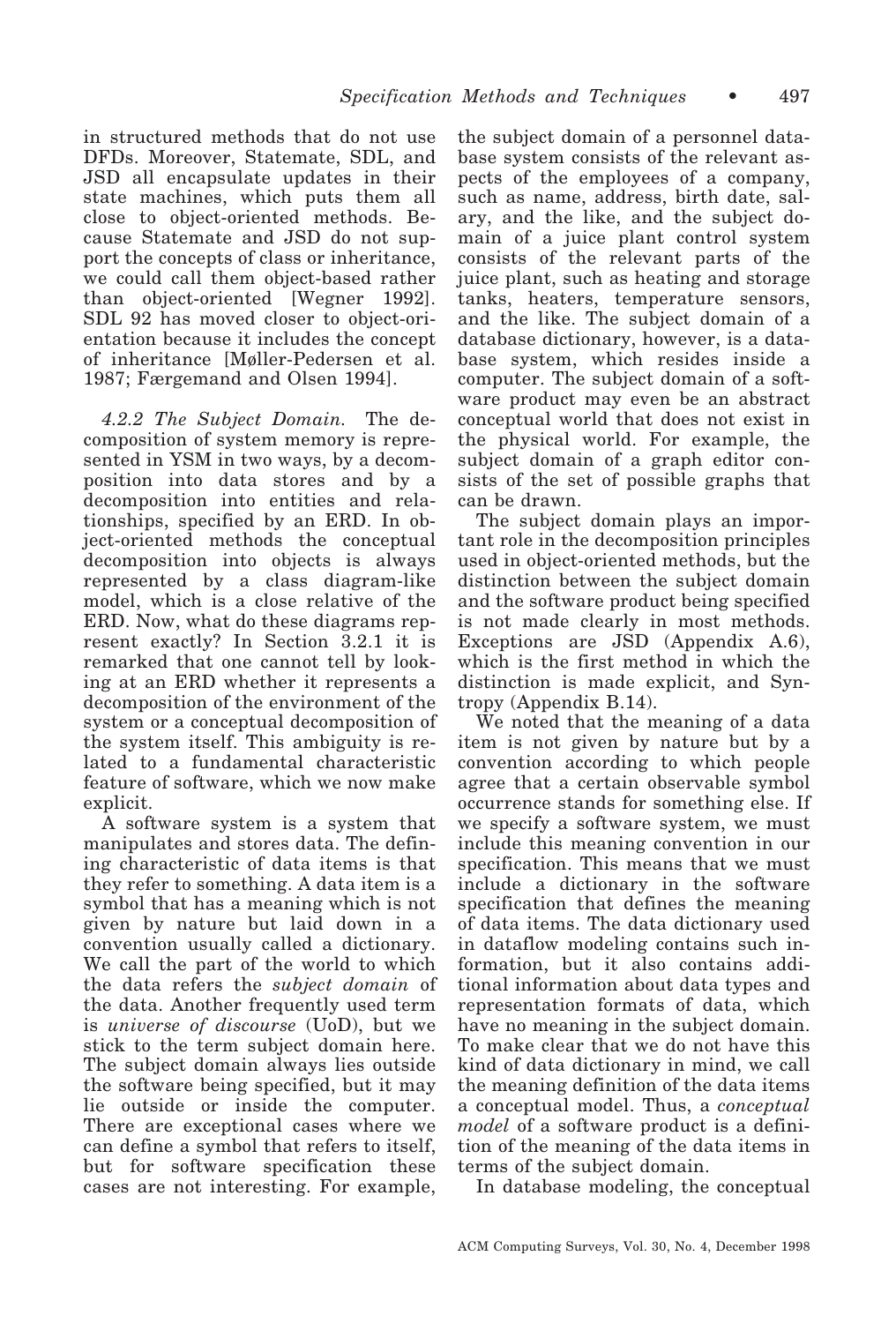model always takes the form of an ERD and then represents a decomposition of the subject domain. This ERD specifies the meaning of the data by simply specifying the kinds of things (entities and relationships) to which the data can refer. For every entity or relationship in the subject domain there will be a corresponding surrogate in the database [Hall et al. 1976]. As a consequence, the ERD represents a decomposition of the subject domain as well as the conceptual structure of the data in the database. Note that the ERD can be used to represent an aggregation hierarchy of entities and components in the subject domain, but that the surrogates that represent these entities all reside at one level of the aggregation hierarchy of the software product.

In the specification of control-intensive software systems, the subject domain consists of the entities whose behavior is to be registered and/or controlled. In this case, a decomposition specification of the subject domain does not necessarily correspond with a conceptual decomposition of the software system, because the system does more than store and remember all events that occur in the life of the subject domain entities. However, as shown in the following section, one can use a decomposition criterion that produces an isomorphy between the subject domain and at least part of the conceptual software components. Here we note that even if there is no such isomorphy, the meaning of the data manipulations performed by the system must be defined in terms of actual and desired behavior of entities in the subject domain. We always need a conceptual model of the subject domain to define this meaning.

Note that since in object-oriented specifications, operations are encapsulated with the data they operate on, a class diagram not only represents the meaning of the data items but also the meaning of data manipulations in terms of the subject domain. For example, JSD makes a model of the behavior of the entities in the subject domain before making a model of software objects.

In structured methods of the Yourdon school, ERDs are used to represent the conceptual structure of the data manipulated by the system. The functions of the system are represented by a DFD [Flavin 1981; Yourdon 1989; Yourdon Inc. 1993]. In other structured methods, ERDs are not used. These methods are oriented towards systems that are not data-intensive. In object-oriented methods, class diagrams are used to represent a conceptual decomposition of the software where the decomposition principle is that objects in the subject domain should correspond to conceptual objects in the software. In JSD and Syntropy, the distinction between a subject domain decomposition and a software specification is made fully explicit: the decomposition of the subject domain is modeled separately from the decomposition of the software product, and the link between the two is made explicit (Appendices A.6 and B.14).

*4.2.3 Decomposition Criteria.* Structured and object-oriented methods seem to use quite different decomposition criteria for software. A closer look reveals that this is not the case. We review a number of decomposition criteria that are used in structured and object-oriented methods.

- —In *functional decomposition,* conceptual components correspond to system functions [DeMarco 1978]. In this kind of decomposition, we choose a level in the function refinement tree and decide that the functions at that level are to be specified as conceptual components. We thus map the horizontal dimension of a function decomposition table to the vertical dimension. The result is that the allocation entries in the table appear on the diagonal.
- —In *event partitioning,* each conceptual component corresponds to the processing between an event and the response by the system [McMenamin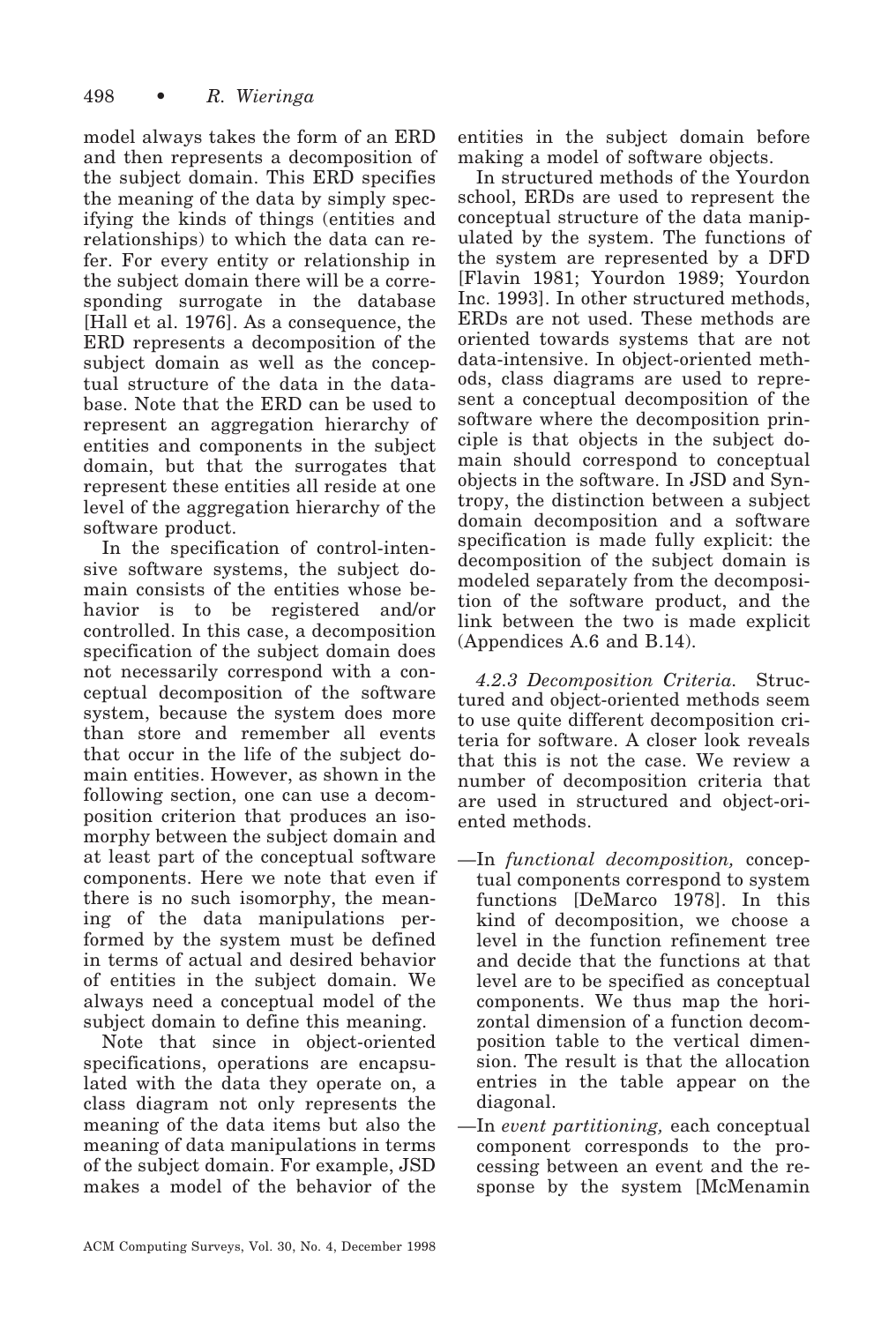and Palmer 1984]. This is a kind of functional decomposition, but now we choose the lowest level in the function refinement tree, that of atomic system transactions where each transaction consists of a conceptually atomic event-response pair. There will be one conceptual component for each external system transaction.

- —In *device-oriented decomposition,* one conceptual component is defined for each external device to be controlled; the task of the component is to control the device [Yourdon Inc. 1993, pp. 329, 355, 509]. Since each device can generate more than one event to which the system must respond, this decomposition is at a higher level of granularity than event partitioning. Unlike functional decomposition, it does not group event-response pairs into more abstract functions, but it groups them according to the device that originates the event.
- —In *subject domain-oriented decomposition,* one conceptual component is defined for each external entity about which data is to be stored or whose behavior must be controlled [Jackson 1983]. This differs from device-oriented decomposition, because a device connected to the software system may not itself be the entity whose behavior is to be controlled, but merely an intermediary that lets the system and the subject domain entity communicate with each other. Since one entity may be observed by the system through several devices, this may lead to a decomposition at a higher level of granularity. It is a decomposition that in any case stays close to the meaning of the data manipulations of the system.

A more detailed exposition of these decomposition criteria is given by Cook and Daniels [1994], Gomaa [1993], Jackson [1983], and Shumate and Keller [1992].

All of these decomposition criteria are compatible with object-oriented decomposition as well as with the separation of data stores, updates (data processes), and control characteristics of DFDs. Functional decomposition, event partitioning, and device-oriented partitioning all originate from structured analysis. The idea of subject domain-oriented partitioning was already present in Simula [Dahl and Nygaard 1966], which stands at the root of the tradition of structured programming. The idea led a sleeping existence until 15 years later when it became a central partitioning criterion in JSD, which too has a background in structured programming [Jackson 1975]. It is not difficult to structure a YSM model according to the principle of subject domain partitioning and many examples in the structured analysis literature actually use this partitioning without mentioning it. All ERDs given by Yourdon Inc. [1993] and Goldsmith [1993] use, for example, this principle. To be fair, it should be noted that they do not partition the data processes according to the same principle. Events that update the state of entities are not encapsulated in the specification of those entities.

Conversely, object-oriented decomposition is compatible with all of the decomposition criteria mentioned previously. It is perfectly possible to define software objects that correspond to transactions, or to devices, to system functions, or to subject domain entities. This is most explicit in Objectory (Appendix B.5), where entity objects correspond with subject domain entities, control objects with control functions, and interface objects with devices. It is also present in other object-oriented methods, but there the distinction between software objects that represent subject domain entities and software objects that embody software functions is blurred. For example, Figure 6 is based upon a class model given by Shlaer and Mellor [1992, p. 90]. It includes the object class Temperature Ramp, which is a control process in the DFD of Figure 7. The temperature ramp object really corresponds to the control process, for the state diagram specified by Shlaer and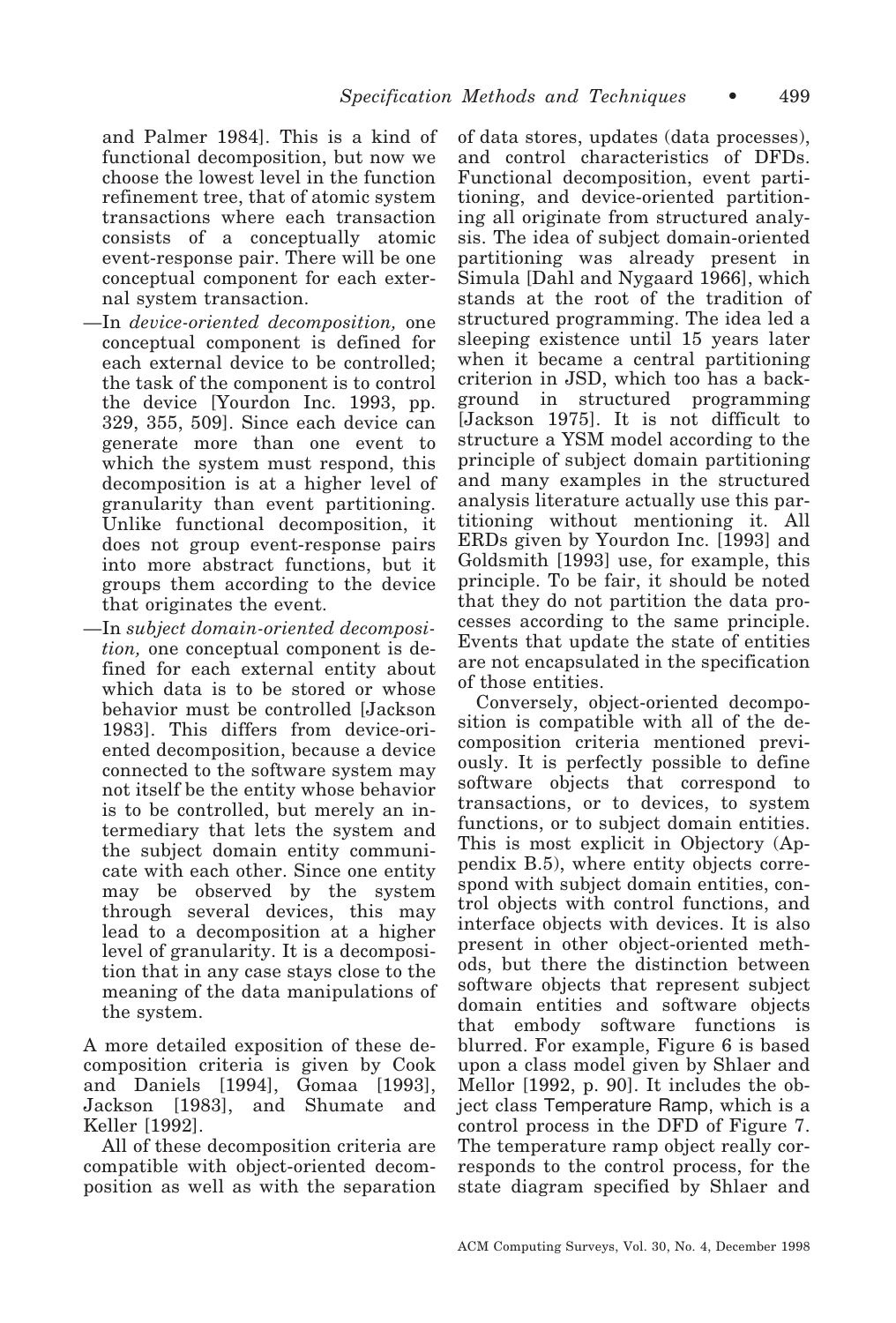Mellor is equivalent to the state diagram of the control process (Figure 25). Nevertheless, the distinction between software objects that correspond to subject domain entities and software objects that correspond to control functions is not made by Shlaer and Mellor. The confusion is even greater in the Fusion method (Appendix B.12), where the system is defined to be a part of the subject domain. Magically, the system contains software objects whose function is to represent subject domain entities or to act as an interface with those entities. These software objects cannot possibly be part of the domain. The problems in teaching Fusion, reported by Eckert [1996, p. 282], are caused by this confusion.

The compatibility of object-orientation with different decomposition heuristics should not be surprising: using objects means that we encapsulate a state and updates of the state into little systems called objects. Using a particular decomposition criterion means that we are guided in a certain way in choosing which objects we have in the system. The decision to use objects has nothing to do with the decision of which decomposition criterion to use.

We conclude that the use of a particular decomposition criterion is not the distinguishing feature of structured analysis versus object-oriented analysis. The distinguishing feature is the encapsulation of data, operations, and control into objects versus the separation of these elements in dataflow modeling. However, we repeat that this is a characteristic of DFDs. It follows that DFDs are incompatible with object-oriented techniques. We already saw that Statemate, SDL, and JSD are structured methods that do not use DFDs. They all use techniques that encapsulate data processing in control processes and access to the state of control processes is regulated by flows, signals, channels, data streams, and state vector connections.

# **4.3 Behavior Specification**

For the specification of component behavior we have the same repertoire of techniques available as for the specification of external behavior. Generally, external behavior is defined implicitly as the result of a collection of communicating component behaviors. For example, DFDs and activity charts define external behavior by means of a collection of control processes, SDL defines the behavior of a system by means of a collection of communicating processes defined for leaf blocks, JSD defines system behavior by means of communicating surrogate processes and function processes, and all object-oriented methods define system behavior as the result of a collection of communicating objects. There are a few exceptions to this. SADT does not define behavior by means of state diagrams and some methods employ process dependency diagrams to represent behavior that do not localize behavior to single components. Fusion does not define component behavior at all in the analysis phase.

Statemate and almost all object-oriented methods use statecharts or one of their many variants to define object behavior. Statemate [i-Logix 1991b; Harel and Naamad 1996], Harel and Gery [1996], and Cook and Daniels [1994] give a precise semantics to the notation, including the behavior with respect to time. In all other cases, variants of the notation are introduced for which published work does not define a semantics. As a consequence, when different users of these notations interpret a diagram in different ways, there is no other way to discover the "true" meaning of the diagram than to ask the original author of the diagram—which defeats the purpose of using the diagram as a means of communication between different people. Of course, the diagrams can still be useful to record a half-baked idea for discussion, to be made more precise later.

The semantics of SDL state machines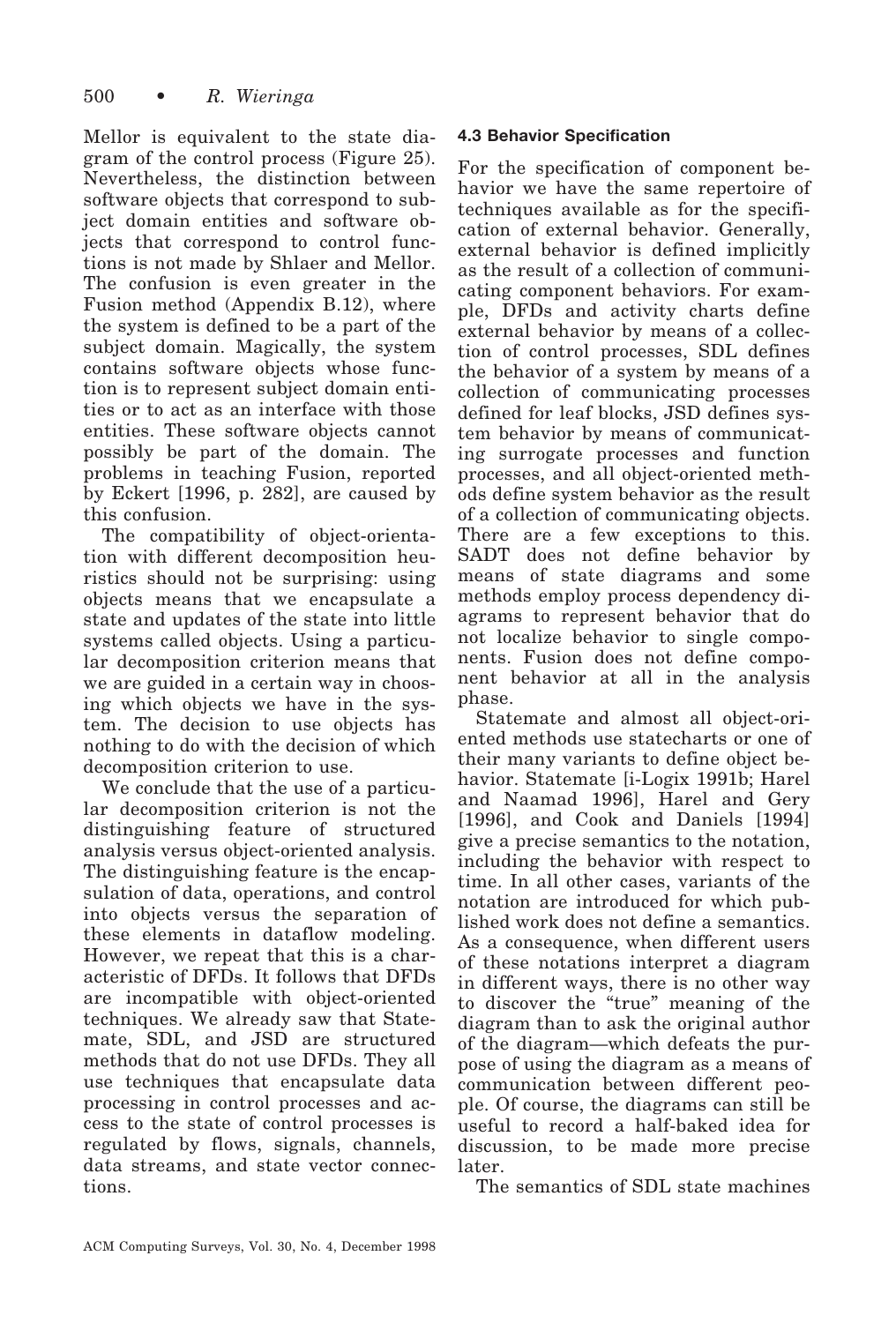is defined in terms of an underlying virtual machine that can execute SDL models [Belina et al. 1991]. Similarly, ROOM [Selic et al. 1994] gives a semantics to RoomCharts in terms of an underlying virtual machine that can execute ROOM models.

### **4.4 Communication Specification**

Communication specification techniques can be used to specify the communication of the system with external entities or to specify communications between the components of the system. Structured methods generally view a system as a collection of communicating activities. They represent the communication between component activities by means of a graph in which the nodes represent activities and the edges possible communications. Object-oriented methods view a system as a collection of communicating objects. Behind a confusing difference in terminology, Table A.II shows an overwhelming agreement among object-oriented methods for the use of sequence diagrams and collaboration diagrams to represent sequences of messages between objects. The sequences specified by these diagrams must be consistent with the specification of object behavior.

Just as for behavior specification, there is a need for precision in the specification of communication. The issues include synchronous versus asynchronous communication, delayed versus immediate arrival, ordering of messages preserved or not, handshaking versus multicast or broadcast, channel capacity, queueing of incoming messages, and so on. This precision is provided by the same methods that define a precise behavior semantics. Other methods do not give a precise semantics of communication in their published work. Again, this defeats the purpose of using the notation for anything other than organizing half-baked ideas in a rough sketch, to be worked out later.

#### **4.5 Complexity Reduction**

Large models are simplified by introducing hierarchy. SADT activity diagrams, DFDs, Statemate activity charts, and SDL block diagrams all introduce hierarchy in more or less the same way information engineering simplifies large ERDs by partitioning them into subject areas, Shlaer and Mellor introduce domains, and in the UML, large class diagrams are simplified by parceling them into packages. An important issue is whether the hierarchy is a convenient way of organizing a large description or whether it represents a hierarchy of subsystems. SDL allows both interpretations [Belina et al. 1991, p. 11]; the other techniques view it as a convenient way of organizing a large description. Shlaer and Mellor, Syntropy, and Octopus introduce the concept of a subsystem as a way of partitioning a large system into simpler parts.

### **5. DISCUSSION AND CONCLUSIONS**

This survey has shown that systems engineering offers a framework in which to integrate the techniques of structured and object-oriented software specification. The framework simply says that the system under development must be viewed as an aggregation hierarchy of subsystems, and is itself a system in such a hierarchy. To specify and design the system, we must specify desired external interactions, specify a decomposition, and allocate external interactions to component interactions. An issue that seems to divide structured from object-oriented design is the use of functional decomposition versus subject-domain decomposition. It is argued in Section 4 that this is not an essential division, as both heuristics can be used in object-oriented as well as structured methods. The essential division lies in the use of the DFD technique.

DFDs and their close relatives, activity charts, are incompatible with the use of object-oriented decomposition be-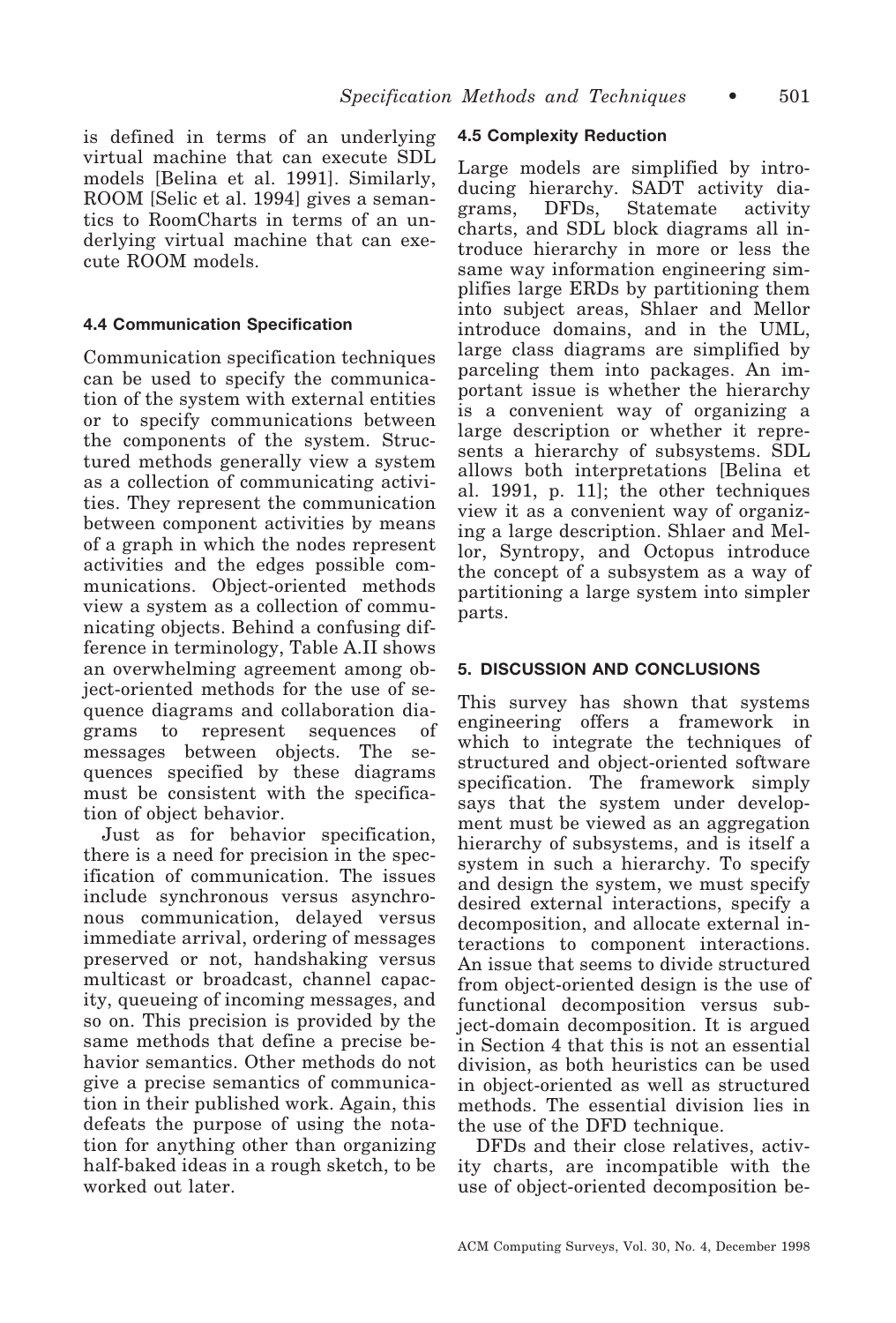cause of the presence of data process separation and control separation. The DFD technique forces the analyst to distinguish, at some level of the aggregation hierarchy, data stores from data processing components and at that level, we get a decomposition that is incompatible with the object-oriented philosophy. All other reviewed techniques are compatible with the structured as well as the object-oriented philosophy of software specification and, with the exception of SADT activity diagrams, we encounter the same techniques in structured and object-oriented methods. Note however that DFDs are also recommended by a number of object-oriented methods. This blurs the line between structured and object-oriented methods even on this point.

The technique most congenial to object-oriented decomposition is the extended finite state diagram, because this allows the specification of local state, state transitions, and behavior. We have seen that this technique is used in some structured and most object-oriented methods. Again, this blurs the dividing line between structured and object-oriented methods. The conclusion is that object-oriented methods have adopted structured techniques in a new guise. We can benefit from making this "technology transfer" explicit. One benefit is that this allows us to pinpoint the agreements and differences between structured and object-oriented methods, as we have done in this article. This should ease the transition from structured to object-oriented techniques or, better still, it should ease the eclectic use of techniques from both approaches.

Following up this last suggestion, how can one get the best of both worlds? First, it has been shown here that structured and object-oriented techniques for the specification of external system functionality can be easily combined. The statement of purpose, function refinement tree, event-response list, declarative specification of input-output relations, use case diagram, and context diagram all express some interesting property of the system. Also, the analysis in this article has at least made plausible that the properties expressible by these techniques are related in a simple manner and that it is feasible to define a set of coherence rules that link specifications of different views of these properties. Definition of these coherence rules requires a more precise semantics of the notations than is now available and is the subject of current research. It should be emphasized that even when such a precisely defined set of coherence rules is available, that this does not mean that in all cases we should use all of these techniques at the same time. However, it does mean that in each individual specification we can use any convenient combination of these techniques.

In the case of conceptual system decomposition, there is more variety. Nevertheless, there is an overwhelming agreement that the decomposition must be represented by a class diagram, component behavior by a statechart, and component communication by sequence or collaboration diagrams—more or less the UML way of specifying decomposition. However, the sheer number of methods that propose something like this structure indicates a problem: they are all different methods. What makes them different is that each method defines its own syntactic variation of some of the techniques, and gives its own interpretation to it. Some of the syntactic idiosyncracies are quite complex, and some of the methods only give a vague indication of the semantics of their techniques and other methods do not give a semantics at all. Nor are the methods very clear about the way in which their techniques must be connected into one coherent system specification.

The response of industry to this variety has been to start a standardization process [OMG 1996]. This led to the Unified Modeling Language (UML Version 1.1, see Appendix B.19), which consists of the original UML submission (Version 1.0) and elements of five other submissions. As standardization efforts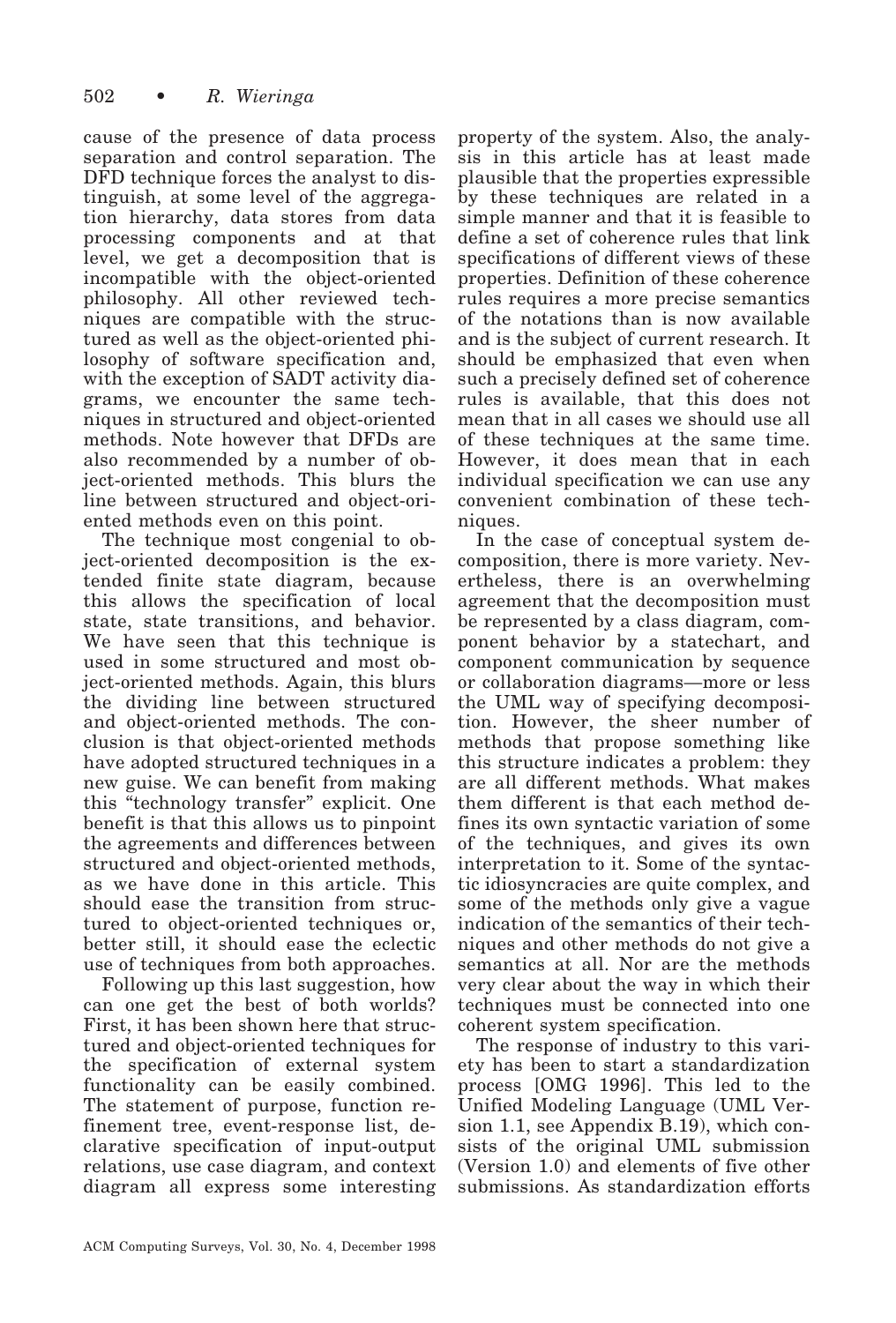go, the result of standardization is often a compromise between parties with different interests and this is usually not the simplest possible solution.

The research issue that evolves from this is that current and future notations should be given a precise semantics. Each notation used in software specification should have an unambiguous declarative semantics that tells us what it means, and does not leave room for individual variations in meaning that exist only in the mind of the reader or writer. Whenever such variations exist, something is bound to go wrong in the communication from user to analyst to designer and programmer. A second reason for having a precise semantics is that the value of a specification is considerably enhanced if it can be executed. For this to take place, the notation should have an operational semantics that is equivalent to its declarative semantics, and that can be used to describe the behavior of the interpreter or code generator. It is important that these semantics are formal, because ambiguities in this early specification stage may lead to expensive errors later. The only way to eliminate ambiguity is to be formal.

We should add that this does not imply that the reader of the specification must know all the formal details of the semantics. Meyer [1985] has shown that formal descriptions can be translated in clear and unambiguous natural language descriptions that can be used to communicate the meaning of a specification to people not schooled in formal specifications. Similarly, a diagrammatic specification that has a formal semantics can be used to clearly and unambiguously communicate a meaning to people not schooled in formal specifications. Diagram techniques with formal semantics combine the best of the worlds of semiformal and formal specification [Harel 1992].

Having argued for the need for formality underlying semiformal notation techniques, it is only a small step to argue for simplicity as well. It is all too easy to add numerous annotations, adornments, and extensions to graphical techniques. However, every such addition makes it more difficult to define a formal declarative or operational semantics of the notation. And until a formal semantics has been defined, the extension cannot be used for the job it is intended to perform, that is, communicate a meaning clearly and unambiguously from one person to another. From a research point of view, the way to go is to define the simplest technique possible that still is of use to the specifier, and give this a formal declarative and possible operational semantics. One advantage of simplicity is that it should be relatively easy to define such a semantics. Another advantage, not to be discounted, is that it should be easy for specifiers to remember the meaning and use of the notation—and for different specifiers to remember the same thing. Specifiers in real development projects have enough to think about and should not be bothered with overly complex specification techniques. Not unlike incremental development of software systems, the simple core notation could be incrementally extended to suit the needs of the specifier, all the time taking care that the extensions have a formal semantics. There is no reason to expect that these incremental extensions will be universally useful. More likely, we can expect different extensions to emerge for different domains.

There are a few efforts to define a formal semantics for diagram notations. Most notable is the formal semantics of statecharts used in Statemate [i-Logix 1991b; Harel and Naamad 1996] and of a more recent object-oriented version of statecharts [Harel and Gery 1996, 1997]. Another influential diagram technique with a formal semantics is SDL. Less widely used but very interesting is the formal semantics given to OMT models by Cook and Daniels [1994]. In addition, there are a number of formalizations of structured techniques [France 1992; France and Larrondo-Petrie 1994] and of object-ori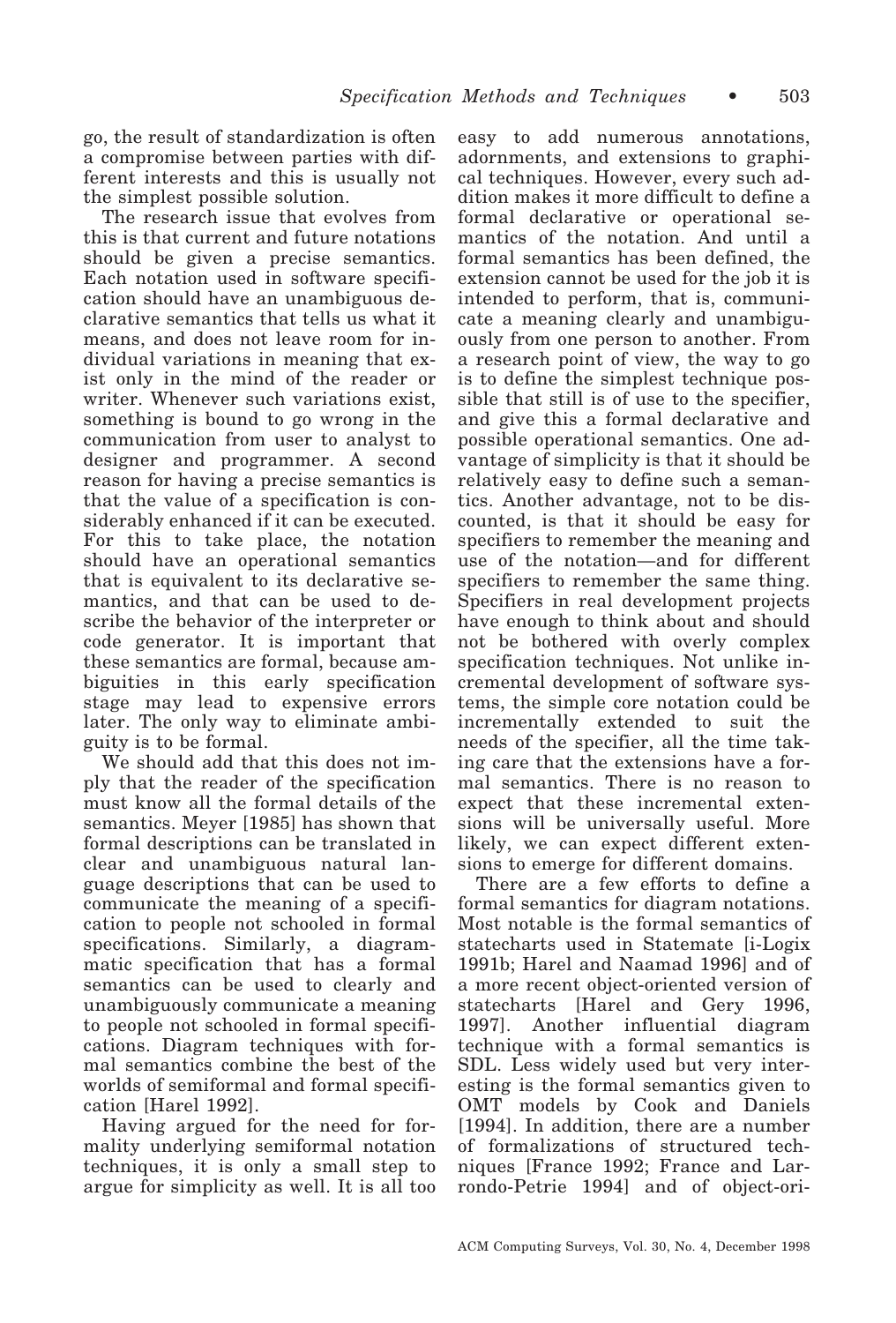ented techniques [Bates et al. 1996; Bourdeau and Cheng 1995; Wieringa et al. 1993; Wieringa and Saake 1996]. An important unsolved point in the formalization of object-oriented class models is the precise meaning of behavior specialization. Preliminary investigations are presented by Ebert and Engels [1997], McGregor and Dyer [1993], Schrefl and Stumptner [1995], and Saake et al. [1994]. Møller-Pedersen et al. [1987] describe the solution used in SDL92 and Cook and Daniels [1994] define the solution used in Syntropy. However, it is safe to say that a satisfactory solution has not yet been found. We should stress that formalization of a diagram technique cannot be a useful goal in itself. The formalization must always be combined with a motivation that the diagram technique is useful for some purpose.

This brings us to another interesting research topic, the definition of criteria to choose among the techniques available to the software engineer. It is clear that specification of data-intensive software can benefit from the use of ERDs or class diagrams, and that the specification of control-intensive software can benefit from the use of STDs and communication diagrams. To give more detailed advice, however, the semantics of the notations should be defined precisely. Just as formalization should be guided by the potential uses of the notation, the guidelines for using the notation should be motivated by the formal semantics.

## **APPENDIX A. A CATALOGUE OF STRUCTURED SPECIFICATION METHODS**

In this appendix and the next, we use the bold font to indicate columns in Tables A.I and A.II and italics to indicate entries in these columns.

# **A.1 SADT**

Structured Analysis and Design Technique (SADT) is a method to functionally decompose the activities to be performed by a system into subactivities [Marca and Gowan 1988; Ross 1977, 1985]. SADT uses one diagram technique, the activity diagram (Section 3.3.3), for the representation of external functions, conceptual components (activities), and communication between those components. The highest-level activity diagram represents the overall functionality of the system, its interfaces, and the mechanisms that it uses to realize its functionality. The lowerlevel diagrams describe the decomposition into subactivities, their communication by means of flows, and the mechanisms used by the subactivities. The subactivities are recursively decomposed until a clear understanding of the activities to be performed by the system is reached. We consider the activities to be conceptual components, so that the activity diagram shows a conceptual decomposition of the system into functional activities.

The original proposal for SADT envisaged a duality of data and activities. Diagrams with the same syntax as activity diagrams were used to represent data and the way they are connected by processes [Ross 1977]. This kind of diagram does not seem to be used any more, and it is not mentioned by Marca and Gowan [1988].

# **A.2 The Yourdon Systems Method**

The Yourdon approach to structured analysis started in the late 1970s with DeMarco [1978], Weinberg [1978], Yourdon and Constantine [1979], and Gane and Sarson [1979]. Flavin [1981] introduced data modeling concerns. Major advances were achieved by McMenamin and Palmer [1984], who introduced the heuristics of essential systems modeling and event partitioning, and Ward and Mellor [1985], who introduced real-time specification techniques. Yourdon [1989] summarized the method. The Yourdon Systems Method (YSM) is a more recent and extensive statement of structured analysis for real-time systems [Yourdon Inc. 1993]. Other ver-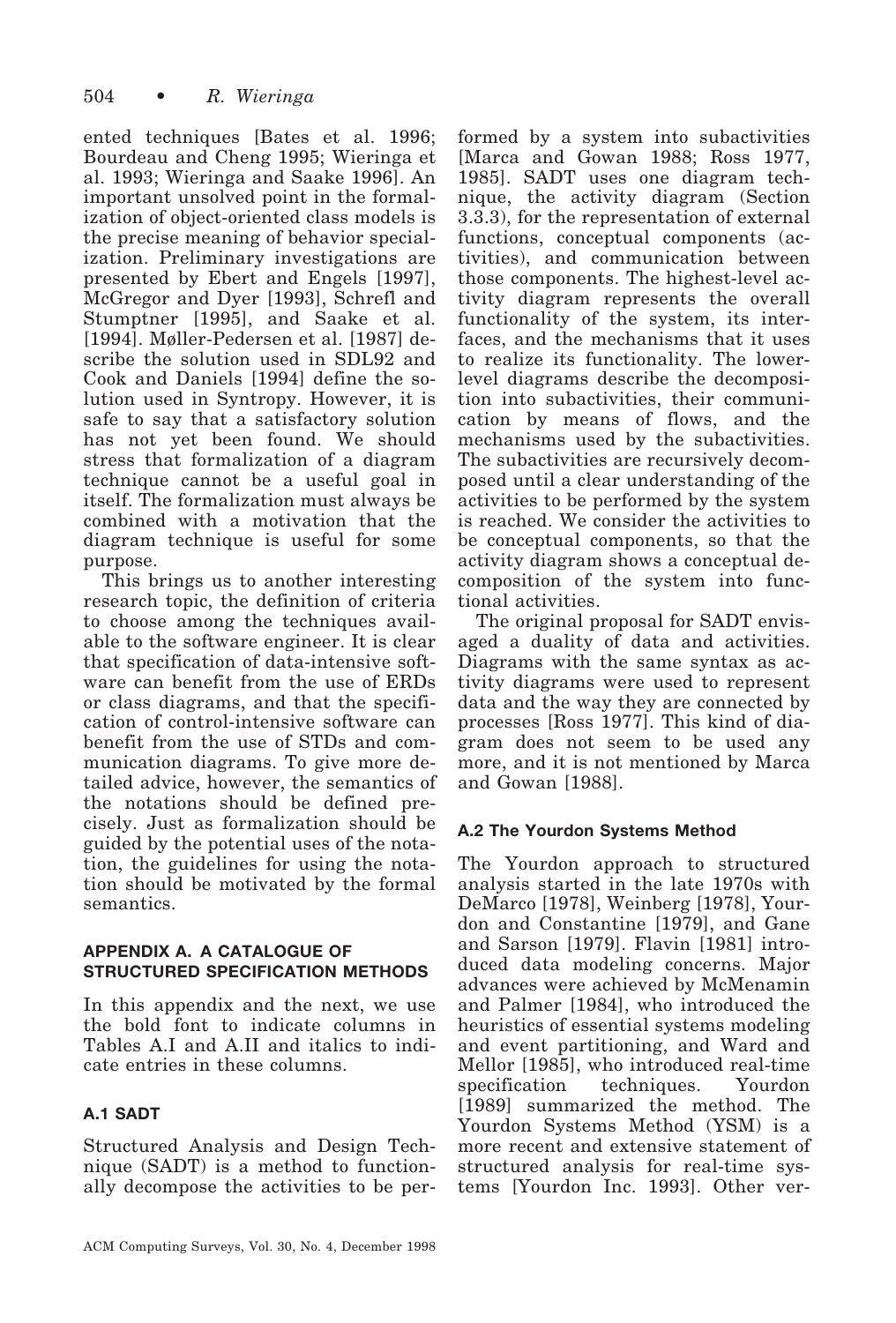|                                      | External com-<br>munications      | External<br>be-<br>havior            | External<br>functions                                                     | Conceptual<br>components                                               | Component<br>functions                            | Component<br>behavior                            | Component<br>communica-<br>tion                 |
|--------------------------------------|-----------------------------------|--------------------------------------|---------------------------------------------------------------------------|------------------------------------------------------------------------|---------------------------------------------------|--------------------------------------------------|-------------------------------------------------|
| <b>SADT</b>                          |                                   |                                      |                                                                           | · Activity di-<br>agram                                                | · Activity di-<br>agram                           |                                                  | · Activity di-<br>agram                         |
| <b>YSM</b>                           | Context di-<br>$\bullet$<br>agram |                                      | • System<br>purpose<br>specifica-<br>tion<br>• Event-<br>response<br>list | $\bullet$ DFD<br>$\bullet$ ERD                                         | Minispecs<br>٠<br>Decision<br>$\bullet$<br>tables | • Mealy<br>ST <sub>Ds</sub><br>or<br>$-\ntables$ | $\bullet$ DFD<br>· Function-<br>entity<br>table |
| Statemate                            | • Activity<br>charts              |                                      |                                                                           | • Activity<br>charts                                                   | · Imperative<br>specifica-<br>tions               | · Statecharts                                    | • Activity<br>charts<br>• Statecharts           |
| SDL                                  | • Message<br>sequence<br>charts   |                                      |                                                                           | · Block dia-<br>grams                                                  | · Internal<br>state<br>to<br>diagrams             | · SDL state<br>diagrams                          | · Block dia-<br>grams                           |
| Infor-<br>mation<br>Engineer-<br>ing |                                   | · Process de-<br>pendency<br>diagram | • Function<br>refinement<br>tree                                          | · Entity-<br>relationship<br>diagram<br>· Entity-<br>process<br>matrix |                                                   |                                                  | · Process de-<br>pendency<br>diagram            |
| JSD 83                               |                                   |                                      |                                                                           | $\bullet$ SND                                                          | · PSD docu-<br>mentation                          | $\bullet$ PSDs                                   | $\bullet$ SNDs                                  |

**Table A.I**. Structured Software Specification Methods

sions of structured analysis for realtime systems are presented by Gomaa [1993], who gives a number of important design heuristics, and by Hatley and Pirbhai [1987], who add systemlevel considerations. Shumate and Keller [1992] integrate the Hatley–Pirbhai approach with other approaches to structured analysis.

A YSM model of the **external functions** consists of an informal but concise *specification of the system purpose,* and an *event-response list* (Section 3.4.2). In terms of the function decomposition table, the top row of the table lists all the event-response pairs, each of which is a system transaction. **External communications** are represented by a *context diagram* (Section 3.3.2). If there are too many external entities or interfaces to show on one diagram, then one can show a set of *partial* context

diagrams, one for each major subfunction of the system.

The **conceptual decomposition** is represented by a *dataflow diagram* (Section 3.3.1), which represents the activity performed during a system function (an event-response pair). The leftmost column of the function decomposition table thus lists all data stores, data processes, and control processes. In addition, an *entity-relationship diagram* (Section 3.2.1) shows the conceptual structure of the data manipulated during this activity. Dataflow and entity-relationship diagrams would be accompanied by textual specifications noting the functions of the data processes, the contents of the dataflows and data stores, and the conceptual structure of each entity type and relationship. There is also a data dictionary that defines the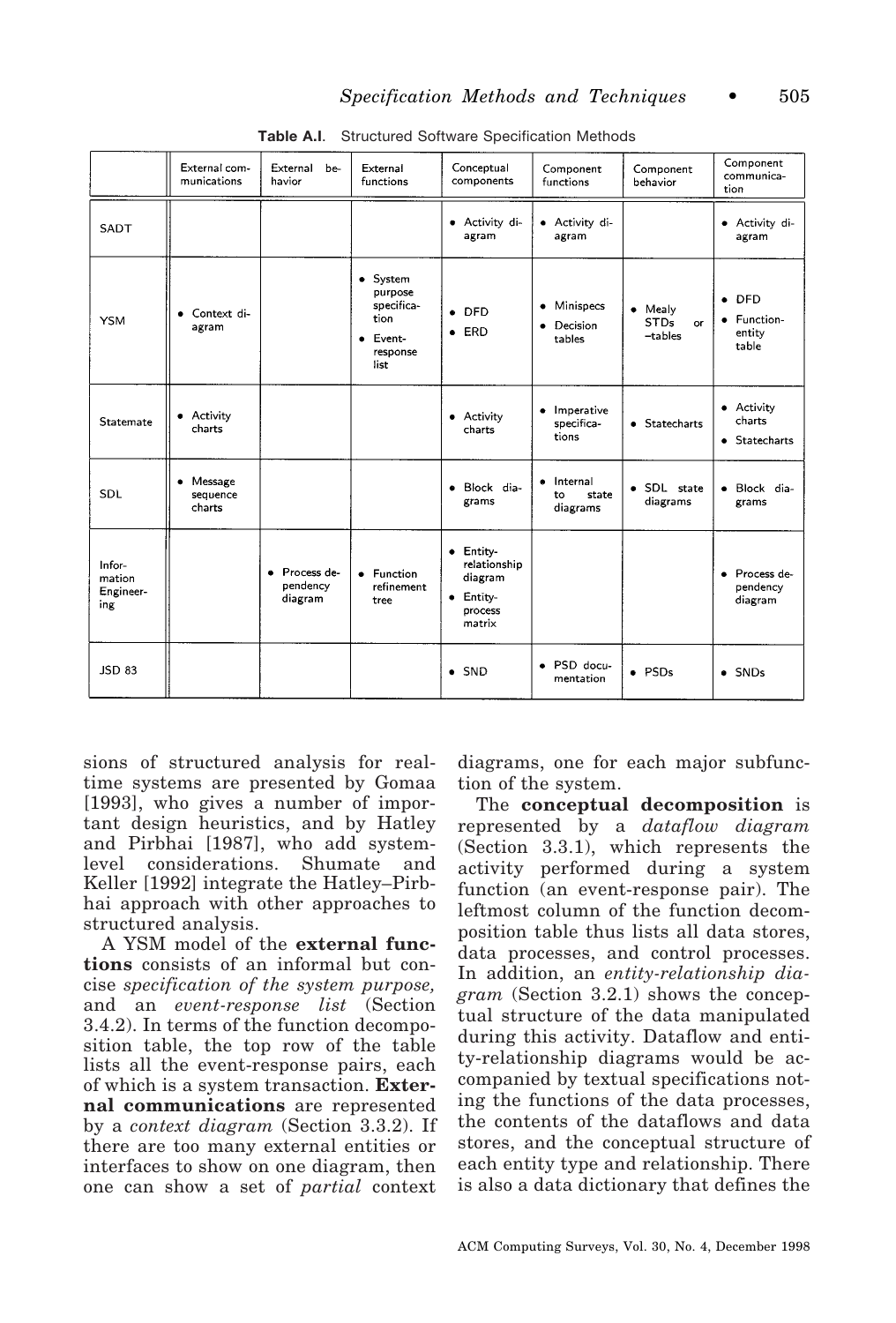|                                 | External com-<br>munication        | External<br>behavior         | External func-<br>tions           | Decomposition<br>into objects                                                            | Object Oriented Obitware Opeemcation Michiods<br>Object opera-<br>tions | Object behav-<br>ior              | Object<br>com-<br>munication                                                              |
|---------------------------------|------------------------------------|------------------------------|-----------------------------------|------------------------------------------------------------------------------------------|-------------------------------------------------------------------------|-----------------------------------|-------------------------------------------------------------------------------------------|
| Shlaer<br>&<br>Mellor 88.<br>92 | Object com-<br>munication<br>model |                              |                                   | Information<br>model                                                                     | • Executable<br>code<br>Action<br>data<br>flow<br>diagrams              | · State<br>machines               | · Object com-<br>munication<br>model<br>· Object<br>access<br>model                       |
| Coad<br>&<br>Yourdon<br>90      |                                    |                              |                                   | · Class<br>diagram                                                                       | • Service spec-<br>ifications                                           |                                   | • Class<br>diagram                                                                        |
| Booch 91.<br>94                 |                                    |                              |                                   | Class<br>٠<br>diagram                                                                    | Part of class<br>$\bullet$<br>specification                             | · State transi-<br>tion diagram   | · Object dia-<br>gram<br>Timing dia-<br>gram                                              |
| OMT 91                          | Event trace<br>diagrams            |                              |                                   | · Object<br>model                                                                        | Functional<br>$\bullet$<br>model                                        | · Dynamic<br>model                | · Event trace<br>diagrams                                                                 |
| OOSE/Ob-<br>jectory 92,<br>95   | Use<br>case<br>model               |                              | Use<br>$\bullet$<br>case<br>model | Analysis ob-<br>$\bullet$<br>ject model                                                  | · Analysis ob-<br>ject specifi-<br>cations                              | • State<br>machines               | Interaction<br>٠<br>graphs                                                                |
| Martin &<br>Odell 92,<br>95     |                                    |                              |                                   | · Object dia-<br>gram                                                                    |                                                                         |                                   | • Event<br>diagrams                                                                       |
| Embley et<br>al. 1992           |                                    |                              |                                   | · Object-<br>relationship<br>model                                                       | • Object spec-<br>ifications                                            | · Object-<br>behavior<br>model    | Object inter-<br>action model                                                             |
| Champeaux<br>93                 |                                    |                              |                                   | Static object<br>model.                                                                  | • Action spec-<br>ifications                                            | • Behavior di-<br>agrams          | • Object<br>interaction<br>diagrams                                                       |
| Firesmith<br>93                 | Context dia-<br>۰<br>gram          |                              | • Statement<br>of purpose         | Semantic<br>$\bullet$<br>net<br>Classification<br>diagram<br>Composition<br>٠<br>diagram | · Textual<br>specifica-<br>tions                                        | • State<br>transition<br>diagrams | • Object<br>interaction<br>diagrams<br>Control flow<br>diagrams<br>· Timing dia-<br>grams |
| Fusion 94                       |                                    | · System life<br>cycle model | • System<br>operation<br>model    | System ob-<br>ject model                                                                 | • Object oper-<br>ation specifi-<br>cations                             |                                   | Object<br>interaction<br>graphs                                                           |
| <b>SOMA 94</b>                  |                                    |                              |                                   | · Class<br>diagram                                                                       | · Operation<br>specifica-<br>tions                                      | · State model                     | Class<br>diagram                                                                          |
| Continued on next page          |                                    |                              |                                   |                                                                                          |                                                                         |                                   |                                                                                           |

**Table A.II**. Object-Oriented Software Specification Methods

meaning of all names that occur in the DFD and ERD.

Different authors state different rules for connecting an ERD with a DFD in a coherent YSM model. The source most explicit about this, Yourdon Inc. [1993, pp. 309–314], states merely that the ERD must describe the conceptual structure of all data manipulated by the system. One may set up the model in such a way that for each entity type and relationship there is a data store that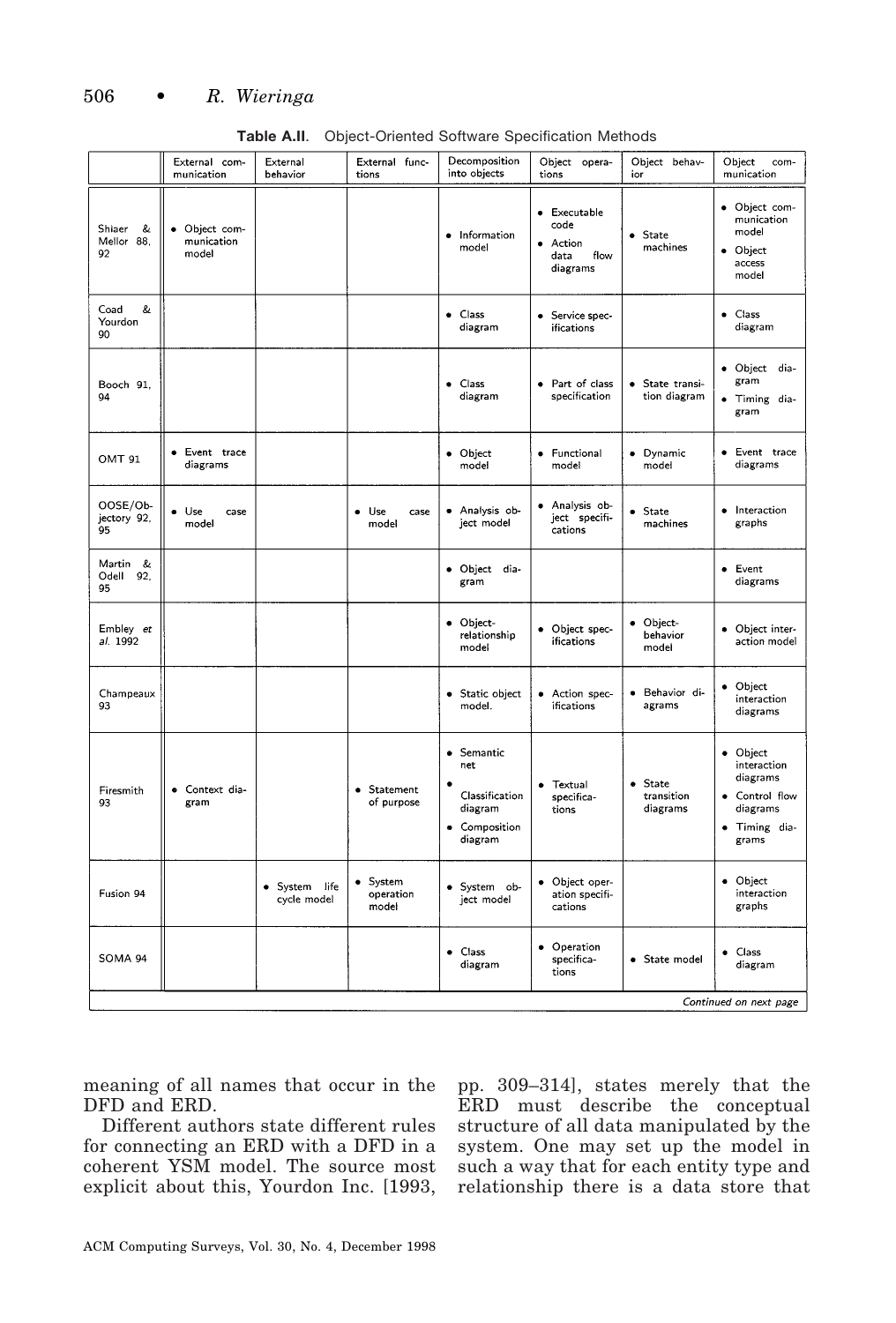| Continued from previous page |                                                                                        |                                                                |                                                             |                                                                                                         |                                             |                                                                    |                                                                                                         |
|------------------------------|----------------------------------------------------------------------------------------|----------------------------------------------------------------|-------------------------------------------------------------|---------------------------------------------------------------------------------------------------------|---------------------------------------------|--------------------------------------------------------------------|---------------------------------------------------------------------------------------------------------|
|                              | External com-<br>munication                                                            | External<br>behavior                                           | External func-<br>tions                                     | Decomposition<br>into objects                                                                           | Object opera-<br>tions                      | Object behav-<br>ior                                               | Object<br>com-<br>munication                                                                            |
| ROOM 94                      |                                                                                        |                                                                |                                                             | · Actor class<br>specifica-<br>tions                                                                    | • Protocol<br>class specifi-<br>cations     | • RoomCharts                                                       | · Actor class<br>diagram<br>· Message se-<br>quence chart                                               |
| MOSES 94                     | Scenario de-<br>scriptions                                                             |                                                                | User require-<br>ments speci-<br>fication                   | Object/Class<br>model<br>• Inheritance<br>model                                                         | • Service spec-<br>ifications               | • Object<br>charts                                                 | • Event model                                                                                           |
| Syntropy<br>94               |                                                                                        |                                                                |                                                             | • Object type<br>model                                                                                  | • Formal spec-<br>ification                 | · Object<br>behavior<br>model                                      |                                                                                                         |
| OMT 95                       | Event trace<br>diagrams<br>Use cases                                                   | Event trace<br>diagrams                                        | · Use cases                                                 | · Class<br>diagram<br>· Object dia-<br>grams                                                            | Declarative<br>specifica-<br>tions          | · Dynamic<br>model                                                 | · Event trace<br>diagrams<br>· Object<br>interaction<br>diagram<br>· Object-<br>oriented<br><b>DFDs</b> |
| Mainstream<br>Objects 95     | Transaction<br>sequence<br>diagram                                                     |                                                                | Transaction<br>sequence<br>diagram                          | • Object<br>structure<br>diagram                                                                        |                                             | · Object<br>life<br>cycle<br>diagram<br>• Activity flow<br>diagram | · Object<br>interaction<br>diagram:<br>Fence<br>• Object<br>interaction<br>diagram:<br>Net              |
| <b>BON 95</b>                |                                                                                        | Scenario<br>٠<br>charts                                        | System pur-<br>$\bullet$<br>pose chart<br>• Event charts    | · System pur-<br>pose charts<br>Cluster<br>charts<br>Class charts<br>· Structured<br>static<br>diagrams |                                             |                                                                    | • Event charts<br>· Object cre-<br>ation charts<br>· Dynamic di-<br>agrams                              |
| Fusion 96                    | · Use case dia-<br>grams<br>System<br>interaction<br>diagram<br>Scenario dia-<br>grams | • System<br>interaction<br>diagram<br>· Scenario dia-<br>grams | Use case dia-<br>٠<br>grams<br>System<br>operation<br>model | System ob-<br>۰<br>ject model                                                                           | • Object oper-<br>ation specifi-<br>cations |                                                                    | · Object<br>interaction<br>graphs<br>Continued on next page                                             |
|                              |                                                                                        |                                                                |                                                             |                                                                                                         |                                             |                                                                    |                                                                                                         |

**Table A.II**. Continued

contains the instances of that type. This is the way in which Figures 7 and 5 are related. However, there may be a many– many relationship between the components of an ERD and the data stores. In addition, an ERD may describe the con-

ceptual structure of the data that survive a single system transaction (stored in a persistent data store) or that exist only during a transaction (passing through a dataflow or stored in a temporary data store).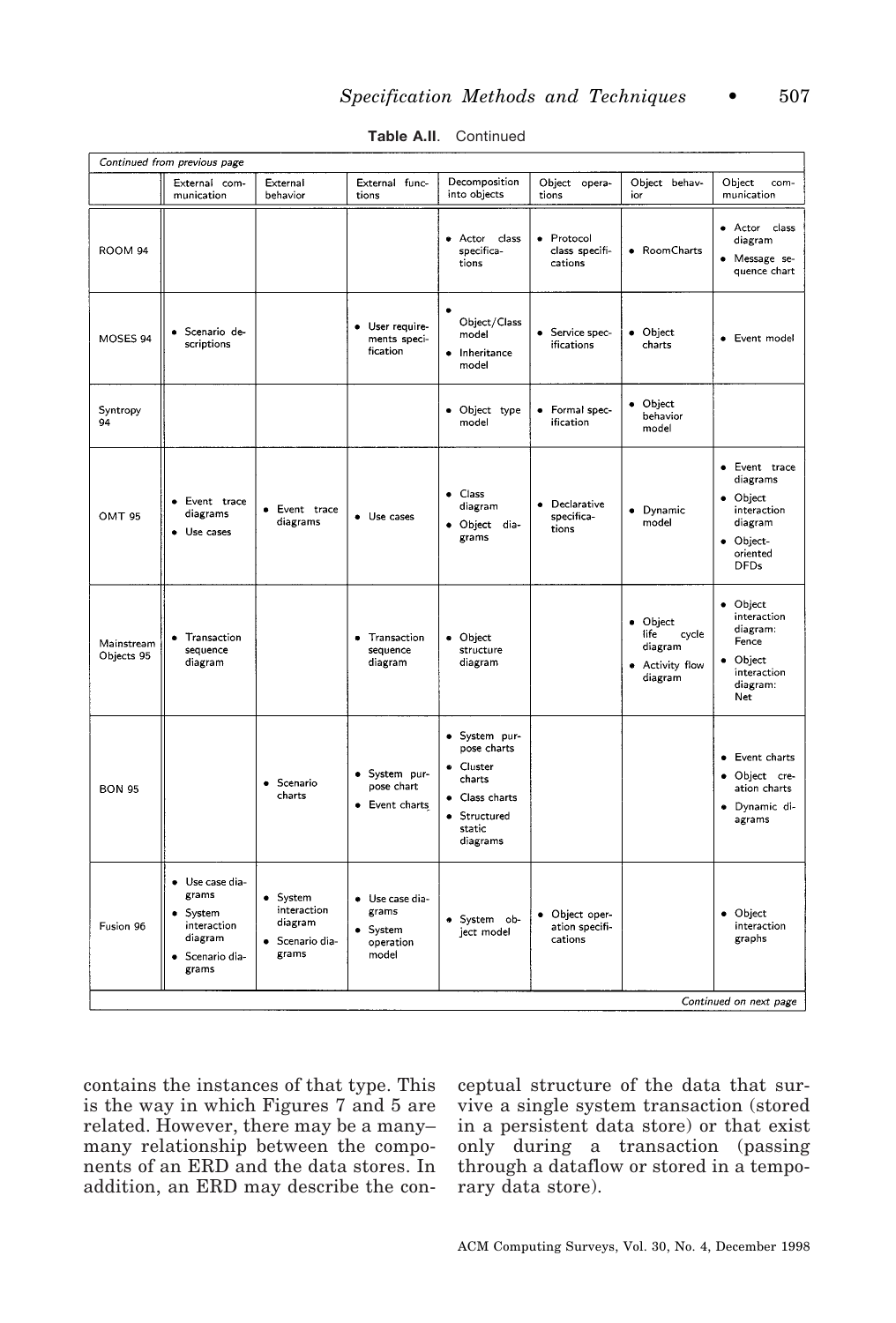| Continued from previous page |                                                                                                      |                                                                                                                                |                                                                                       |                                       |                                                          |                                                         |                                                                        |
|------------------------------|------------------------------------------------------------------------------------------------------|--------------------------------------------------------------------------------------------------------------------------------|---------------------------------------------------------------------------------------|---------------------------------------|----------------------------------------------------------|---------------------------------------------------------|------------------------------------------------------------------------|
|                              | External com-<br>munication                                                                          | External<br>behavior                                                                                                           | External func-<br>tions                                                               | Decomposition<br>into objects         | Object opera-<br>tions                                   | Object behav-<br>ior                                    | Object<br>com-<br>munication                                           |
| Octopus<br>96                | • System<br>use<br>case<br>diagram<br>• System con-<br>text diagram                                  | • Subsystem<br>event speci-<br>fications<br>• Subsystem<br>state models<br>· Subsystem<br>sig-<br>event<br>nificance<br>tables | • System<br>use<br>case<br>diagram<br>· Subsystem<br>operation<br>specifica-<br>tions | · Subsystem<br>object model           |                                                          |                                                         |                                                                        |
| OOram 96                     | · External sce-<br>nario view<br>· External col-<br>laboration<br>view                               | • External sce-<br>nario view<br>• External col-<br>laboration<br>view                                                         | • Area of con-<br>cern view<br>· Stimulus-<br>response<br>view                        | · Internal col-<br>laboration<br>view | · Interface<br>view<br>• Method<br>specification<br>view |                                                         | · Internal col-<br>laboration<br>view<br>· Internal sce-<br>nario view |
| <b>UML 97</b>                | $\bullet$ Use<br>case<br>model<br>$\bullet$ Colla-<br>boration<br>diagram<br>• Sequence di-<br>agram | · Colla-<br>boration<br>diagram<br>· Sequence di-<br>agram                                                                     | • Use<br>case<br>model                                                                | • Class<br>diagram                    | • Object oper-<br>ation specifi-<br>cations              | $\bullet$ State<br>diagrams<br>· Activity dia-<br>grams | Colla-<br>boration<br>diagrams<br>· Sequence di-<br>agrams             |

**Table A.II**. Continued

Only continuing data and control processes have **behavior** over time. Instantaneous processes do not have an internal state, so that they always give the same response to the same input. The behavior of a continuing data process is specified by a minispec, which can follow any format, such as a pre- or postcondition specification for the initial action when the process is started, and a pre- or postcondition specification for the continuing transformation [Yourdon Inc. 1993, p. 250]. The interface of the transformation must correspond to the interface of the data process in the DFD. A continuing control process is specified by a Mealy machine (STD or state transition table). The events and actions of the Mealy machine must correspond to the interface of the control process in the DFD.

YSM also allows the specification of the behavior of entities. For each entity type in the ERD, an entity state diagram can be defined, which is a Mealy machine that regulates the accesses made to the instances of the entity type.

The **functions** of the conceptual com-

ponents are specified differently for different kinds of components. There are altogether five kinds of components of DFDs: data stores, instantaneous and continuing data processes, and instantaneous and continuing control processes. The functions offered by data stores are the ability to create, read, update, and delete records in the store. There is no need for a specification of these data store functions. Instantaneous data processes compute the same function every time they are executed. This function is specified in a *minispec,* which may be declarative or imperative (Section 3.4.3). This technique can also be used for specifying continuing data processes. The elementary functions offered by continuing control processes are the transitions in their state machine and these are specified in an STD or a state transition table. An instantaneous control process is simply a *decision table* and can be specified as such. In all these cases, the interface of the minispec or decision table must match the interface of the corresponding process in the DFD. There is as yet no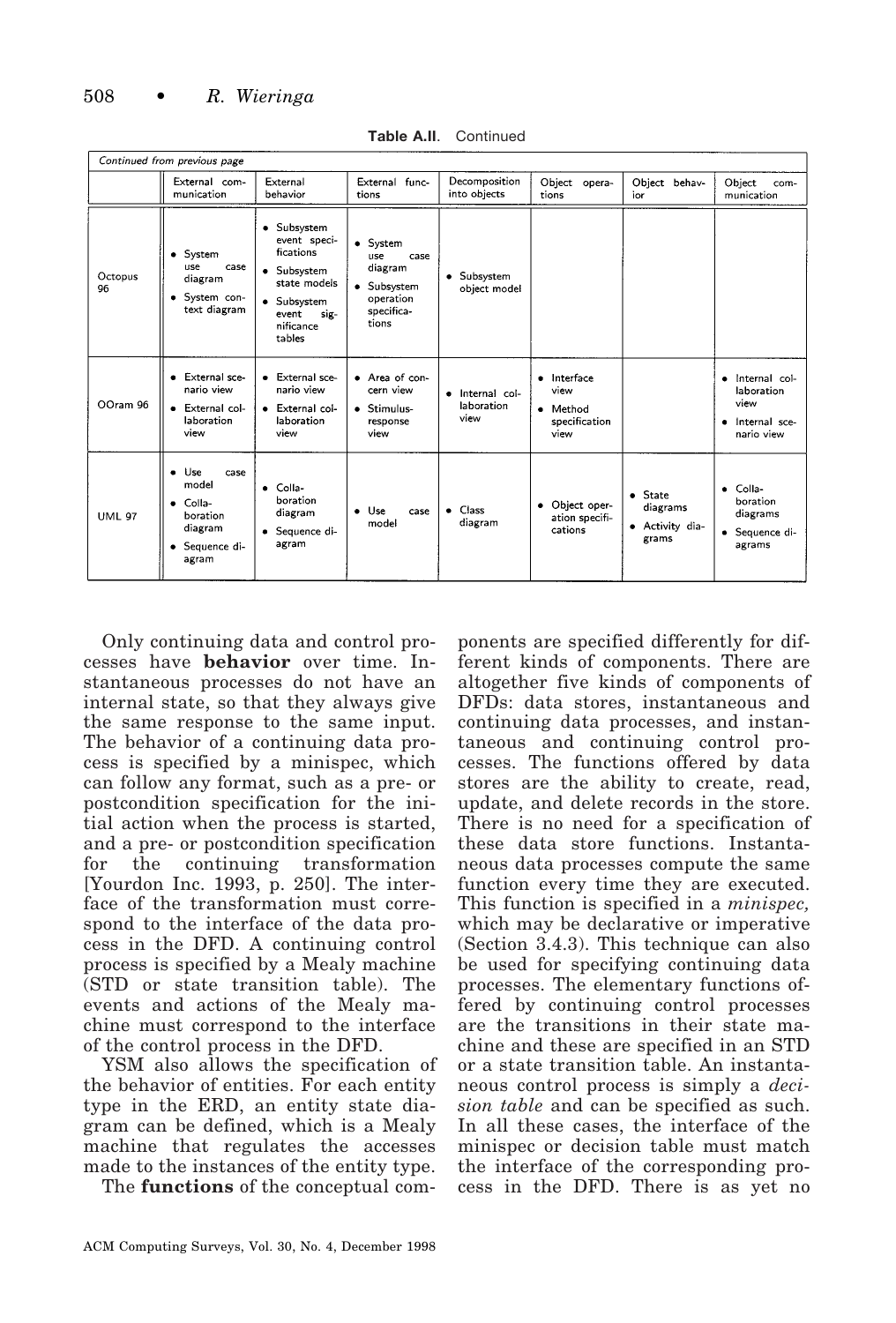definitive precise formulation of this coherence rule.

The **communication** between components is represented by the DFD. We can draw one DFD fragment for each event-response pair, which corresponds to one column in the function decomposition table. This is what is done in event partitioning. Each such DFD shows the communications that take place between the conceptual components during the transaction.

The accesses that are made to a data store during a system transaction are summarized in YSM by a *function-entity table,* which lists external functions against entity types and relationships, and in the entries shows whether instances of these types are created, read, updated, or deleted during the transaction. This is a restriction of the function decomposition table to the data store components.

## **A.3 Statemate**

Statemate is a software toolkit and a notation for structured analysis. A Statemate specification consists of *activity charts* (Section 3.3.4), *statecharts* (Section 3.5.7), and *module charts.* Compared to the Yourdon school of structured analysis, activity charts play the role of DFDs, statecharts play the role of Mealy machines, and module charts play the role of architecture diagrams of Hatley and Pirbhai [1987] and Shumate and Keller [1992] (not treated in this survey). In the interest of executability of the specification, actions performed by statecharts are defined *imperatively.* The execution semantics of Statemate models is defined formally [i-Logix 1991b; Harel and Naamad 1996].

The language of statecharts is considerably richer than the Mealy machine notation used in other methods of structured analysis. Statemate does not contain a notation corresponding to ERDs. The way in which Statemate puts activity charts and statecharts together into a coherent model differs in details from the way this is done in other structured analysis methods but on the whole, the model structure is the same as the way DFDs and Mealy machines are put together in YSM. The general remarks made for YSM, minus the discussion of ERDs, therefore also apply to Statemate.

### **A.4 SDL and Message Sequence Charts**

The development of SDL (Specification and Description Language) started in 1972 and resulted in 1976 in a standard issued by the CCITT (International Telegraph and Telephone Consultative Committee). Since then, revisions and extensions were defined first by the CCITT and then by the ITU (International Telecommunication Union) at four-year intervals [Belina et al. 1991; Bræk and Haugen 1993]. Sarraco and Tilanus [1987] and Belina and Hogrefe [1988–1989] give tutorials on SDL 88 and Færgemand and Olsen [1994] on SDL 92. A rationale for the object-oriented features of SDL 92 is given by Møller-Pedersen et al. [1987]. SDL is a language, not a method. However, some method guidelines are published by the ITU as an appendix to the SDL definition [ITU 1993]. Saracco et al. [1989] and Turner [1993] give many examples of and heuristics for the use of SDL.

The **external behavior** and **external communication** of a system can be described by *message sequence charts* (MSC) [ITU 1994]. These are sequence diagrams (Section 3.3.8), used to describe sequences of possible interactions between the system and its external entities. Each such sequence is an illustration of the behavior in which the system must be able to engage.

The **conceptual decomposition** of a system is represented by a *block diagram* (Section 3.3.7). In the same way as hierarchical DFDs, block diagrams represent the system as a hierarchical decomposition into blocks. Each leaf block in the block decomposition tree contains one or more processes. As pointed out in Section 3.3.7, block diagrams may be used to represent the system decomposition or they may be an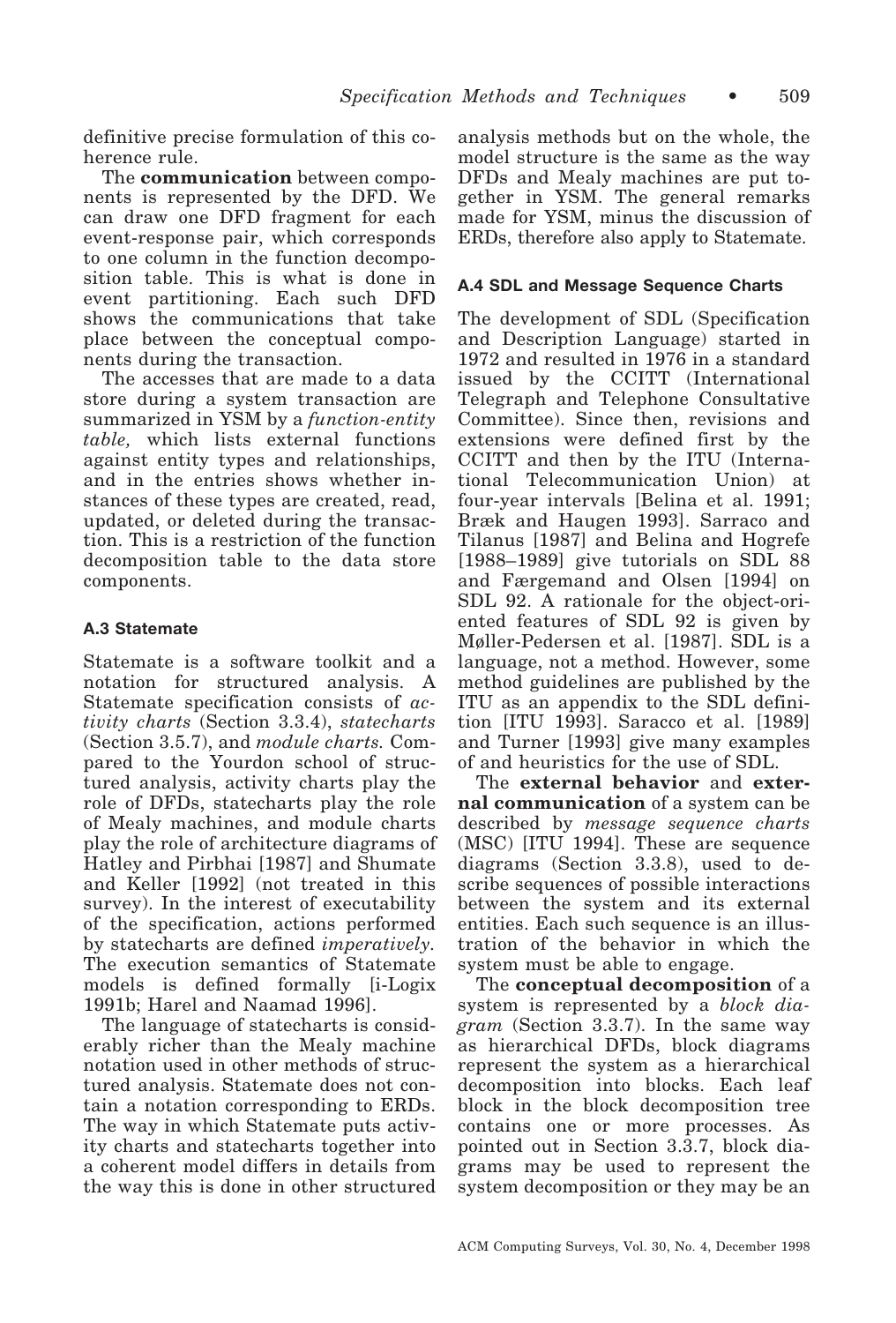organizing principle of the specification of external system behavior.

At each level, the **component communication** is represented by channels between blocks or signal routes between processes. (SDL allows implicit signal routes that are not represented visually.) Communication through channels may involve delay. Communication between processes goes through signal routes, which experience no delay. However, each process has an unbounded input queue of messages that are waiting to be processed. Upon sending, a signal immediately arrives at the input queue of its receiver but may then have to wait for some time before it is processed. As mentioned in Section 3.5.8, processes have an alternative means of communication, defined by means of exported variables.

The **behavior** of a process is defined by means of an *SDL state diagram* (Section 3.5.8). The interface of a state diagram must match the interface of the corresponding process in the block diagram. The behavior of each leaf block is defined totally by the joint behavior of its processes and the way these are connected by signal routes to each other and to the block environment. The behavior of each nonleaf block follows from the behavior of its subblocks and the way they are connected by channels to each other and to the block environment.

The semantics of SDL models is defined in terms of an underlying virtual machine upon which the model can be executed.

## **A.5 Information Engineering**

Information engineering (IE) is a structured method for modeling the information needs of a business, specifying information systems that meet these needs, and designing, constructing and introducing these systems in the business [Martin and Finkelstein 1981; Martin 1989a,b,c]. In this survey, we deal with information system specification only. To deliver the information systems that a business needs, IE first abstracts from current and future systems and identifies business functions and their information needs independently from the way these are realized. This is represented by a *function refinement tree* (Section 3.4.1), which refines the business mission into business functions and refines these into business processes. The subject domain of the business—the part of the world that the business must maintain data about—is represented by an entity-relationship diagram. The function tree and ER diagram are then correlated by means of an entity-function table that shows the use that each business process makes of business data. The table can be partitioned into coherent parts called business areas. Each business area is modeled in more detail by a *process dependency diagram* (Section 3.5.9) and a more detailed *ER diagram* (Section 3.2.1). These more detailed processes and entities are correlated by an entityprocess table. If the business area is too big to be implemented by one information system, it is partitioned into several information systems called business systems.

Thus, the **external functionality** of an information system is represented by a function refinement tree and its **conceptual decomposition** is specified by an ER diagram and a process dependency diagram. The process dependency diagram also specifies the **external behavior** of the information system. It does not specify the behavior of the system components but shows how pieces of externally observable processes are ordered in time. These processes are components of the conceptual decomposition of the system. Finally, the process dependency diagram also shows how these processes **communicate.**

An interesting phenomenon of IE is that the conceptual decomposition of the information system corresponds to the decomposition of the subject domain of the business. The conceptual decomposition of the information supply function of the business is found by decomposing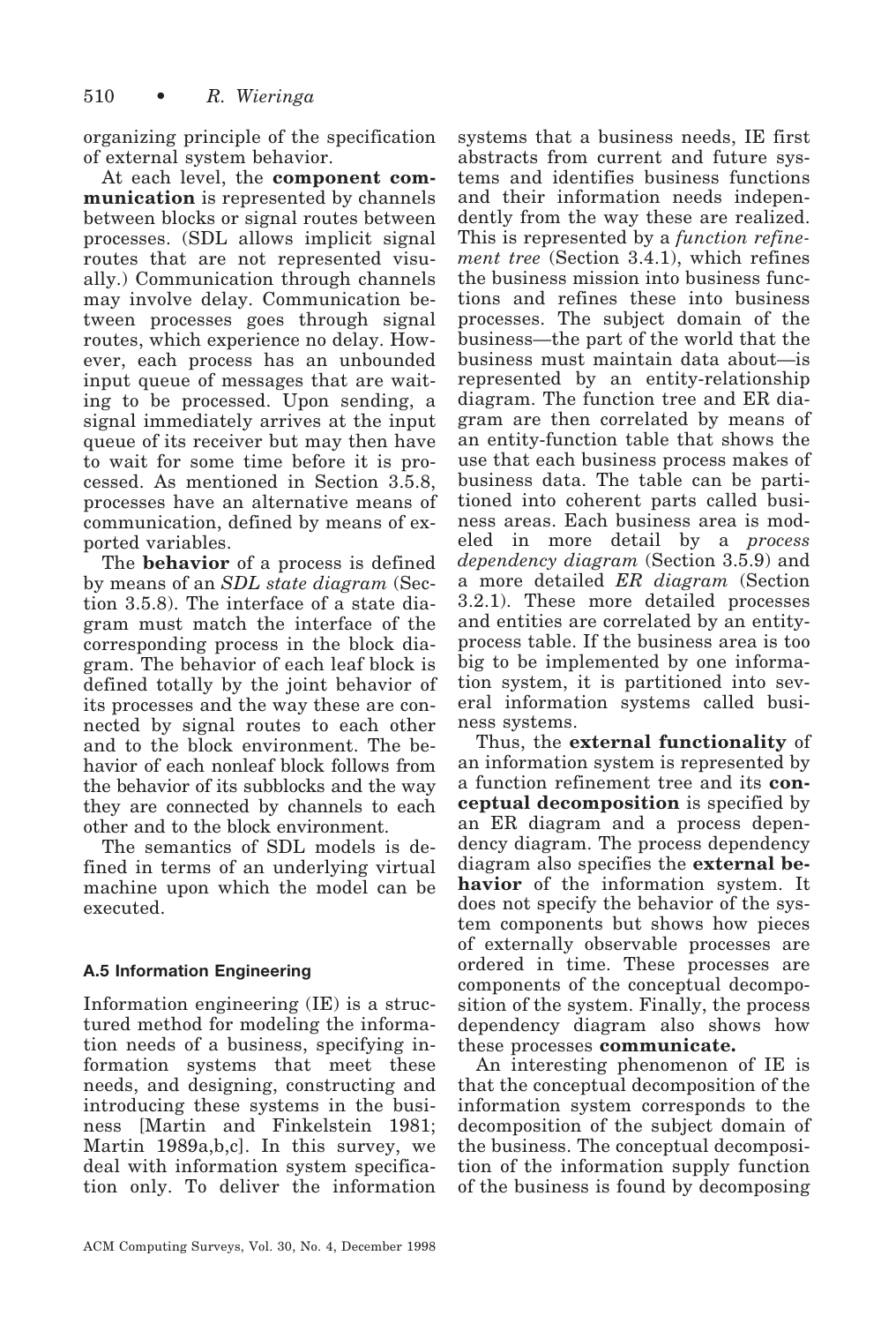the subject domain. The ERD of the subject domain is then used to partition the information supply function into business areas and these into business systems. This data-orientation is a central tenet of IE: whereas business procedures change rapidly, data types are relatively stable [Martin 1989a, p. 58]. This principle is also central to JSD, discussed next, and of object-oriented methods.

#### **A.6 Jackson System Development (JSD)**

Jackson System Development (JSD) is an elaboration of Jackson Structured Programming (JSP) to the system level [Jackson 1975, 1983]. In JSD, the subject domain of a software system is modeled as a set of communicating entities. Each subject domain entity is modeled as a finite state machine by means of a *process structure diagram* (Section 3.5.2). Entities may have attributes, which can be updated only by an action in the PSD of the entity. Entities communicate synchronously by sharing common actions. Entities are always classified into types and the PSD is always specified for a type.

In order to define a **decomposition** of the system, for each UoD entity, the software product contains a surrogate that performs the same process as the UoD entity. ("Surrogate" and "PSD" are not JSD terms.) Each surrogate process is described initially by the same PSD as its corresponding subject domain entity. When system functions are specified, these PSDs may be extended. In addition, the software product contains function processes, also described by PSDs. These communicate with the surrogate processes through various kinds of connections, represented by a *system network diagram* (SND) (Section 3.3.6).

There are thus two kinds of conceptual components, surrogate processes and function processes. It is argued by Jackson [1983, pp. 11–12] that this distinction leads to more maintainable systems than models based upon functional decomposition. For example, changes to functions will often be constrained to the function processes and leave the surrogates unaffected.

The **component functions** are the atomic operations by which a surrogate participates in an external system function; they are different from the atomic operations by which a function process participates in an external function. During the execution of an external system function F, a surrogate s may perform one action, which is a leaf node of its PSD. This action is an atomic operation that can stand on its own as an update transaction. During an external function, on the other hand, a function process may completely execute its PSD. For example, if the function process is a query that should report on the state of a number of surrogates, then the PSD for that function will specify imperatively how the function will search through the surrogates. Whenever the function process does something, this function executes its entire PSD. In other cases, a function process may be long-running, so that each time it does not execute its entire PSD but only a part of it. In general, the actions in a function process cannot stand on their own as system transactions but are only part of an imperative specification of a system transaction.

The **behavior** of a surrogate is specified by a PSD that describes its lifecycle. Some function processes may also be long-running, in which case their PSD also describes the behavior of the function process over time; that is, it orders several atomic pieces of behavior of the function process in time.

**Communication** between components is represented by an SND, one for each external system function. This SND corresponds to a column in the function decomposition table. The structure of the SND is very similar to the structure of an event-partitioned DFD that could be drawn for the external function.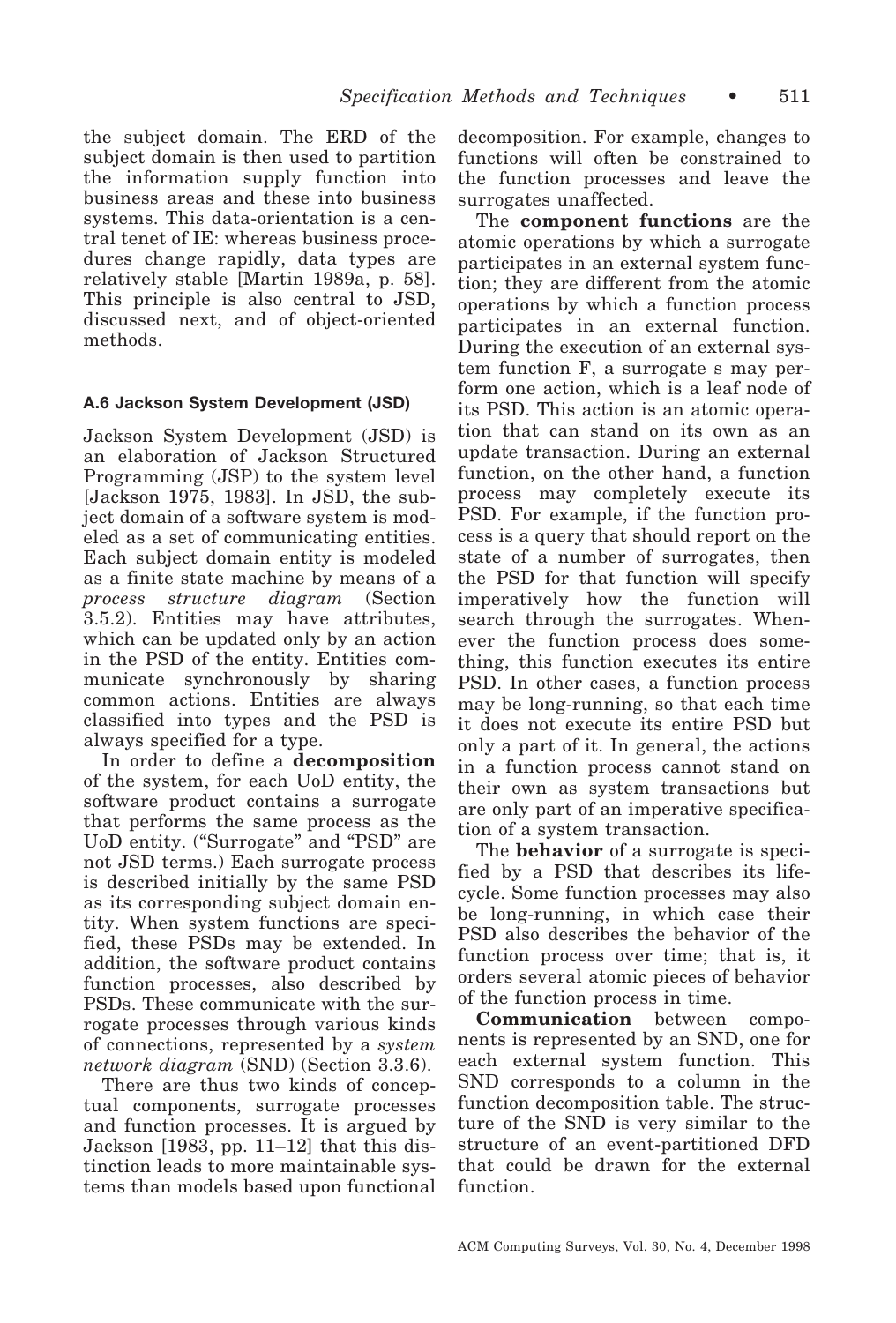## **APPENDIX B. A CATALOGUE OF OBJECT-ORIENTED SPECIFICATION METHODS**

## **B.1 Shlaer–Mellor 1988, 1992**

Shlaer and Mellor [1988] define an object-oriented variant of information modeling [Chen 1976; Flavin 1981]. Shlaer and Mellor [1992] extend this with techniques for the specification of object behavior and object communication, and add the concepts of domain and subsystem. Additional information on the Shlaer–Mellor method is given by Lang [1993], Shlaer and Mellor [1989], and Shlaer and Lang [1996].

Shlaer and Mellor partition complex systems into domains, where a domain is defined as a part of the world with its own conceptual space of rules and policies. Example domains are the implementation domain (programming languages, operating system, database management systems, etc.), the service domain (containing utility functions for user interfaces, data archiving, etc.), and the application domain (e.g., a juice plant). The application domain is what we call the subject domain in this survey. Large domains can be further partitioned into subsystems that have close cohesion and loose coupling. Each subsystem is modeled as a collection of communicating objects.

The **decomposition into objects** of a subsystem is represented by an *information model,* which uses a variant of the ERD notation (Section 3.2.1). There are special objects called timers that can be created to count the time remaining to a deadline. Timers are not specified in the information model.

**Object behavior** is represented by a *state model,* which is a Moore state machine (Section 3.5.6). Thus, a transition between states is triggered by an event arriving at the object and upon arrival in a state, an action may be performed.

**Object operations** are actions associated with a state. Each action is specified by means of a piece of *executable code* associated with the state (Section 3.4.3). An action may read or update the state of any object in the subsystem, it may create an object, and it may send an event to any object (including itself) or to an entity outside the subsystem [Shlaer and Mellor 1992, p. 45]. Actions take time to execute in OOA. Each state model corresponds to a row in the function decomposition table, for it shows the behavior of a component.

In addition to the code associated with a state, an *action dataflow model* (ADFD) is specified for each action. This is a dataflow model that is used to specify the data processing done by an action. A data store in an ADFD corresponds to an object class (it holds all instances of the class), to a timer object, or to the current time. A process in the ADFD corresponds to an elementary computation performed during the action. If an ADFD showed what one object action does, it would correspond to a cell in the function decomposition table. However, the ADFD also shows how other objects are accessed (read or write), so it represents a part of what goes on in the life of other objects as well. In fact, ADFDs are used to specify object actions in the same way as YSM uses a DFD to specify external system functions. ADFDs thus introduce functional decomposition in the model, where the decomposition criterion is very fine-grained: each action of each object is functionally decomposed into an ADFD. This makes the model conceptually difficult, because each ADFD separates data storage and data processing in a way that goes counter to the object-oriented philosophy. The reason for introducing this difficulty is not clear, because actions are already specified by means of code associated to a state.

**Object communication** is shown by means of two models. The *object communication model* (OCM) shows the messages sent and received by the state machines of the objects. This is represented by an object communication diagram (Section 3.3.5). Communication between objects via events is asynchronous. Events received from one object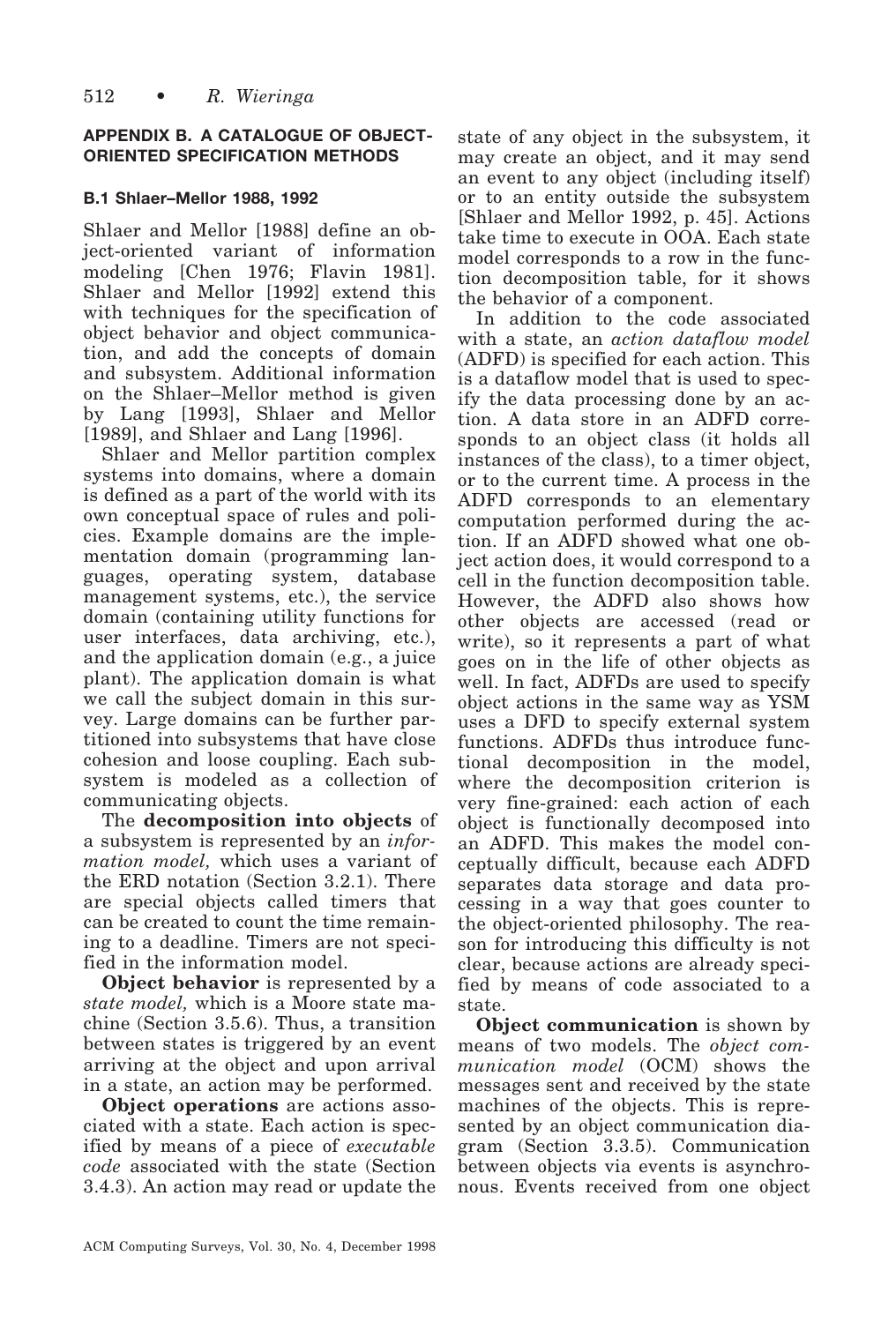are processed in the order in which they are sent, but events received from different objects may be processed in any order [Shlaer and Mellor 1992, p. 107]. External entities are included in the OCM, so that it also shows the **external communications** of the system. Except for the representation of external entities, all information in the OCM can be derived from the information in the state model. There is one OCM for the entire specification.

The second kind of communication model is the *object access model* (OAM), which shows accesses to object data stores made by processes in the ADFDs for the actions of an object. This is represented by a directed graph in which the nodes represent object classes and the edges represent synchronous access of one object by another. These communications are synchronous. The OAM can be derived from the ADFDs. There is one OAM for the entire model.

## **B.2 Coad–Yourdon 1990**

Coad and Yourdon [1990] use a kind of *class diagram* (Section 3.2.2) to represent the **conceptual decomposition** of the system into objects. The same diagram is also used to specify **object communications.** Large class diagrams can be partitioned into chunks called subjects. A class icon contains the name of the class and the attributes and operations (called services) of the objects of the class. *Service specifications* are declarative natural language descriptions of **object operations.**

## **B.3 Booch 1991, 1994**

Booch represents the structure of a software system by means of a class diagram and the behavior of the objects by means of state diagrams. Booch [1991] uses simple state diagrams, whereas Booch [1994] uses a statechart-like notation. Communication is represented by Booch [1991] by timing diagrams and by Booch [1994] by sequence diagrams. Timing diagrams resemble sequence diagrams turned on their sides. We discuss the 1994 version of the Booch notation.

The **conceptual decomposition** of the software into objects is represented by a *class diagram* (Section 3.2.2). Booch uses a dotted cloud symbol to represent the classes. As usual, this can be annotated with the class name, attributes, and operations, possibly adorned with symbols that indicate how the class is to be implemented in a programming language. Classes can be parameterized and Booch distinguishes metaclasses. The diagram can be annotated by various kinds of constraints. The full notation contains a considerable number of icons and symbols, the meaning of which is informally explained.

**Object behavior** is specified by a *state transition diagram,* for which Booch uses a statechart-like notation (Section 3.5.7). Booch does not use Cartesian products to represent parallelism because he claims that parallelism is already sufficiently represented by the parallelism of objects. His notation is therefore not able to represent intraobject parallelism.

Classes can be specified textually in a programming language. **Object operation specifications** are part of this specification.

**Object communication** is represented in two ways. An *object diagram* is a collaboration diagram (Section 3.3.9) that can be used to show the flow of messages during a scenario of the system's behavior. They can be annotated with dataflows, the communication mechanisms to be used, visibility relations between the objects, and constraints on the links between the objects in the diagram. Communication can be synchronous or asynchronous. Several other kinds of communication are recognized. The other way to represent communication is by means of an *interaction diagram,* which is a sequence diagram (Section 3.3.8). These contain roughly the same information as object diagrams.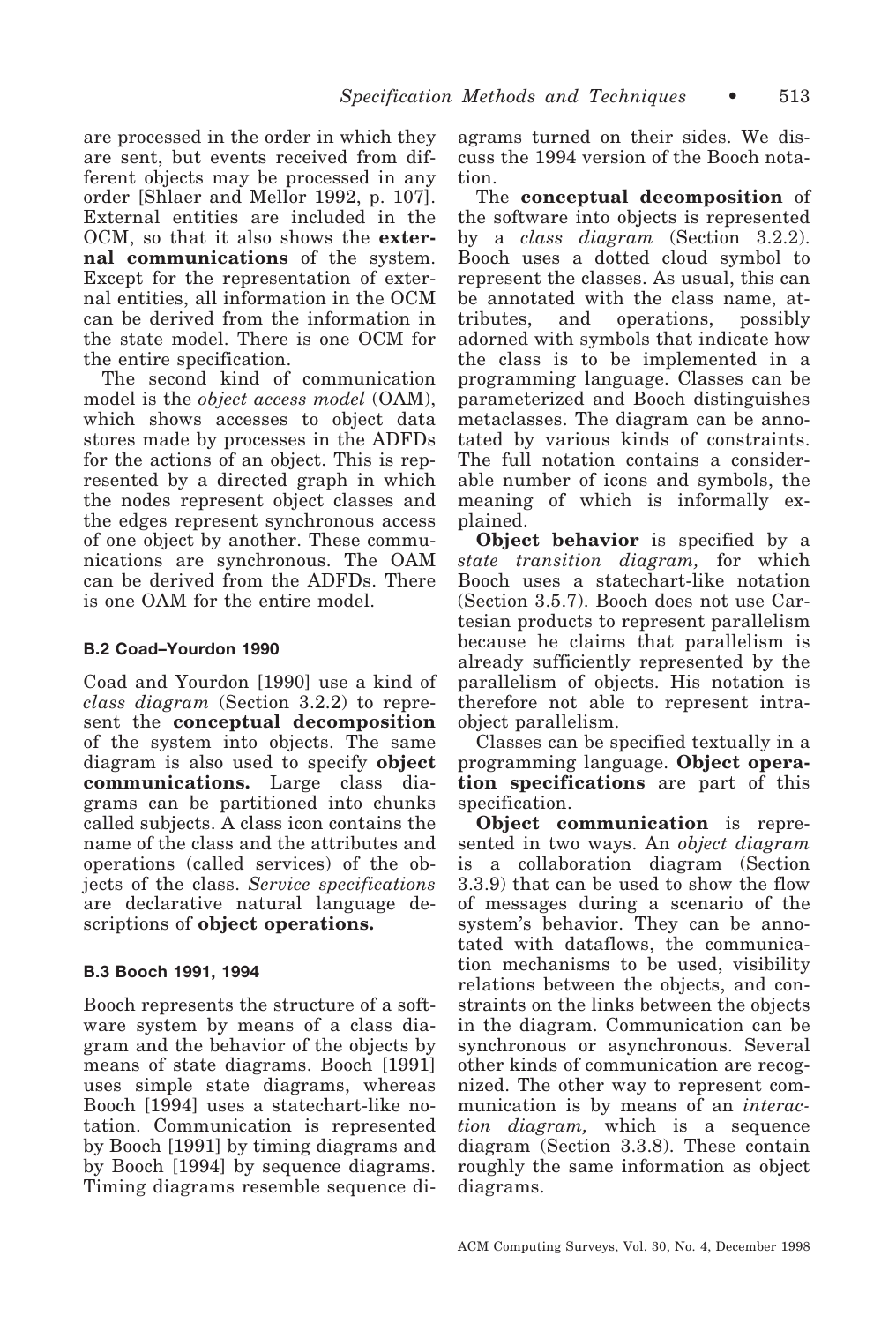# **B.4 OMT 1991, 1995**

The object modeling technique (OMT) was introduced by Loomis et al. [1987] and popularized by Rumbaugh et al. [1991]. We refer to this version of OMT as OMT91. A significant update was published several years later [Rumbaugh 1995c,a,b). We refer to this as OMT95.

The **decomposition** of the system into objects is represented by the *object model,* which is a class diagram (Section 3.2.2). The **behavior** of instances of classes is represented by the *dynamic model* which is a statechart variant (Section 3.5.7). Events in the state model can be represented as operations in the object model [Rumbaugh et al. 1991, p. 110]. Statecharts are inherited by subclasses but the precise mechanism by which this happens is not defined [Rumbaugh et al. 1991, p. 111]. We already observed in Section 5 that behavior inheritance is one of the unsolved problems of object-oriented specification.

**Object operations** are defined by the *functional model.* This is a DFD (Section 3.3.1) that shows which computations are performed by the system during an external system function. Just like ADFDs in the Shlaer–Mellor method (Appendix B.1) the DFD introduces a functional decomposition into the model. However, where Shlaer–Mellor advise us to define a functional decomposition for each action, OMT gives no heuristic for the functional decomposition. The connection between the functional model and the other two models is ill-defined. Objects in the object model are viewed as components of the system, and object operations correspond to the processes in the DFD [Rumbaugh et al. 1991, p. 137], however, objects in the object model are viewed as *external entities* in the functional model and object operations correspond to data flows to and from external entities [Rumbaugh et al. 1991, p. 138]. This matter has never been cleared up and in OMT95, the functional model as we know it from OMT91 disappeared.

OMT95 can be viewed as a halfway station between OMT91 and the UML. The *object model* of OMT95 contains some extensions with respect to OMT91 [Rumbaugh 1995b]. It now contains a class diagram as well as object diagrams, with which instances can be represented. It also contains conventions to represent parameterized classes and to represent subsystems.

In the *dynamic model,* scenarios play a more prominent role and use cases have been adopted. Event trace diagrams can be annotated with constraints on the time between two events. In the statecharts that describe object behavior, states now can have local variables. Interobject concurrency is described more explicitly as follows. Like an SDL process, each atomic object has a queue of input events, but unlike SDL processes, OMT allows aggregate objects that have an input queue for each component object [Rumbaugh 1995a, p. 10]. Two other extensions to the state model are the inclusion of entry and exit actions in states and of timing marks along transitions.

The *functional model* has undergone a major revision in OMT95 [Rumbaugh 1995c]. For most system functions (called operations in OMT), a simple declarative pre- or postcondition specification in terms of the system objects will do. For complicated functions, OMT95 offers object interaction diagrams and object-oriented dataflow diagrams (OODFDs). An object interaction diagram is a kind of collaboration diagram and can be used to show the sequence of messages that implement a function. It corresponds to a column in the function decomposition table. An OODFD is a directed higraph that represents objects as nodes. These contain nodes that represent object functions (cells in our function decomposition table) and nodes that represent object attributes. Object attribute and function nodes are connected by directed edges that show which attributes are read or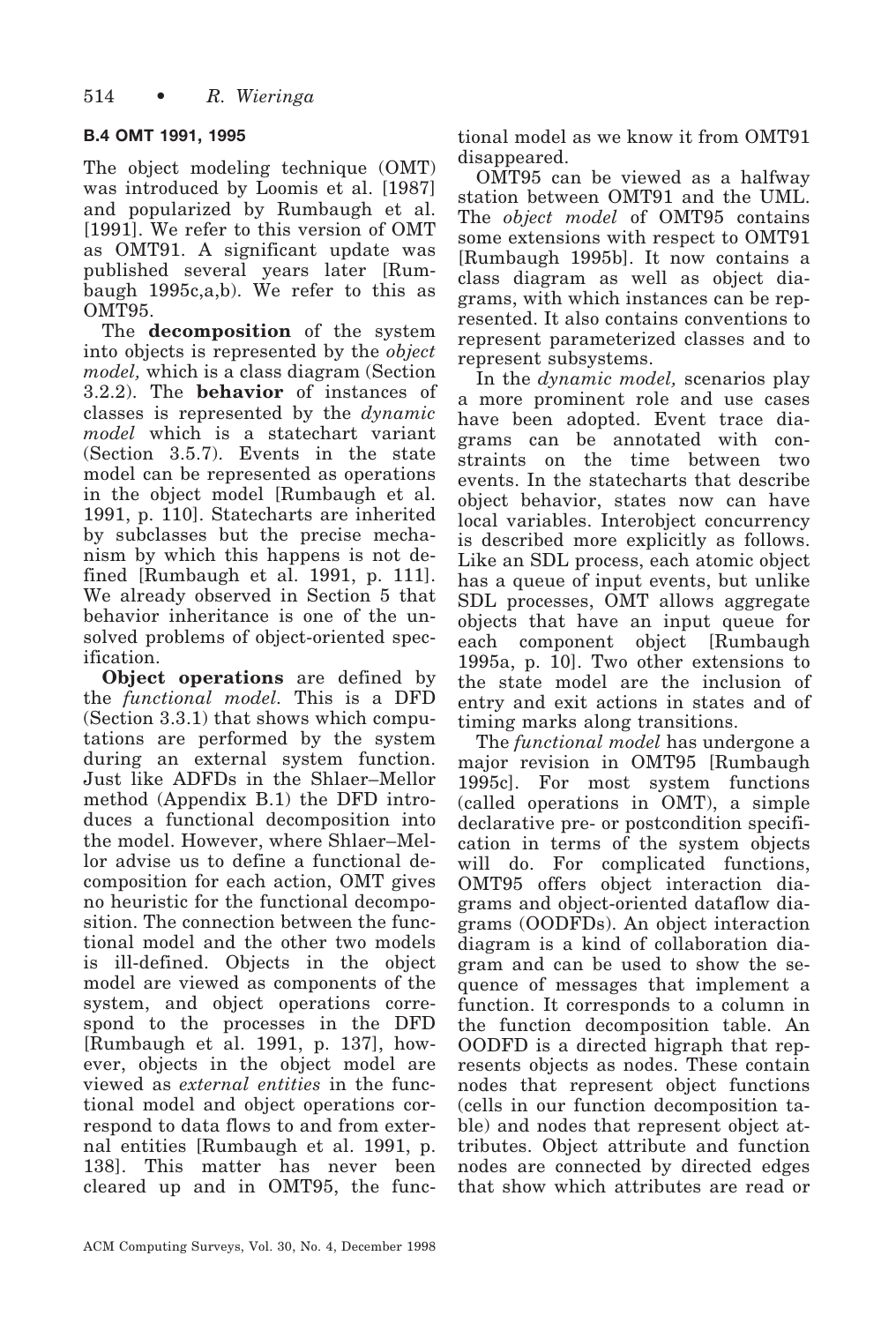written by an operation and what the dataflows between the operations are. These flows may cross object boundaries. This certainly improves the definition of the relationship between the functional model and the object model. Nevertheless, the meaning of OODFDs is still defined rather informally. In the UML, they have disappeared from the scene.

## **B.5 Objectory 1992, 1995**

Objectory is the commercialized version of object-oriented software engineering (OOSE) [Jacobson et al. 1992]. It is described in the documentation that comes with the Objectory Case tool [Objectory AB 1995b,c].

**External functions** of the systems are represented by *use cases* (Section 3.4.4).

To prepare for a **conceptual decomposition** of the system, a *domain object model* is made, which represents subject domain entities and their relationships. The domain object model also represents communications between domain entities [Objectory AB 1995b, p. 82]. The 1995 version of Objectory uses a nonstandard notation for this, but it is to be expected that later versions of the UML will use the UML class diagram notation. The conceptual decomposition of the system is represented by the *analysis object model.* This distinguishes three kinds of objects. Entity objects contain information about some phenomenon in the subject domain, interface objects handle communication with the environment, and control objects encapsulate use-case-specific behavior. There is likely to be a close correspondence between objects in the domain object model and entity objects in the analysis model. Control objects are similar to JSD's function processes.

Atomic **object operations** are specified informally by means of *object specifications.*

The **behavior** of objects can be specified by an SDL-like state transition diagram (Section 3.5.8), called the *object behavior model.*

**Communication** between objects can be illustrated by means of sequence diagrams (Section 3.3.8), called the *object interaction model.*

### **B.6 Martin–Odell 1992, 1995**

The first version of the Martin–Odell method is described in a single book [Martin and Odell 1992]. The second version is described in three books, of which Martin and Odell [1995] give an overview of the notation used. An important difference between the 1992 and the 1995 description is that in the latter, the description of the model structure is separated from a discussion of the different possible notations that could be used to express this structure. The bulk of the Martin and Odell [1995] uses object and event diagrams to represent object structure and behavior, but in addition a variety of structure and behavior diagraming techniques is discussed.

The **conceptual decomposition** of a system is represented by an *object model,* which is a class diagram-like technique (Section 3.2.2).

**Behavior** is analyzed as a dynamic structure of events that cause objects to change state. Events are brought about by operations and may trigger other operations, provided that the guard for these other operations is satisfied. This guard is called a control condition for the triggered operation. The relationships between events, triggers, and operations is represented in an *event diagram,* which is in the same league as process dependency diagrams (Section 3.5.9). Event diagrams do not show the behavior of a single object but "meaningful" behavior structures that are not necessarily localized into a single object [Martin and Odell 1995, p. 118]. As a result, each event diagram represents an aspect of external system behavior as well as some of the communication between objects. An event diagram could, for example, be used to represent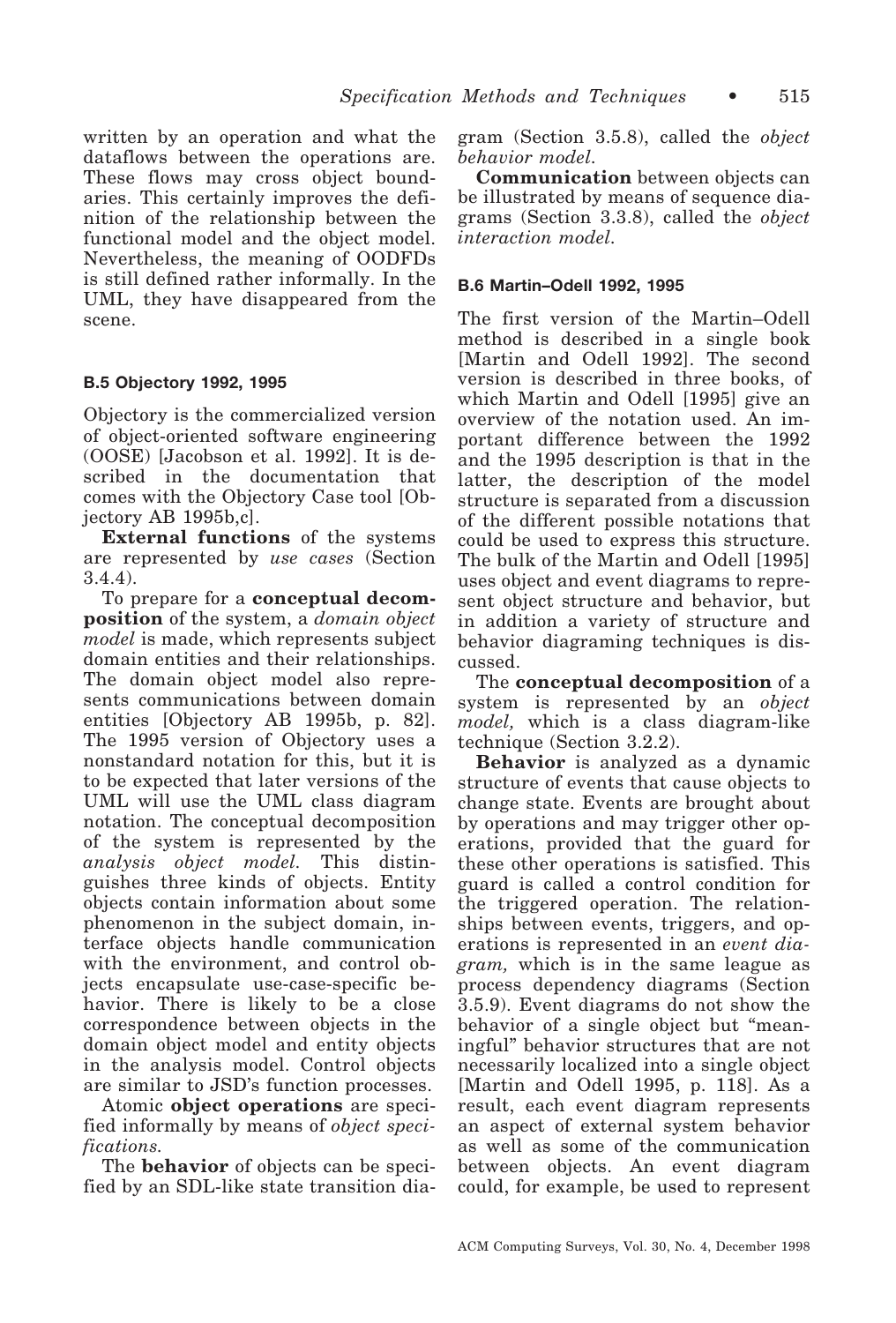the behavior of objects during the execution of a system function (column of the function decomposition table) or of an entire use case.

Martin and Odell [1995] discuss the use of various dialects of class diagrams to represent object structure, different kinds of finite state diagrams to represent object behavior, and various kinds of sequence and collaboration diagrams to represent object communication.

# **B.7 Embley 1992**

Embley et al. [1992] represent the **conceptual decomposition** of a system by the *object-relationship model,* which is a kind of class diagram (Section 3.2.2).

**Object behavior** is represented by the *object-behavior model,* which uses a diagram convention called state nets, that combine some features of Petri nets (not treated here) and Mealy state diagrams (Section 3.5.5). A state net can also be used to represent intra-object concurrency. A transition can require an object to be in several states simultaneously and it can lead to a set of simultaneous states. A transition can also require that an object must be in at least one of a set of states and it can lead to one out of a set of possible states.

**Object communication** is represented by *interaction diagrams,* which are hypergraphs that can show synchronous and asynchronous message-passing between objects. Communication can be binary (one sender and one receiver) or broadcast, and unidirectional or bidirectional.

Object behavior and interaction diagrams can be annotated by timing constraints. In the behavior diagram, one can constrain the time that an object can reside in a state, the time it takes for a trigger to take effect, the time it takes to execute an action, the time that an entire object transition can take, and the time it takes to execute a scenario through the state machine. In the interaction diagram, one can constrain the

time it takes for a message to arrive at its destination.

All diagrams can be abstracted to higher-level overview diagrams. Thus, one can represent high-level object classes, relationship sets, state sets, transition sets, and interaction sets.

## **B.8 De Champeaux 1993**

Champeaux et al. [1993] represent **system decomposition** by their own brand of class diagrams called a *static object model.* A special feature of their object model is that they recognize ensembles, which are a kind of aggregate objects that encapsulate their components. Ensembles are similar to ROOM actors that also have their own behavior defined in addition to the behavior defined for their multiple components (Appendix B.11). **Object behavior** is specified by a Mealy-like notation extended with guards and object interaction. **Object operations** can be described in informal text, formal pre- and postconditions, or even DFDs [Champeaux et al. 1993, p. 69]. **Object communication** is represented by directed graphs called *interaction diagrams.* There are notations for synchronized bidirectional communication and asynchronous unidirectional communication.

## **B.9 Firesmith 1993**

Firesmith [1993] defines an elaborate set of notations for specifying systems, subsystems, and objects. Systems and subsystems are called assemblies and subassemblies, respectively. Where the Coad–Yourdon notation (Appendix B.2) is by far the simplest of the reviewed notations, the Firesmith notation is the most complex of the reviewed notations. For each assembly, the **external functions** are described globally by a *statement of purpose* and the **external communications** are specified by means of a *context diagram.* In addition, a decomposition into subassemblies is defined and for each subassembly, the purpose is specified. Table A.II lists the tech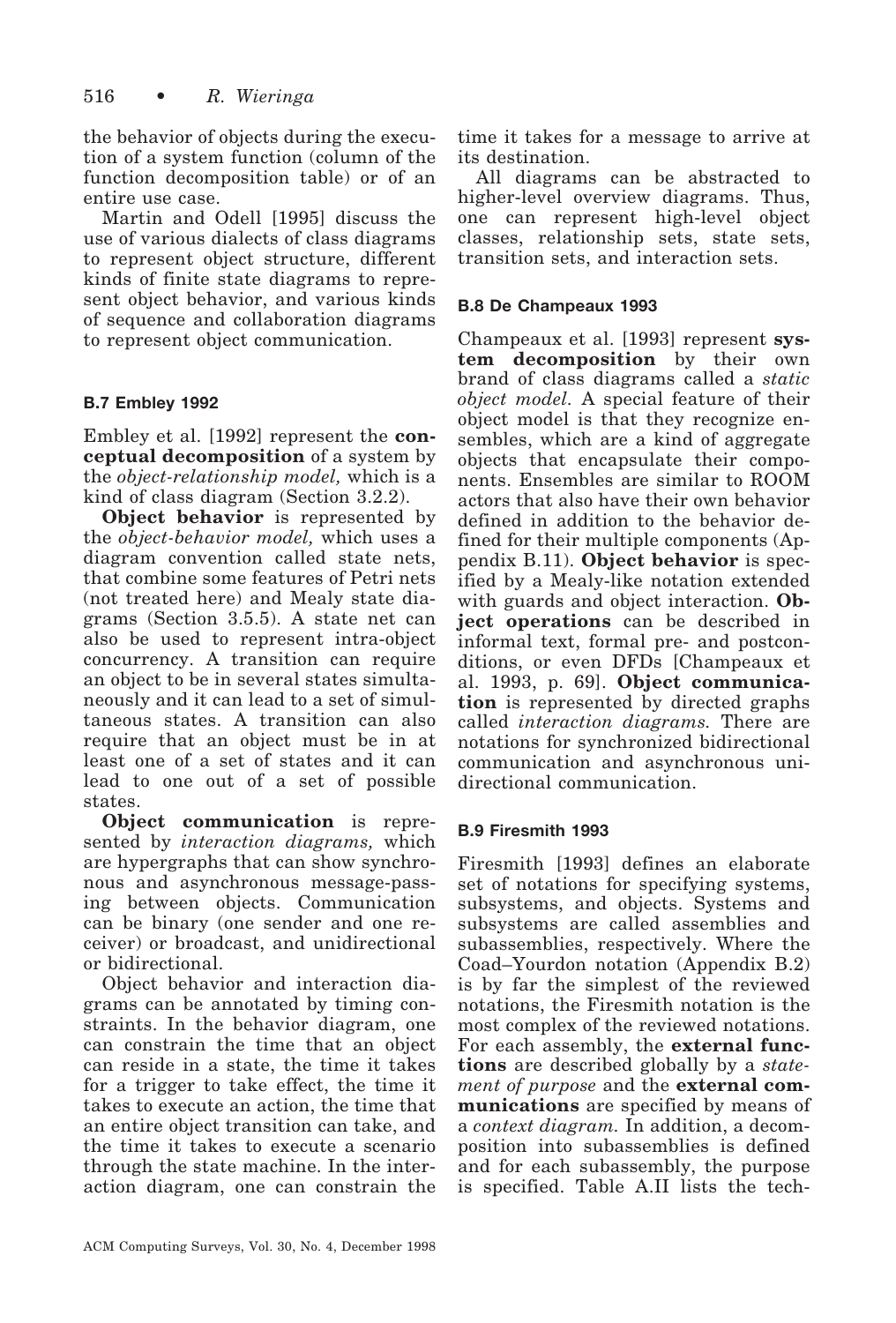niques for specifying subassemblies, plus the statement of purpose and context diagram for the entire assembly.

The **decomposition** of a subassembly into objects is represented by a directed graph called a *general semantic net,* which shows individual objects and their relationships. This is supplemented by a *decomposition diagram* that shows aggregation hierarchies of objects. Object classes are shown in a separate *classification diagram.* All of this can be supplemented by textual specifications in a programming-language-like format.

**Object behavior** is specified by *state transition diagrams.* **Object communication** is specified by *interaction diagrams,* which are directed graphs whose nodes represent individual objects. The flow of data and control through objects can be specified by a DFD-like notation called a *control flow diagram.* A sequence of interactions can be illustrated by a *timing diagram,* which resembles a sequence diagram (Section 3.3.8). The diagram conventions are all different from the notations reviewed in this survey.

## **B.10 SOMA 1994**

The Semantic Object Modeling Approach (SOMA) defined by Graham [1994] is an extension of the Coad– Yourdon notation (Appendix B.2). Other acknowledged influences are Booch [1994], Champeaux et al. [1993], Desfray [1992], Jacobson et al. [1992], Henderson-Sellers and Edwards [1994], and Rumbaugh et al. [1991].

The **decomposition** of the system is specified by an extension of the Coad– Yourdon *class diagrams.* One extension is that in addition to a class name, attributes, and operations, a class box may contain business rules applicable to instances of that class. Another extension is that SOMA allows fuzzy objects, which may have fuzzy attribute values, fuzzy rule sets, and only partial inheritance from superclasses. As in Coad–Yourdon, class diagrams are also used to specify **communication** between objects (called usage in SOMA).

**Object operations** are specified using any possible technique, ranging from state diagrams, JSD's process structure diagrams, or DFDs [Graham 1994, p. 249]. No information is given on how these techniques should be combined with class diagrams. Graham does give the advice to use these techniques on an object-by-object basis and not for global system description.

**Object behavior** is specified using *state diagrams.* SOMA allows Mealy diagrams, statecharts, and PSDs as a notation.

## **B.11 ROOM 1994**

The real-time object-oriented modeling (ROOM) method partitions the system into a hierarchical collection of components called actors [Selic et al. 1994]. An actor is a logical component of a system that can be active concurrently to the other actors in the system. If the actor is a software object, it has its own thread of control. If it is a physical object, it can behave independently of other objects. In both cases, it must have a clearly defined purpose [Selic et al. 1994, pp. 66, 150]. If an actor A is decomposed into subactors, interaction of another actor with these subactors is only possible through A.

A ROOM model represents the **decomposition** of the system as a decomposition hierarchy of actors. This is represented by means of *actor class diagrams,* which are undirected higraphs in which the nodes represent actors and the edges represent communications. The communication links between actors are called bindings. Actor class diagrams are very much like SDL block diagrams (Section 3.3.7), except that actor class diagrams allow the specification of behavior for blocks at any level in the hierarchy. Second, actor class diagrams require the explicit specification of the communication mechanisms for each binding [Selic et al. 1994, p. 159], something which is defined for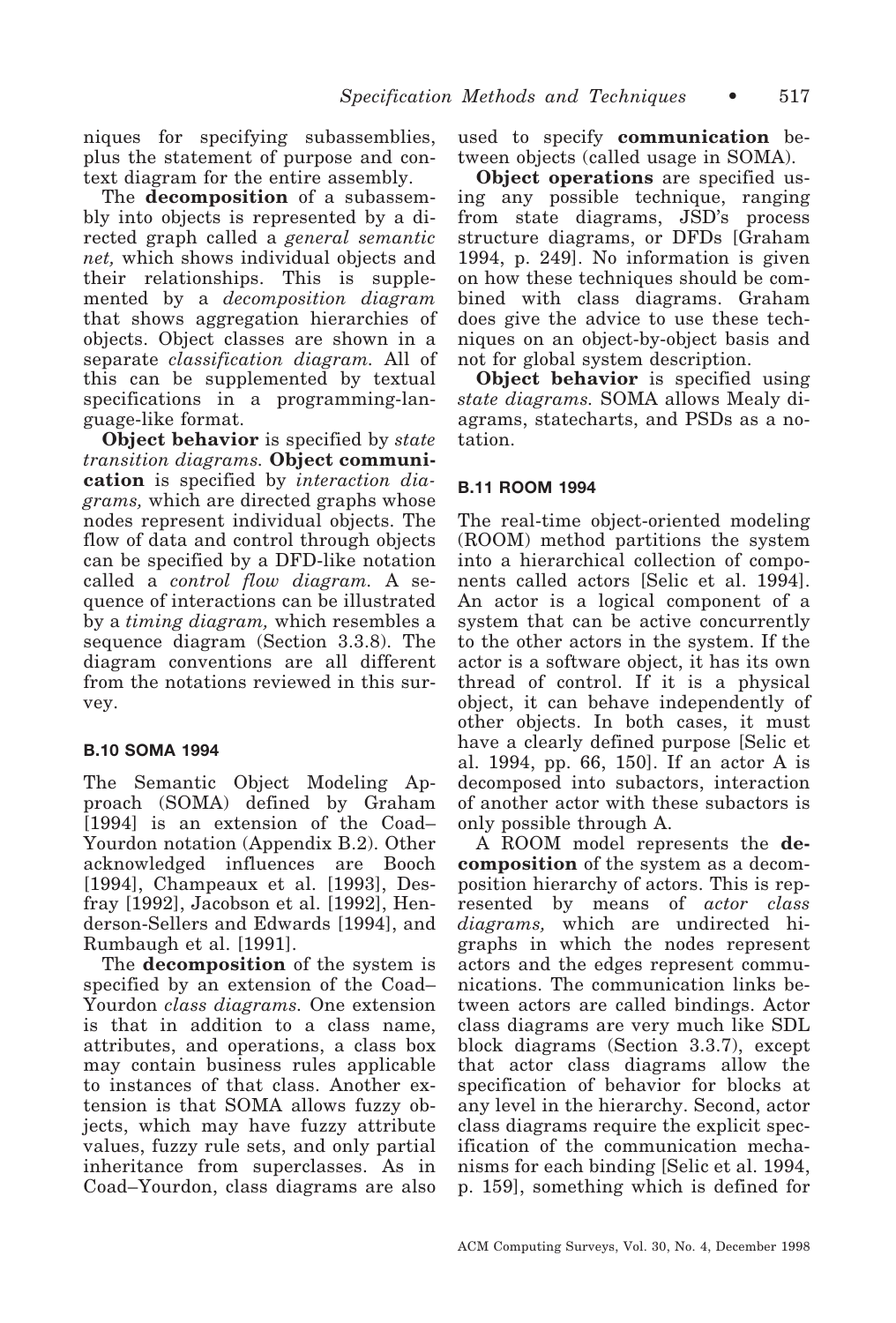block diagrams by the SDL standard. Like SDL models, ROOM models are executable.

Like SDL, ROOM allows the partitioning of large systems into layers. The difference between layers and decomposition into subactors is that the actors in a lower layer continue to exist when actors in a higher layer are destroyed. By contrast, when a compound actor is destroyed, its subactors are destroyed as well [Selic et al. 1994, p. 195].

Actor **behavior** is represented by a statechart-like technique called *Room-Charts.* Like SDL processes, each actor has an unbounded queue of messages that have been received but not yet processed [Selic et al. 1994, pp. 219, 292].

**Communication** between actors is represented by the actor class diagrams, mentioned previously, and can be illustrated by *message sequence charts* (Section 3.3.8). Communication can be synchronous or asynchronous [Selic et al. 1994, pp. 292–293]. In asynchronous communication, the sender continues processing immediately after sending a message. In synchronous communication, the sender waits until it has received a reply from the receiver. This reply is treated with higher priority than other received messages; that is, it bypasses any messages waiting to be processed. After receiving the reply, the sender continues its own processing.

## **B.12 Fusion 1994, 1996**

Fusion is a method defined after an analysis of early object-oriented methods like OMT, Booch, and Objectory [Bear et al. 1990; Coleman et al. 1992, 1994; Hayes and Coleman 1991]. These methods were analyzed using a dialect of the formal specification language VDM as a tool. Significant updates to Fusion were published in 1996 [Coleman 1996; Malan et al. 1996].

Fusion defines a **decomposition** of a system by first specifying a *domain model,* which is an ER-like diagram of the subject domain. The system decomposition is then found by outline of the system boundary in the domain model. Everything inside the boundary is part of the system; everything outside the boundary is part of the environment.

**External functions** are called *system operations* in Fusion, and are specified declaratively by means of pre- and postcondition specifications (Section 3.4.3), a technique borrowed from VDM specification theory. The 1996 update extends this with *use case diagrams* (Section 3.4.4) to describe external functionality.

**External system behavior** is represented by means of regular expressions over system operations. In the 1996 update these were replaced by *system interaction diagrams,* which are collaboration diagrams (Section 3.3.9) that show sequences of interactions between the system and the environment. Alternatively, *sequence diagrams* (Section 3.3.8) can be used, which are called scenario diagrams in Fusion. Together with use case diagrams, these diagrams also show aspects of **external communication**).

**Object behavior** is not specified in Fusion at the conceptual level. Instead, during design, external operations are decomposed into object operations by means of collaboration diagrams, called *object interaction graphs.* These also show the **communication** between objects. **Object operations** are specified declaratively by means of pre- and postconditions.

## **B.13 MOSES 1994**

"MOSES" stands for methodology for object-oriented software engineering of systems (Henderson-Sellers and Edwards 1994] and defines a product lifecycle from initial conception to product maturity, in which each change of the product is performed according to a process lifecycle. MOSES also defines notations to be used for the deliverables of the process as well as activities that yield these deliverables. The process is structured according to the fountain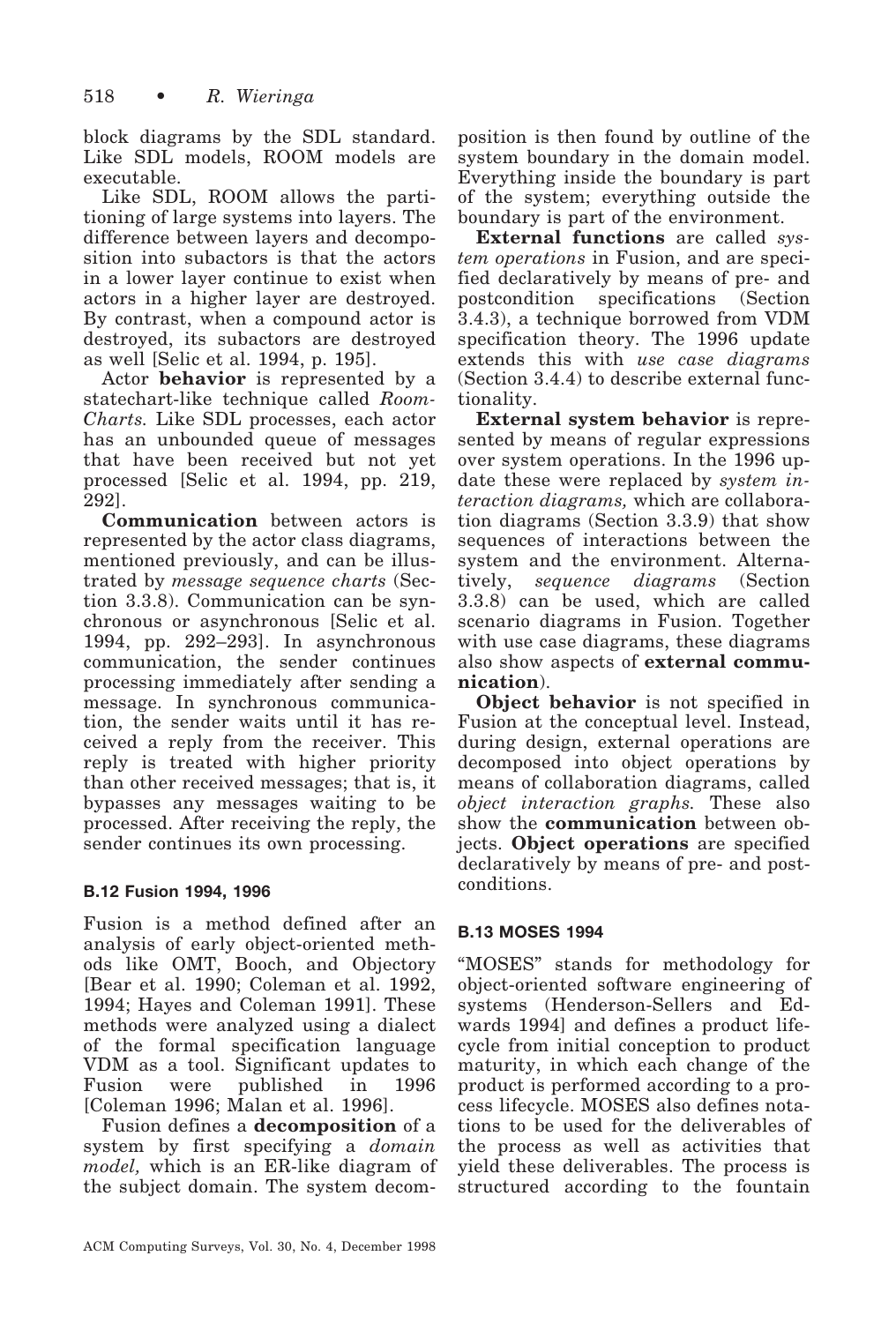model [Henderson-Sellers and Edwards 1990] and consists of planning, investigation, specification, and review phases. The investigation phases yields a *user requirements specification* and system *scenarios,* both written in natural language. Both of these are a way of specifying **external system functions.**

The **conceptual decomposition** of a software system is specified using an *object/class model,* which is a class diagram-like technique that can be used to specify a decomposition into individual objects or into classes of objects. The inheritance structure can be specified separately by an *inheritance model.* MOSES provides some extra notations for the object/class model to represent programming language constructs such as client-server and friend relationships, and exceptions.

**Object operations** are described by service specifications, which can take two forms. *Contracts* specify a service offered by an object by means of preand postconditions (Section 3.4.3). Alternatively, a service can be specified imperatively by means of a *service structure model,* which is a kind of structure chart adapted to object-oriented programming, proposed by Page-Jones et al. [1990]. Either way, a service specification specifies an individual object action, which corresponds to a cell in the function decomposition table.

**Object behavior** is represented by *objectcharts,* which is a statechart-like notation (Section 3.5.7). **Object communication** is specified by an *event model,* which is a kind of collaboration diagram (Section 3.3.9). Communication is synchronous in MOSES [Henderson-Sellers 1992, p. 56]. There is a guideline that an event model should correspond to an external system function [Henderson-Sellers 1992, p. 300]. An event model thus corresponds to a column in the function decomposition table.

Complex system specifications can be simplified by partitioning the specification into sheets and/or the system into subsystems. Complexity can be further reduced by partitioning classes or subsystems into layers [Henderson-Sellers 1992, p. 250].

### **B.14 Syntropy 1994**

Syntropy [Cook and Daniels 1994] is a combination of OMT and statecharts, extended with some other notations from Booch, all given a precise semantics by means of the formal specification language Z [Spivey 1989]. In the process of providing this semantics, many details of these notations are clarified. For example, Syntropy is the only reviewed method that gives a semantics to behavior inheritance [Cook and Daniels 1994, pp. 206 ff.]. In addition, the notation is supplemented with modeling guidelines and a particular view of the development process.

Syntropy distinguishes the essential model, the specification model, and the implementation model of a software system. The *essential model* is a model of the subject domain. This is modeled as a collection of objects and events. Objects in the subject domain have properties, which can only change as the result of an event in the subject domain. Events may change the properties of more than one object. Events are instantaneous and simultaneously observable everywhere. The essential model consists of a *type view,* which represent the types of objects in the subject domain, and a *state view,* which represents the way objects change as a result of events. The type view is represented by an OMTlike *object diagram,* which is a kind of class diagram (Section 3.2.2), supplemented with Z specifications for types and invariants. In the state view, a *state model* is defined for each object type that provides the details of object creation, the list of events to which objects of this type can respond, pre- and postconditions of these events, and a statechart (Section 3.5.7) that shows how objects of this type respond to events. Each event must appear in at least one statechart but may appear in more. The pre- and postconditions for each event are specified in the formal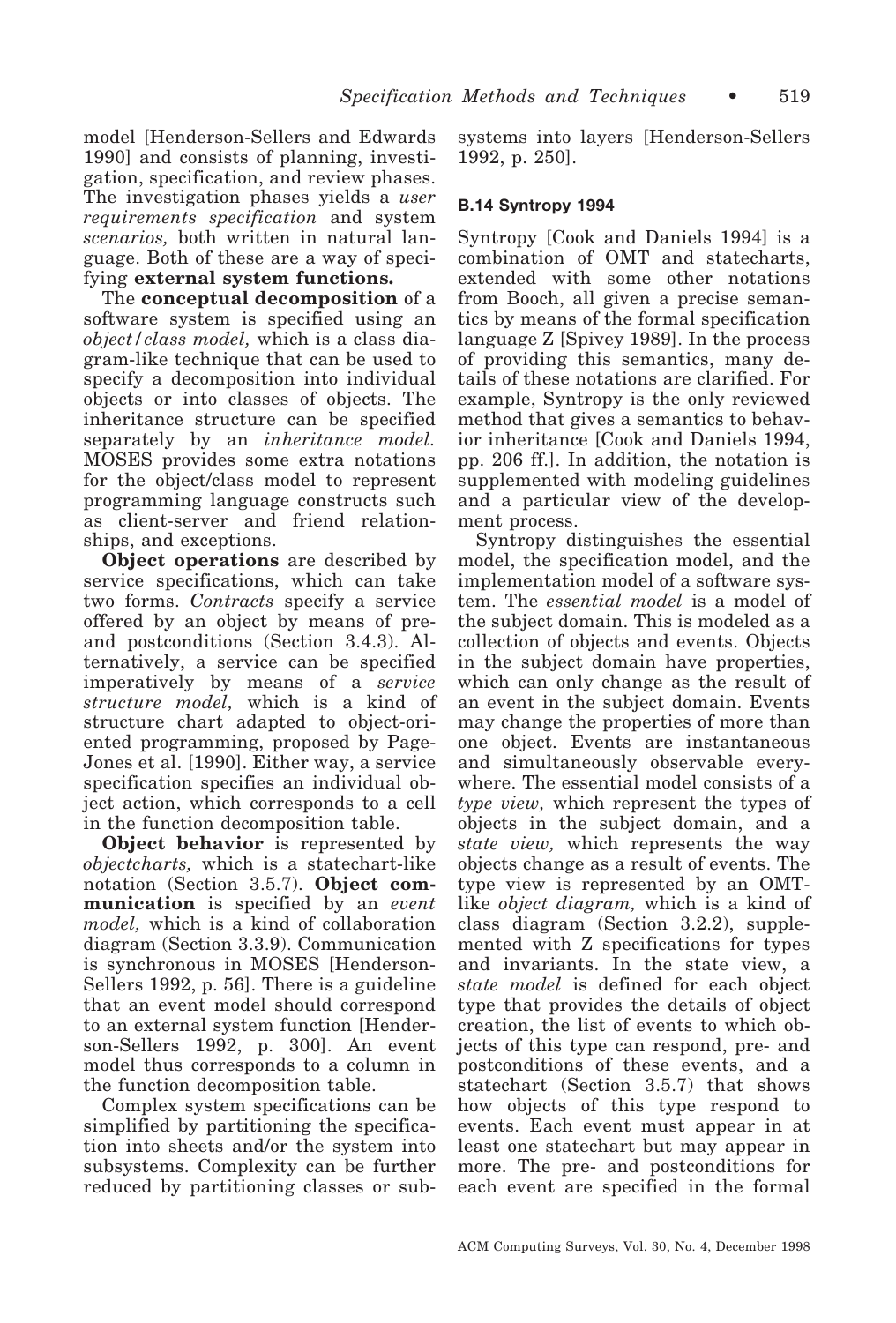specification language Z. Preconditions are the conditions that must exist for the event to occur. In the essential model, it is impossible for an event to occur when the preconditions are not satisfied.

The term "essential model" in Syntropy should not be confused with the same term as used in Structured Analysis. In Structured Analysis, it is used to refer to an implementation-independent software specification, which corresponds to the software specification model of Syntropy.

The *specification model* of Syntropy describes the states that the software can be in and the way that it responds to stimuli by changing state and producing responses. Each stimulus is an event that is broadcast to all objects in the model simultaneously. As in the essential model, all events are instantaneous. This means that all the consequences of an external stimulus are completed before any further external stimuli occur. If an external stimulus triggers several events in several statecharts, these all occur in an unspecified order before the next stimulus is recognized. In contrast to the essential model, if a precondition is not satisfied, the event may occur but its effect is undefined. The specification model is described by the same techniques as the essential model, that is, a type view and a state view. The entries for Syntropy in Table A.II describe the specification model. The type view of the specification model represents the **conceptual decomposition** of the software into objects and the state view represents **object behavior.**

The *implementation model* describes the flow of control of the software. Stimuli are mapped to messages and all message-passing and method executions take time. The implementation model must deal explicitly with concurrency, persistence, finite resources, errors, exceptions, and the like. The implementation model uses collaboration diagrams called mechanisms to specify the sequence of messages that implements external system functions.

To build a specification model, the system boundary must be defined by defining external entities, called agents in Syntropy. These may be modeled as part of the essential model. For each event in the essential model it must be decided whether it is to be detected by the software, generated by the software, or ignored. In addition, the specification model shows how undesirable events are handled. These were simply impossible in the essential model.

To manage complexity, Syntropy partitions the software into subsystems called domains. A *concept domain* is a model of the subject domain. A software system may have more than one concept domain. An *interaction domain* provides the mechanism for keeping the concept domain and the world in step and an *infrastructure domain* provides generalpurpose abstraction that can be used by objects in the other domains. Agents with which the system must communicate may be represented as software objects in the specification model, for example, in the interaction domain or in a concept domain. The type view of a concept domain will be very similar to the type view of the essential model [Cook and Daniels 1994, p. 262]. The state views of the essential and specification models usually differ. The reason is that essential model statecharts show event sequencing, whereas specification model statecharts show how responses are generated by software.

## **B.15 Mainstream Objects 1995**

Mainstream Objects is a combination of techniques from different object-oriented methods [Yourdon et al. 1995]. **External functions** are modeled by use cases (Section 3.4.4), called *transaction sequences* in this approach. The **conceptual decomposition** of a system is represented by an *object structure diagram,* which is a kind of class diagram (Section 3.2.2). The overall decomposition of the system into sub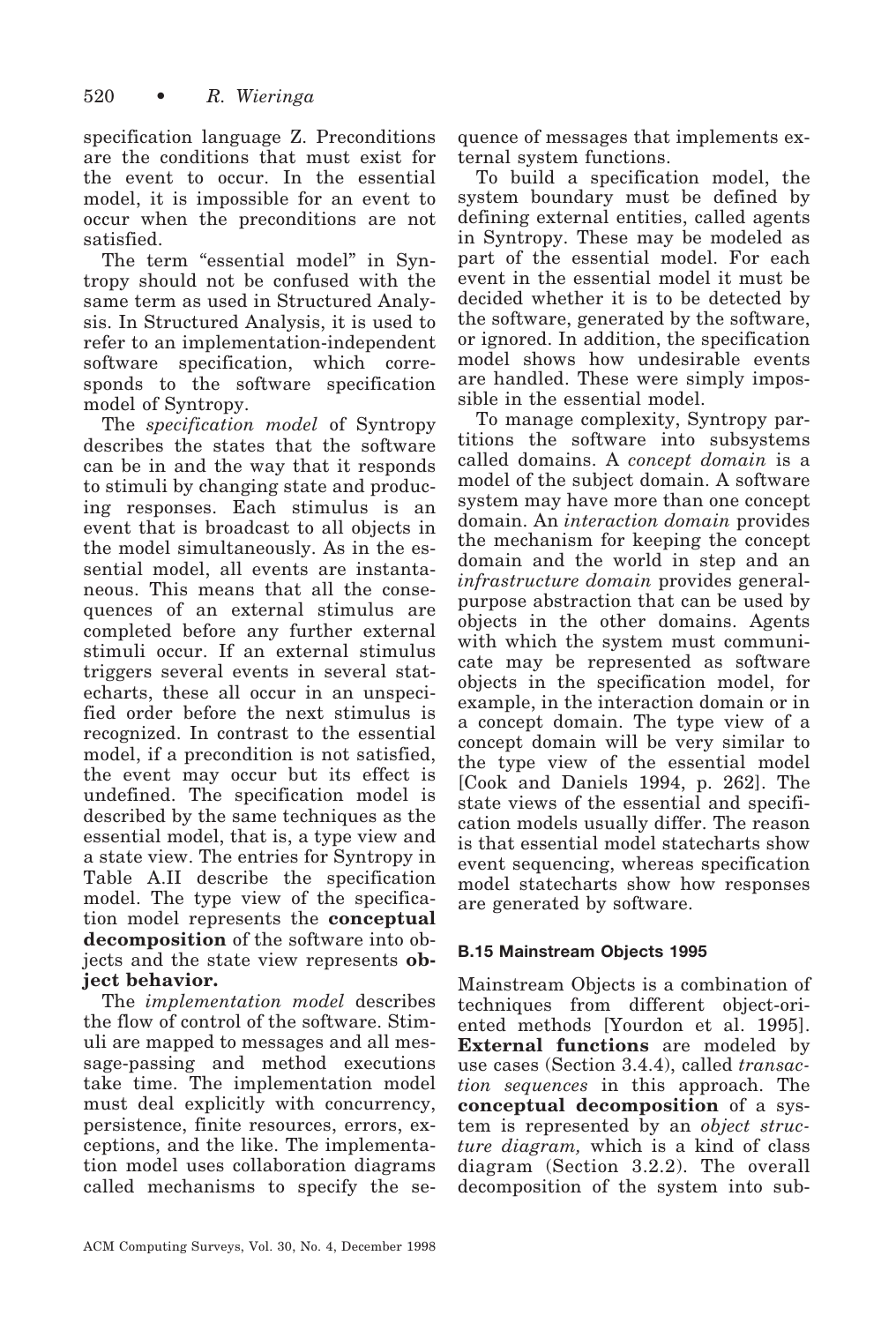systems is represented by a *system overview diagram.* This shows the subsystems and the services they offer to each other. Object structure, behavior, and interaction are then shown for each subsystem.

**Object behavior** is represented by *object life cycle diagrams,* which is a statechart-like formalism (Section 3.5.7). **Object communication** is specified using sequence diagrams or collaboration diagrams, called *fence* and *net interaction diagrams,* respectively (Sections 3.3.8 and 3.3.9). Finally, the flow of activities in the system can be represented by an *activity diagram,* which is a kind of process dependency diagram (Section 3.5.9). These show behavior over time, not restricted to any object.

## **B.16 Business Object Notation 95**

In the business object notation (BON), a number of textual structured natural language specifications, called charts, are combined with two kinds of diagrams [Waldén and Nerson 1995]. Ex**ternal behavior** is described by *scenario charts,* which are step-by-step descriptions of scenarios. **External functions** are described by a *system purpose chart.* In addition to a description of the system purpose, somewhat similar to YSM's system purpose specification, these specify a decomposition of the system into clusters of classes. Each cluster is briefly described. In addition, *system event charts* list external events to which the system must respond and, for each event, the classes that play a role in recognizing the event and producing the response. These are similar to event-response specifications of YSM but system event charts give considerably less information.

The **system decomposition** is specified in two parts. The decomposition into clusters is shown on the system purpose chart and the decomposition of a cluster into classes is shown in cluster charts. Relationships between classes can be represented in a *static structure diagram.* This includes inheritance relations between classes. Static structure diagrams are directed graphs but use a nonstandard convention.

**Communication** between components is represented by *dynamic diagrams,* which resemble collaboration diagrams (Section 3.3.9). In addition, each event chart lists the classes that play a role in recognizing and responding to the event, and there are object creation charts that specify which classes of objects can create which classes of objects.

## **B.17 Octopus 1996**

Octopus is an extension of Fusion with notions useful for the specification and design of embedded real-time systems [Awad et al. 1996]. Like Fusion 96, Octopus specifies **external system functions** by means of *use cases,* specified declaratively by means of pre- and postconditions. The use cases are not represented by use case diagrams but by OMT-like object diagrams, that can show aggregation relationships between use cases. **External communication** is specified by a *context diagram,* again using an OMT-like object diagram. This allows one to show relationships between external entities, such as aggregation and communication relationships.

Octopus borrows the domain concept of the Shlaer–Mellor method to define subsystems. Example domains are the application domain, the device domain, and the implementation domain. Octopus recognizes a special kind of subsystem called a hardware wrapper that hides the hardware from the application subsystem. The partitioning into subsystems is represented by an OMT-like object diagram, showing in particular the aggregation relationships between subsystems. The Octopus entry in Table A.II lists the techniques to specify external communication and functions, and the techniques to specify subsystems.

For each subsystem the **decomposition into objects** is represented by an OMT-like object diagram. This resembles a class diagram (Section 3.2.2). The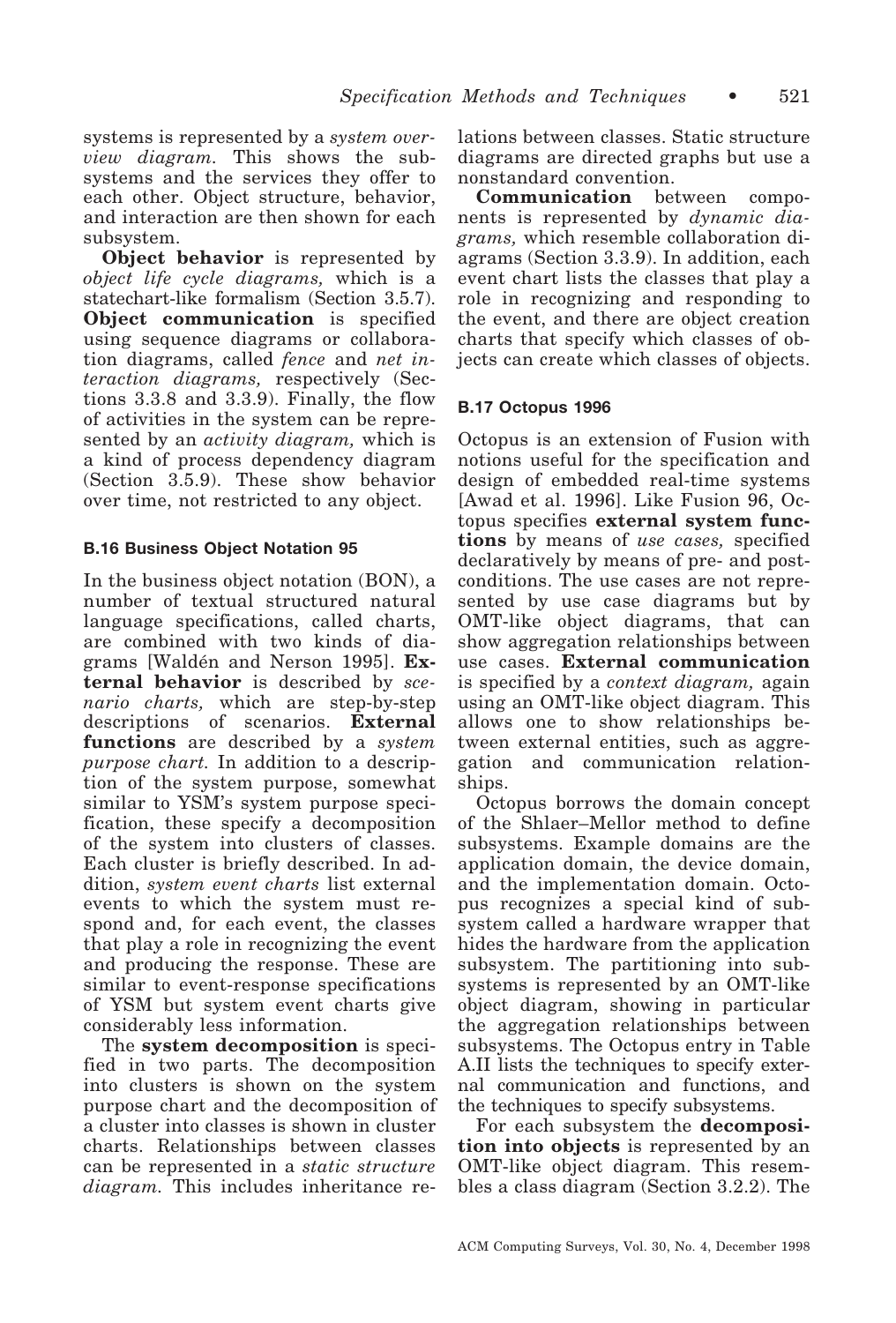subsystem responds to events by performing operations. The **operations** of the subsystem are described by declarative specifications called *operation sheets.* In addition to pre- and postconditions, these also mention the objects involved in responding to the event. Each event received by a subsystem is broadcast to all objects in the system and all ensuing processing is considered to be instantaneous.

**Subsystem behavior** is described by a *subsystem state model,* which is a statechart (Section 3.5.7). Following the Fusion philosophy, statecharts are not defined for object types. Instead, a statechart is specified for every interesting aspect of subsystem behavior. Statecharts define subsystem states and show the effect of events on this state. The external behavior entry for Octopus in Table A.II lists techniques to specify external subsystem behavior, which is why statecharts are mentioned in this entry.

For each event to which the subsystem must respond, an *event significance* table is made, which shows for each possible state of the subsystem how critical the event is. The more critical an event is, the more urgent it is that the subsystem respond immediately when the event occurs.

As in Fusion, the mechanism by which objects implement a subsystem operation is represented in the design phase by *object interaction graphs,* which are collaboration diagrams (Section 3.3.9).

Octopus has an interesting similarity with YSM, used as a method to specify subsystems. External subsystem behavior is specified in both by means of a context diagram, pre- and postcondition specifications of events to which the subsystem must respond, and state transition models of subsystem behavior (control processes in YSM). Even the ERD in YSM plays a similar role to the object diagram in Octopus. Both represent the conceptual decomposition of the subsystem. The difference lies in the interpretation of this as data stores in

YSM and as objects in Octopus. Furthermore, Octopus models do not contain data processes and they do not focus on dataflows, as YSM models do.

# **B.18 OOram 1996**

The central concept in object-oriented role analysis and modeling (OOram) is the concept of a role, defined as a position that a set of objects can occupy in a pattern of collaborating objects [Reenskaug et al. 1996, p. 22]. A role has an identity and has behavior and state that is encapsulated. It is an archetypical representation of the objects occupying the corresponding position in the object system [Reenskaug et al. 1996, p. 7]. The collaboration pattern characteristic for a role is represented by a kind of collaboration diagram. This is called a *collaboration view* and can be used to represent the collaboration of the system with its environment as well as the collaboration of objects in the system to realize an external system function. Several collaboration patterns can be specified for a system, one from each relevant point of view. These different patterns can then be synthesized into a overall collaboration model of all objects in the system performing all their different functions. OOram offers a number of synthesis operations for this.

OOram recognizes a number of system views, not all of which will be needed in all projects. **External behavior** and **communication** are represented by a sequence diagram (Section 3.3.8) called the *external scenario view.* This can be supplemented by the *external collaboration view,* which uses collaboration diagrams (Section 3.3.9). The same kind of diagram can also be used to represent the communication between objects in the system. **External functions** are represented by a global description of the system purpose in natural language, called the *area of concern view.* System functions are described briefly in the *stimulus-response view,* which consists of a list of stimuli and corresponding responses, annotated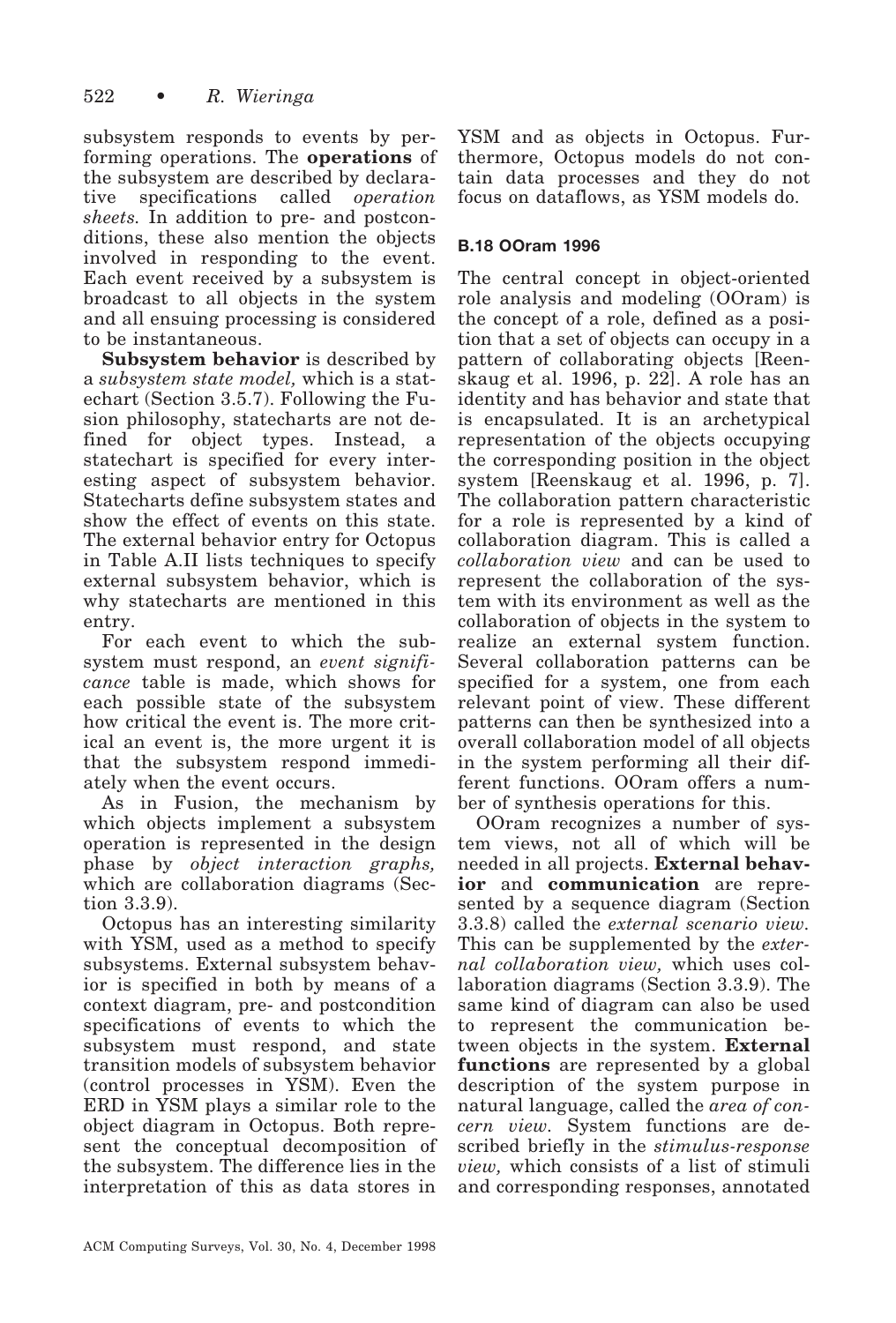with brief comments. This resembles a simplified form of an event-response list (Section 3.4.2).

**System decomposition** into objects as well as **communication** between objects are represented by the *internal collaboration view,* which is again a collaboration diagram. As mentioned previously, communication between components can also be represented by sequence diagrams. **Object functions** are specified in a programming-language-like way called the *interface view.* This lists all the interfaces of all objects. In addition, a *method specification view* can be made, which extends the sequence diagrams of the internal scenario view with annotations of the methods executed by an object as a result of the reception of a message.

#### **B.19 UML 1997**

Version 1.0 of the Unified Modeling Language (UML) arose as a result of a joint effort of Booch, Jacobson, and Rumbaugh to unify the existing notations for object-oriented software specification. It combines the notations used in the Booch method, Objectory, and OMT, applies some simplifications, and extends this with new features and diagrams. However, the basic structure of the notations used in these methods remains recognizable. The intention is that it will be used as a diagram convention in those methods and probably in other methods as well. In January 1997, the UML version 1.0 was submitted to the Object Management Group (OMG) along with several other proposals. The submitters then negotiated a joint submission, which led to Version 1.1 of the UML [Rational 1997b,c]. This was accepted in November 1997 by the OMG as standard notation for objectoriented specifications.<sup>3</sup> At the time of this writing, Booch, Jacobson, and Rumbaugh all announced books on UML 1.1 and several companies announced that

they will adopt the UML as standard notation in their method.

All of the diagrams used in the UML have been explained in Section 3. Here, we briefly review the terminology of the UML. **External behavior** and **communication** of a system is represented by *collaboration* and *sequence diagrams* (Sections 3.3.8 and 3.3.9), in which the system figures as one of the communicating entities. **External functions** are represented by *use case diagrams* and their attendant documentation. These also illustrate a part of external system communication. The **conceptual decomposition** is represented by a *static structure diagram,* which is a class diagram (Section 3.2.2) extended with the possibility of representing individual objects as well as classes. **Component behavior** is represented by statecharts (Section 3.5.7) adapted to object-oriented use, and **communication** between components is represented by *collaboration* and *sequence diagrams* (Sections 3.3.8 and 3.3.9). The UML defines a special kind of statechart called an *activity diagram* to represent dependency between activities. This is similar to a process dependency diagram (Section 3.5.9). Activity diagrams can be used to specify procedure-like object behavior, object operations, or use cases.

The total UML notation is quite complex. It contains by far the largest number of icons and symbols for adorning, commenting, and otherwise labeling the diagrams. This makes the definition of a formal semantics a daunting task. It also makes the notation hard to use. Methods that use this notation should give heuristics for the good use of all these features that are consistent with the semantics of the notations—once these semantics are defined. The problem is compounded by the fact that the UML contains constructs that allow different methods to extend the notation with new features. Even if we assume each method gives a precise semantics to its UML extensions, this may cause a proliferation of UML dialects, understood only by their inventors. <sup>3</sup> See http://www.omg.org for details.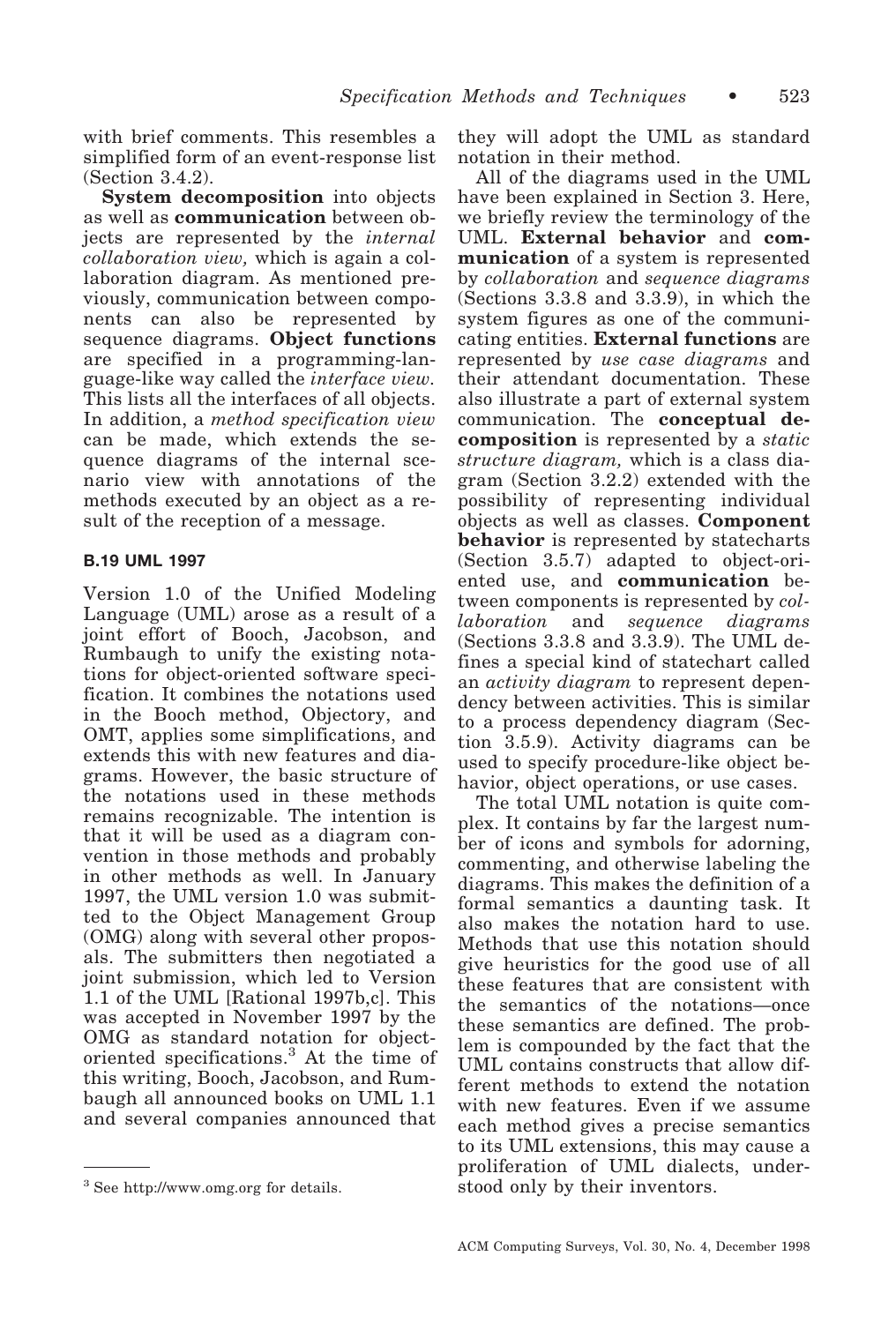Despite these misgivings, the survey of this article has shown that there is considerable convergence in the notations used by the different methods. Agreeing on a standard notation with a well-defined semantics would allow practitioners to concentrate on solving the customer's problem instead of on learning yet another notation. The future will show whether the UML will develop into the standard that fits this need or whether it will turn out to be a generic template whose meaning is in the eye of the beholder and that can be customized beyond recognition.

#### **ACKNOWLEDGMENTS**

The survey benefited from detailed comments by Michael Jackson and Frank Dehne. The anonymous referees gave useful comments for further improvement.

#### **REFERENCES**

- AWAD, M., KUUSELA, J., AND ZIEGLER, J. 1996. *Object-Oriented Technology for Real-Time Systems: A Practical Approach Using OMT and Fusion.* Prentice-Hall, Englewood Cliffs, NJ.
- BAETEN, J. AND WEIJLAND, W. 1990. *Process Algebra.* Cambridge Tracts in Theoretical Computer Science 18, Cambridge, University Press, New York.
- BATES, B., BRUEL, J.-M., FRANCE, R., AND LAR-RONDE-PETRIE, M. 1996. Guidelines for the formalizing Fusion object-oriented analysis models. In *Advanced Information Systems Engineering (CAiSE'96),* P. Constantopoulos, J. Mylopoulos, Y. Vassiliou, Eds., LNCS 1080, Springer, 222–233.
- BEAR, S., ALLEN, P., COLEMAN, D., AND HAYES, F. 1990. Graphical specification of object-oriented systems. In *Object-Oriented Programming: Systems, Languages and Applications/ European Conference on Object-Oriented Programming.* Ottawa, ACM, N. Meyrowitz, Ed., SIGPLAN *Not. 25,* 10, 28–37.
- BEECK, M. V. D. 1994. A comparison of Statecharts variants. In *Formal Techniques in Real-Time and Fault-Tolerant Systems,* H. Langmaack, W. d. Roever, and J. Vytopil, Eds., LNCS 863, Springer, 128–148.
- BELINA, F. AND HOGREFE, D. 1988–1989. The CCITT-specification and description language SDL. *Comput. Netw. ISDN Syst. 16,* 311–341.
- BELINA, F., HOGREFE, D., AND SARMA, A. 1991. *SDL with Applications from Protocol Specification.* Prentice-Hall, Englewood Cliffs, NJ.
- BLANCHARD, B. AND FABRYCKY, W. 1990. *Systems Engineering and Analysis.* Prentice-Hall, Englewood Cliffs, NJ.
- BOOCH, G. 1991. *Object-Oriented Design with Applications.* Benjamin/Cummings, Redwood City, CA.
- BOOCH, G. 1994. *Object-Oriented Design with Applications, Second Edition.* Benjamin/Cummings, Redwood City, CA.
- BORGIDA, A., MYLOPOULOS, J., AND REITER, R. 1995. On the frame problem in procedure specifications. *IEEE Trans. Softw. Eng. 21,* 785–798.
- BOURDEAU, R. AND CHENG, B. 1995. A formal semantics for object model diagrams. *IEEE Trans. Softw. Eng. 21,* 10, 799–821.
- BRÆK, R. AND HAUGEN, Ø. 1993. *Engineering Real-Time Systems.* Prentice-Hall, Englewood Cliffs, NJ.
- CHAMPEAUX, D. D. AND FAURE, P. 1992. A comparative study of object-oriented analysis methods. *J. Object-Oriented Programs,* 21–33.
- CHAMPEAUX, D. D., LEA, D., AND FAURE, P. 1993. *Object-Oriented System Development,* Addison-Wesley, Reading, MA.
- CHEN, P.-S. 1976. The entity-relationship model—toward a unified view of data. *ACM Trans. Database Syst. 1,* 9–36.
- COAD, P. AND YOURDON, E. 1990. *Object-Oriented Analysis.* Yourdon Press/Prentice-Hall, Englewood Cliffs, NJ.
- COLEMAN, D. 1996. Fusion with use cases: Extending Fusion for requirements modeling. Available at URL: http:/www.hpl.hp.com/fusion/index.html.
- COLEMAN, D., ARNOLD, P., BODOFF, S., DOLLIN, C., GILCHRIST, H., HAYES, F., AND JEREMAES, P. 1994. *Object-Oriented Development: The FUSION Method.* Prentice-Hall, Englewood Cliffs, NJ.
- COLEMAN, D., HAYES, F., AND BEAR, S. 1992. Introducing Objectcharts or how to use Statecharts in object-oriented design. *IEEE Trans. Softw. Eng. 18,* 1, 9–18.
- COOK, S. AND DANIELS, J. 1994. *Designing Object Systems: Object-Oriented Modelling with Syntropy,* Prentice-Hall, Englewood Cliffs, NJ.
- DAHL, O.-J. AND NYGAARD, K. 1966. SIMULA an ALGOL-based simulation language. *Commun. ACM 17,* 7, 403–412.
- DAVIS A. 1993. *Software Requirements: Objects, Functions, States.* Prentice-Hall, Englewood Cliffs, NJ.
- DEMARCO, T. 1978. *Structured Analysis and System Specification.* Yourdon Press/Prentice-Hall, Englewood Cliffs, NJ.
- DESFRAY, P. 1992. Ingénerie des Objects Ap*proche Classe-Relation Applications à C++.* Editions Massons, Paris.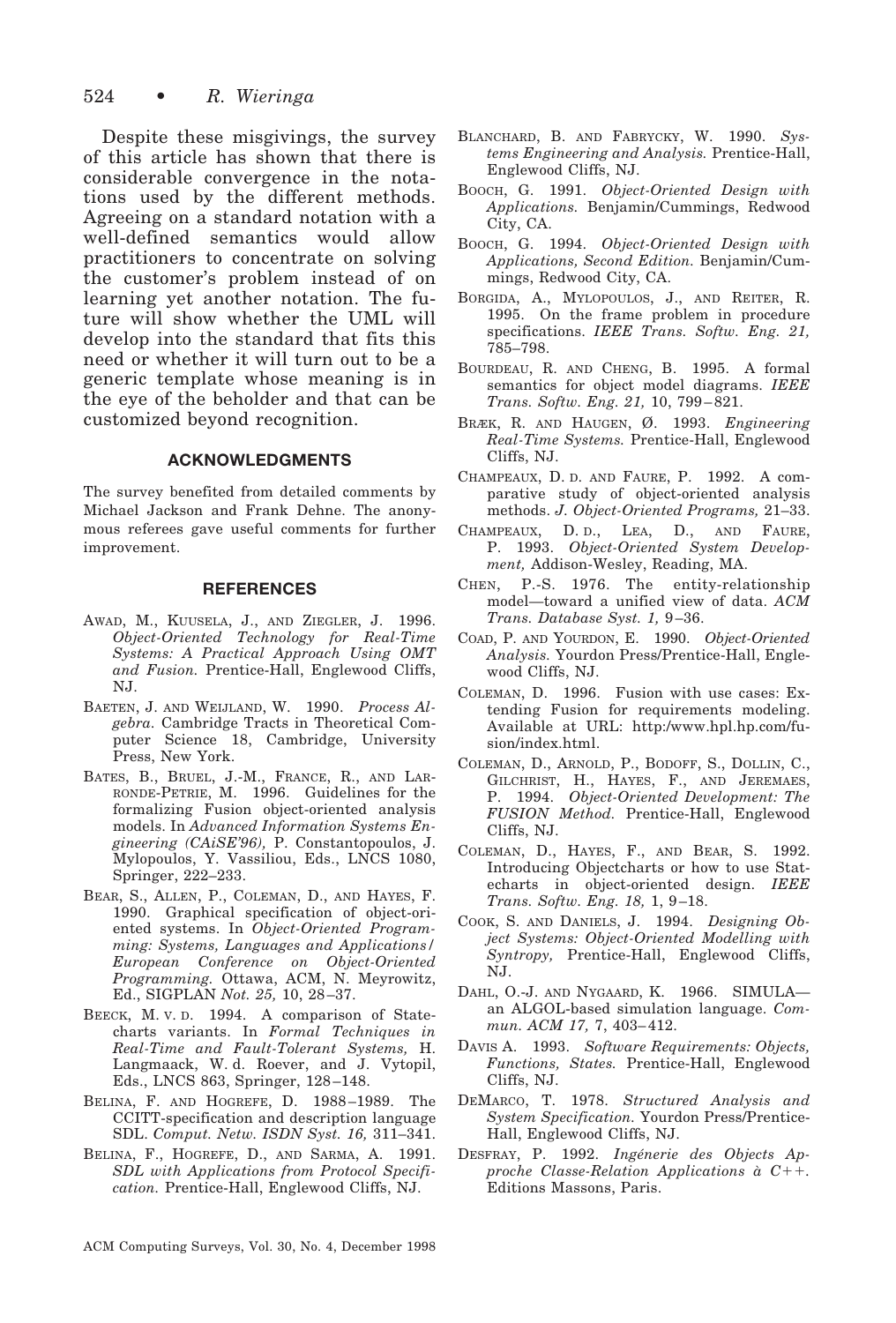- EBERT, J. AND ENGELS, G. 1997. Specialization of object life cycle definitions. Submitted.
- ECKERT, G. 1996. Improving the analysis stage of the Fusion method. In *Object-Oriented Development at Work: Fusion in the Real World,* R. Malan et al. Eds., Prentice-Hall, Englewood Cliffs, NJ, 276–313.
- EMBLEY, D., JACKSON, R., AND WOODFIELD, S. 1995. OO systems analysis: Is it or isn't it. *IEEE Softw. 12,* 3, 19–33.
- EMBLEY, D., KURTZ, B., AND WOODFIELD, S. 1992. *Object-Oriented Systems Analysis: A Model-Driven Approach.* Prentice-Hall, Englewood Cliffs, NJ.
- FÆRGEMAND, O. AND OLSEN, A. 1994. Introduction to SDL 92. *Comput. Netw. ISDN Syst. 26,* 1143–1167.
- FICHMAN, R. AND KEMERER, C. 1992. Object-oriented and conventional analysis and design methodologies: Comparison and critique. *Computer 25,* 22–39.
- FIRESMITH, D. 1993. *Object-Oriented Requirements Analysis and Logical Design: A Software Engineering Approach.* Wiley, New York.
- FLAVIN, M. 1981. *Fundamental Concepts of Information Modeling.* Yourdon Press, Englewood Cliffs, NJ.
- FOWLER, M. 1994. Describing and comparing object-oriented analysis and design methods. In Object Development Methods, A. Carmichael, Ed., SIGS Books, Denville, NJ, 79– 109.
- FRANCE, R. 1992. Semantically extended data flow diagrams: A formal specification tool. *IEEE Trans. Softw. Eng. 18,* 4, 329–346.
- FRANCE, R. AND LARRONDO-PETRIE, M. 1994. From structured analysis to formal specification: State of the theory. In *Proceedings of the 1994 ACM Computer Science Conference.*
- GANE, C. AND SARSON, T. 1979. *Structured Systems Analysis: Tools and Techniques.* Prentice-Hall, Englewood Cliffs, NJ.
- GOLDSMITH, S. 1993. *Real-Time Systems Development.* Prentice-Hall, Englewood Cliffs, NJ.
- GOMAA, H. 1993. *Software Design Methods for Concurrent and Real-Time Systems.* Addison-Wesley, Reading, MA.
- GRAHAM, I. 1994. *Migrating to Object Technology.* Addison-Wesley, Reading, MA.
- HALL, P., OWLETT, J., AND TODD, S. 1976. Relations and entities. In *Modelling in Database Management Systems,* G. Nijssen, Ed., North-Holland, 201–220.
- HAREL, D. 1979. *First Order Dynamic Logic.* LNCS 68, Springer.
- HAREL, D. 1988. On visual formalisms. *Commun. ACM 31,* 514–530.
- HAREL, D. 1992. Biting the silver bullet. *Computer 25,* 1, 8–20.
- HAREL, D. AND GERY, E. 1996. Executable object modeling with statecharts. In *Proceedings of the Eighteenth International Conference on Software Engineering,* 246–257.
- HAREL, D. AND GERY, E. 1997. Executable object modeling with statecharts. *Computer 30,* 7,  $31 - 42$ .
- HAREL, D. AND KAHANA, C.-A. 1992. On statecharts with overlapping. *ACM Trans. Softw. Eng. Methodol. 1,* 4, 399–421.
- HAREL, D. AND NAAMAD, S. 1996. The STATE-MATE semantics of statecharts. *ACM Trans. Softw. Eng. Methodol. 5,* 293–333.
- HAREL, D. AND PNUELI, A. 1985. On the development of reactive systems. In *Logics and Models of Concurrent Systems,* K. Apt, Ed., NATO ASI Series, Springer, 477–498.
- HAREL, D., PNUELI, A., SCHMIDT, J., AND SHERMAN, R. 1987. On the formal semantics of statecharts. In *Proceedings, Symposium on Logic in Computer Science,* Computer Science Press, New York, 54–64.
- HATLEY, D. AND PIRBHAI, I. 1987. *Strategies for Real-Time System Specification.* Dorset House, New York.
- HAYES, F. AND COLEMAN, D. 1991. Coherent models for object-oriented analysis. In *Object-Oriented Programming: Systems, Languages and Applications/European Conference on Object-Oriented Programming,* A. Paepcke, Ed., SIGPLAN *Not. 25,* 11, 171–183.
- HENDERSON-SELLERS, B. 1992. *A Book of Object-Oriented Knowledge.* Prentice-Hall, Englewood Cliffs, NJ.
- HENDERSON-SELLERS, B. AND EDWARDS, J. 1990. The object-oriented systems life cycle. *Commun. ACM 33,* 9, 143–159.
- HENDERSON-SELLERS, B. AND EDWARDS, J. 1994. *Book Two of Object-Oriented Knowledge.* Prentice-Hall, Englewood Cliffs, NJ.
- HODGSON, R. 1994. Contemplating the universe of methods. In *Object Development Methods,* A. Carmichael, Ed., SIGS Books, Denville, NJ, 111–132.
- HOPCROFT, J. AND ULLMAN, J. 1979. *Introduction to Automata Theory, Languages and Computation.* Addison-Wesley, Reading, MA.
- HUTT, A. 1994a. *Object Analysis and Design: Comparison of Methods.* OMG/Wiley, New York.
- HUTT, A. 1994b. *Object Analysis and Design: Description of Methods.* OMG/Wiley, New York.
- I-LOGIX 1991a. The Languages of STATE-MATE. Tech. Rep., i-Logix Inc., Burlington, MA. To be published as D. Harel and M. Politi, *Modeling Reactive Systems with Statecharts: The STATEMATE Approach.*
- I-LOGIX 1991b. The Semantics of statecharts. Tech. Report, i-Logix Inc., Burlington, MA.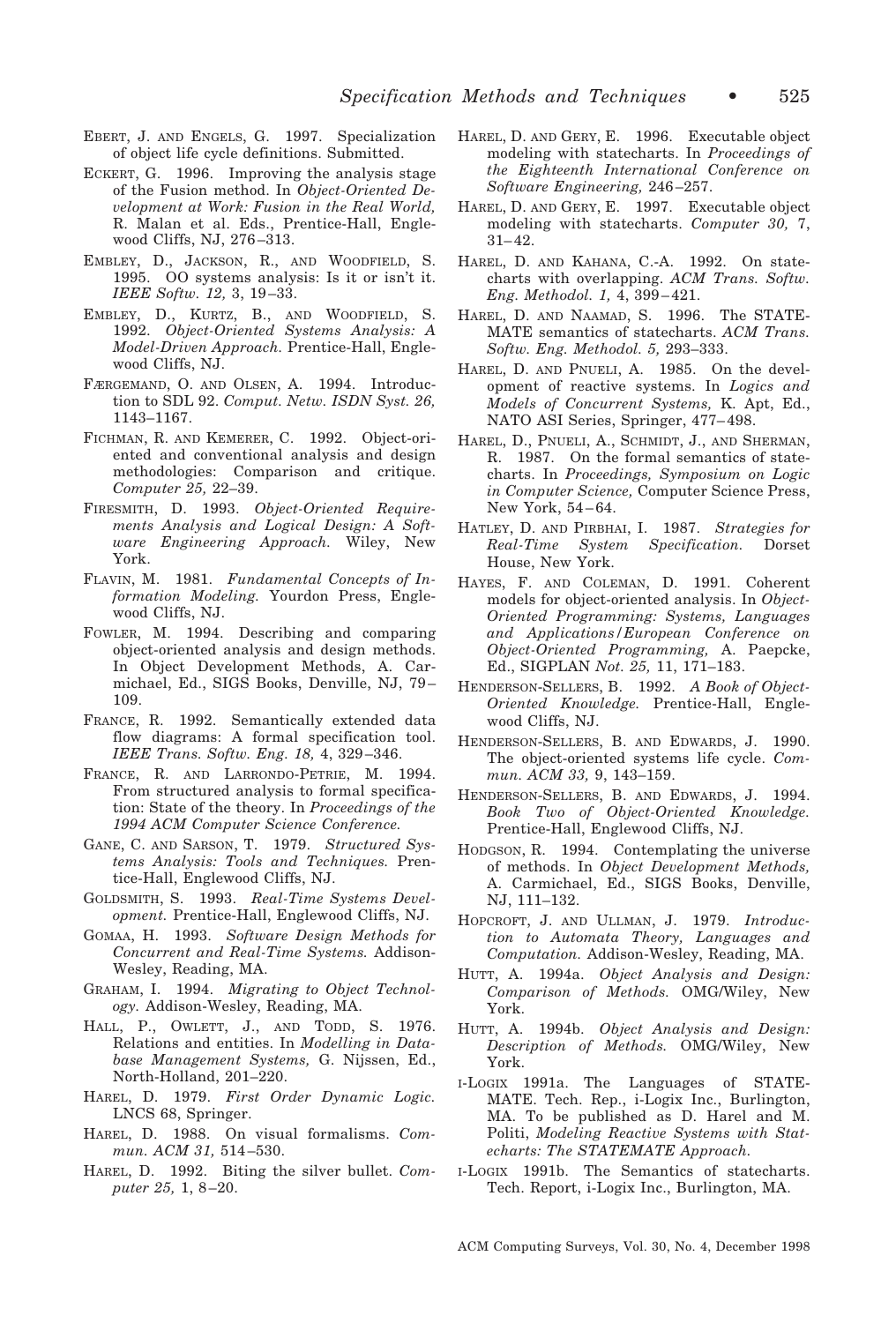- IVARI, J. 1995. Object-orientation as structural, functional and behavioural modelling: A comparison of six methods for object-oriented analysis. *Inf. Softw. Technol. 37,* 3, 155–163.
- ITU 1992. *Specification and Description Language (SDL).* International Telecommunications Union (formerly CCITT), Revised recommendation Z.100.
- ITU 1993. Z.100 Appendix I: SDL Methodology Guidelines. Tech. Rep., International Telecommunication Union.
- ITU 1994. *Criteria for the Use and Applicability of Formal Description Techniques: Message Sequence Charts (MSC).* International Telecommunication Union. Z.120 (03/93).
- JACKSON, M. 1975. *Principles of Program Design.* Academic Press.
- JACKSON, M. 1983. *System Development.* Prentice-Hall, Englewood Cliffs, NJ.
- JACKSON, M. 1995. *Software Requirements and Specifications: A Lexicon of Practice, Principles and Prejudices.* Addison-Wesley, Reading, MA.
- JACOBSON, I., CHRISTERSON, M., JOHNSSON, P., AND OVERGAARD, G. 1992. Object-Oriented Soft*ware Engineering: A Use Case Driven Approach.* Prentice-Hall, Englewood Cliffs, NJ.
- LANG, N. 1993. Shlaer–Mellor object-oriented analysis rules. *Softw. Eng. Not. 18,* 1, 54–58.
- LOOMIS, M., SHAH, A., AND RUMBAUGH, J. 1987. An object modeling technique for conceptual design. In *European Conference on Object-Oriented Programming, J. Bézivin,* J.-M. Hullot, P. Cointe, and H. Lieberman, Eds. LNCS 276, Springer, Paris, 192–202.
- MALAN, R., LETSINGER, R., AND COLEMAN, D., EDS. 1996. *Object-Oriented Development at Work: Fusion in the Real World.* Prentice-Hall, Englewood Cliffs, NJ.
- MARCA, D. AND GOWAN, C. 1988. *SADT: Structured Analysis and Design Technique.* McGraw-Hill, New York.
- MARTIN, J. 1989a. *Information Engineering, Book I: Introduction.* Prentice-Hall, Englewood Cliffs, NJ.
- MARTIN, J. 1989b. *Information Engineering, Book II: Planning and Analysis.* Prentice-Hall, Englewood Cliffs, NJ.
- MARTIN, J. 1989c. *Information Engineering, Book III: Design and Construction.* Prentice-Hall, Englewood Cliffs, NJ.
- MARTIN, J. AND FINKELSTEIN, C. 1981. *Information Engineering.* Savant Institute, Carnforth, England.
- MARTIN, J. AND MCCLURE, C. 1985. *Diagramming Techniques for Analysts and Programmers.* Prentice-Hall, Englewood Cliffs, NJ.
- MARTIN, J. AND ODELL, J. 1992. *Object-Oriented Analysis and Design.* Prentice-Hall, Englewood Cliffs, NJ.
- MARTIN, J. AND ODELL, J. 1995. *Object-Oriented Methods: A Foundation.* Prentice-Hall, Englewood Cliffs, NJ.
- MCGREGOR, J. AND DYER, D. 1993. Inheritance and state machines. *Softw. Eng. Not. 18,* 4, 61–69.
- MCMENAMIN, S. AND PALMER, J. 1984. *Essential Systems Analysis.* Yourdon Press/Prentice-Hall, Englewood Cliffs, NJ.
- MEYER, B. 1985. On formalism in specifications. *IEEE Softw.* 6–26.
- MILNER, R. 1980. *A Calculus of Communicating Systems.* LNCS 92, Springer.
- MØLLER-PEDERSEN, B., BELSNES, D., AND DAHLE, H. 1987. Rationale and tutorial on OSDL: An object-oriented extension of SDL. *Comput. Netw. ISDN Syst. 13,* 97–117.
- MONARCHI, D. AND PUHR, G. 1992. A research typology for object-oriented analysis and design. *Commun. ACM 35,* 9, 35–47.
- OBJECTORY AB 1995a. *Objectory: Introduction, Version 3.6.*
- OBJECTORY AB 1995b. *Objectory: Requirements Analysis, Version 3.6.*
- OBJECTORY AB 1995c. *Objectory: Robustness Analysis, Version 3.6.*
- OMG 1996. Object analysis and design RFP-1. OMG TC Document ad/96-05-01—rev.1, 6/6/ 96. Available at URL http://www.omg.org/ public-doclist.html.
- PAGE-JONES, M., CONSTANTINE, L., AND WEISS, S. 1990. Modeling object-oriented systems: The uniform object notation. *Comput. Lang. 7,* 10, 69–87.
- PETERSOHN, C., HUIZING, C., PELESKA, J., AND DE ROEVER, W.-P. 1994. Formal semantics for Ward and Mellor's TRANSFORMATION SCHEMAS. In *Sixth Refinement Workshop,* Workshops in Computing, BCS-FACS, D. Till, Ed., Springer Verlag, 14–41.
- PNUELI, A. AND SHALEV, M. 1991. What is in a step: On the semantics of statecharts. In *Theoretical Aspects of Computer Software,* T. Ito and A. Meyer, Eds. LNCS 526, Springer, 244– 264.
- RATIONAL 1997a. *Unified Modeling Language: Notation Guide, Version 1.0.* Rational Software Corporation, Santa Clara, CA. Available at URL http://www.rational.com/ot/uml.html.
- RATIONAL 1997b. *Unified Modeling Language: Notation Guide, Version 1.1.* Rational Software Corporation, Santa Clara, CA. Available at URL http://www.rational.com.uml/1.1/.
- RATIONAL 1997c. *Unified Modeling Language: Semantics, Version 1.1.* Rational Software Corporation, Santa Clara, CA. Available at URL http://www.rational.com/uml/1.1/.
- REENSKAUG, T., WOLD, P., AND LEHNE, O. 1996. *Working with Objects: The OOram Software*